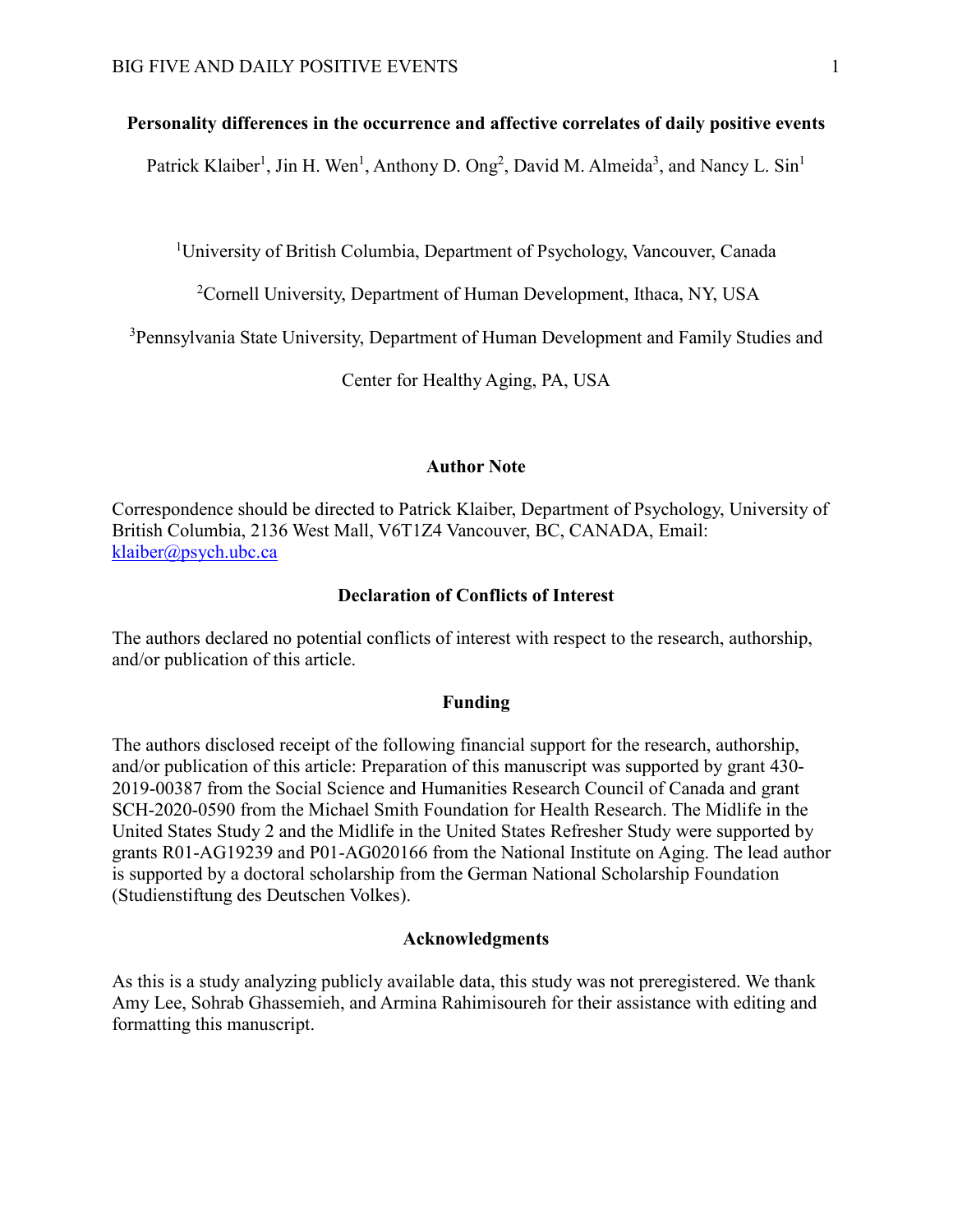#### **Abstract**

**Objective:** Previous research shows that Neuroticism predicts exposure and affective reactivity to daily stressors (Bolger and Zuckerman, 1995). Zautra and colleagues (2005) extended this work to daily positive events. Building on these frameworks, we examined the Big Five personality traits as predictors of the occurrence and affective correlates of daily positive events. **Method:** Participants in two national U.S. daily diary studies (NSDE 2: *N* = 1919 and NSDE Refresher:  $N = 778$ ; aged 25-84) reported daily positive events, emotions specific to the events, and daily affect for 8 consecutive days.

**Results**: In parallel analyses in both samples, Extraversion and in the NSDE Refresher sample only Openness (but not Neuroticism, Conscientiousness, or Agreeableness) predicted more frequent positive event occurrence. All Big Five traits were associated with one or more emotional experiences (e.g., *calm, proud*) during positive events. Neuroticism predicted greater event-related positive affect in the NSDE 2 sample, whereas Agreeableness was related to more event-related negative affect in the NSDE Refresher sample.

**Conclusions:** The Big Five personality traits each provided unique information for predicting positive events in daily life. The discussion centers on potential explanations and implications for advancing the understanding of individual differences that contribute to engagement in positive experiences.

*Keywords*: Personality, Extraversion, Neuroticism, Daily Diary, Emotions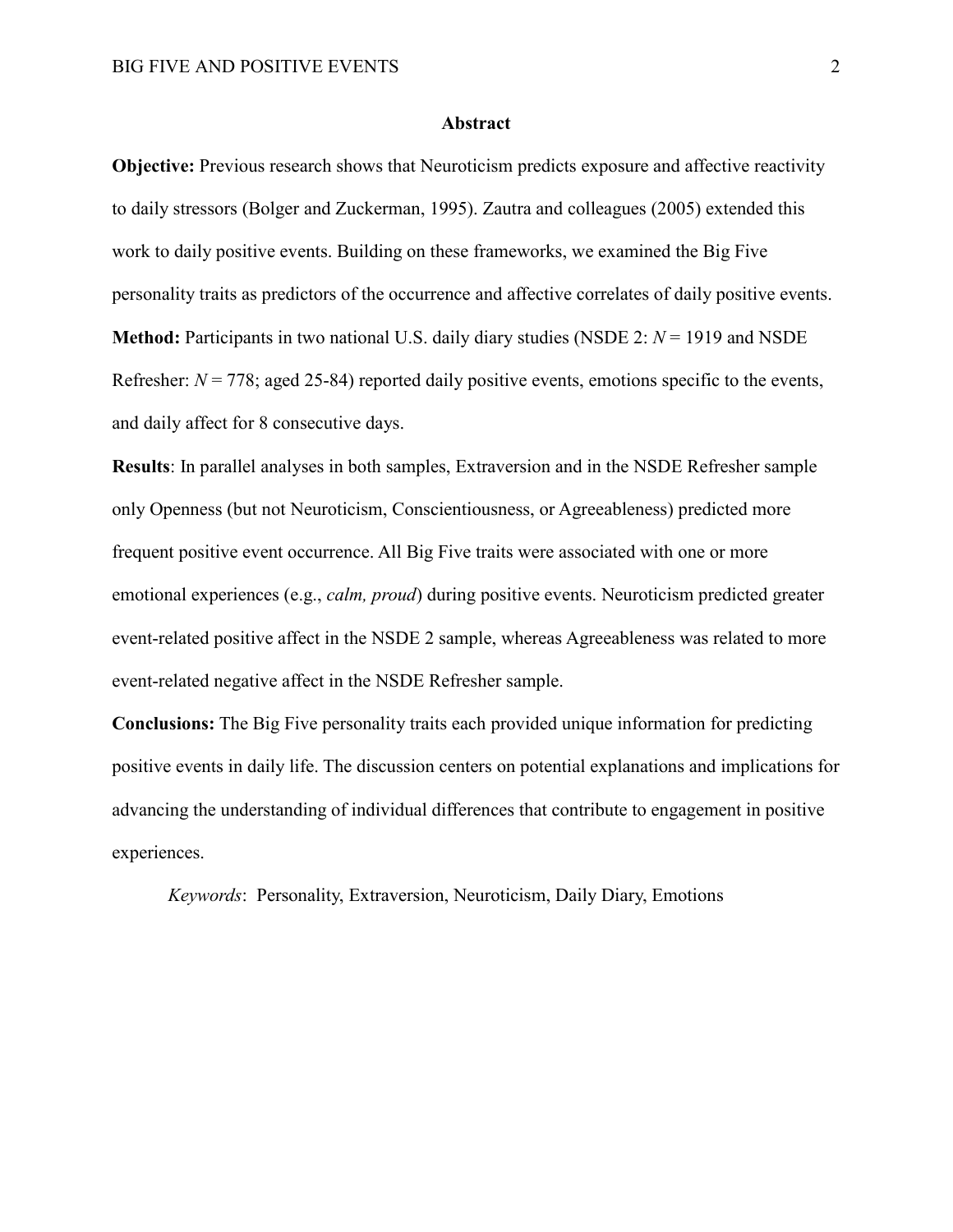## **Personality differences in the occurrence and affective correlates of daily positive events**

The ups and downs of daily life can accumulate over time to influence long-term health and well-being. Yet, people differ from one another in their affective responses to these daily life experiences. Individual differences in stressor-related affect—as indicated by differences in affect on days with versus without stressors—are prospectively associated with risks for developing affective disorders, chronic health conditions, and premature mortality (Charles et al., 2013; Mroczek et al., 2015; Piazza et al., 2013). These within-person associations between events and affect are intertwined with personality traits (Bolger & Zuckerman, 1995; Leger et al., 2016; Suls & Martin, 2005; Zautra et al., 2005). Research on the associations of personality with affect and events in daily life has predominantly focused on Neuroticism and stress processes. In particular, Neuroticism is consistently linked to greater exposure to daily stressors (i.e., more frequent stressors) and higher stressor-related negative affect (Bolger & Zuckerman, 1995; Leger et al., 2016; Suls & Martin, 2005). Positive aspects of daily life have received considerably less attention than stressors, despite their frequent occurrence (Sin  $\&$  Almeida, 2018). Building on previous research on the role of personality in everyday processes of adaptation (Bolger & Zuckerman, 1995; Leger et al., 2016; Zautra et al., 2005), the current study investigated the Big Five personality traits as predictors of the occurrence of positive events, event-related daily affect, and specific emotions during daily positive events.

## **Conceptual Frameworks: Bolger and Zuckerman (1995) & Zautra and colleagues (2005)**

Stress is a potential pathway through which personality traits may contribute to health and well-being (Friedman & Kern, 2014). To guide research on the role of personality in the stress process, Bolger and Zuckerman (1995) proposed a *Person x Situation* framework that posits, first, that personality may influence the extent to which a person is likely to experience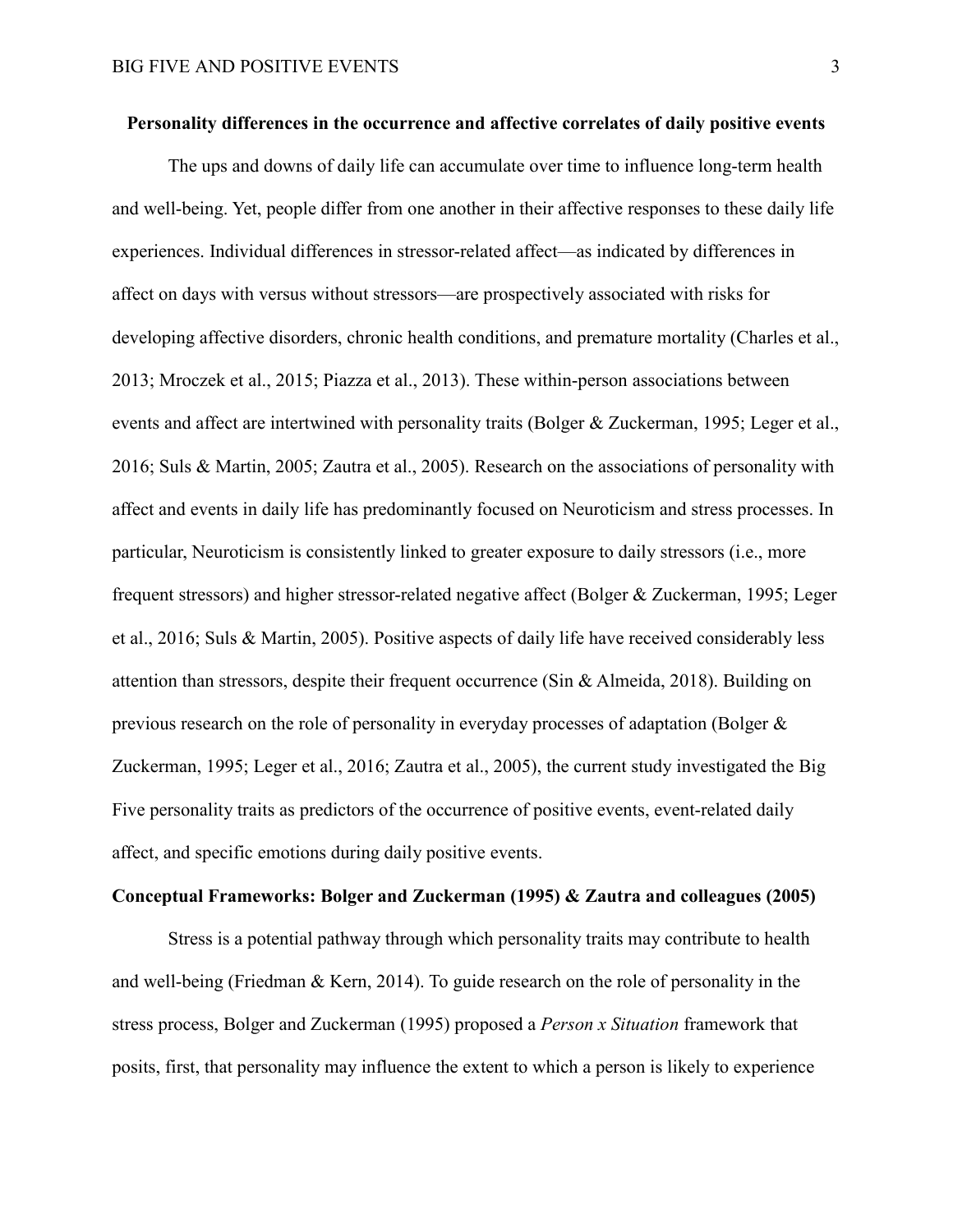stressors (i.e., *exposure*), and second, that personality may moderate the associations between stressors and well-being outcomes (i.e., *reactivity*). In support of their model, their results indicated that higher Neuroticism was associated with relatively more daily conflicts, a greater tendency to react to conflicts with anger and depression, and differences in coping choices and coping effectiveness. Although Bolger and Zuckerman (1995) focused specifically on Neuroticism, they noted that their framework could be applied to other personality traits. This was recently done by Leger and colleagues (2016) using the same dataset employed in the current study. They found that higher levels of Extraversion, Openness, and Conscientiousness buffered against increases in negative affect on days when stressors occurred, and that Agreeableness was related to greater stressor-related decreases in positive affect (Leger et al., 2016).

Zautra and colleagues (2005) argued that an exclusive focus on stress processes provides an incomplete portrayal of life experiences and that "progress is likely to advance most rapidly when Bolger and Zuckerman's (1995) model is reloaded with measures of the positive in events, affect, and personality" (p. 1535). Daily positive events (also called *uplifts*) are relatively minor events in everyday life that are considered favorable or desirable, based on either the respondent's or the researcher's judgment. These events are situated within the environmental context and reflect transactions between the person and their environment (Sin et al., 2015; Zautra et al., 1986, 2005). Daily positive events (e.g., taking a leisurely walk or hearing good news from a friend) are conceptually distinct from one's internal states, yet they undoubtedly influence and are influenced by one's emotions (e.g., calm, happy), cognitions (e.g., anticipation of a positive event), and physical states (e.g., fatigue, cortisol; Parrish et al., 2008; Sin, Ong, et al., 2017). Positive events are common in daily life—for example, occurring on 72-75% of days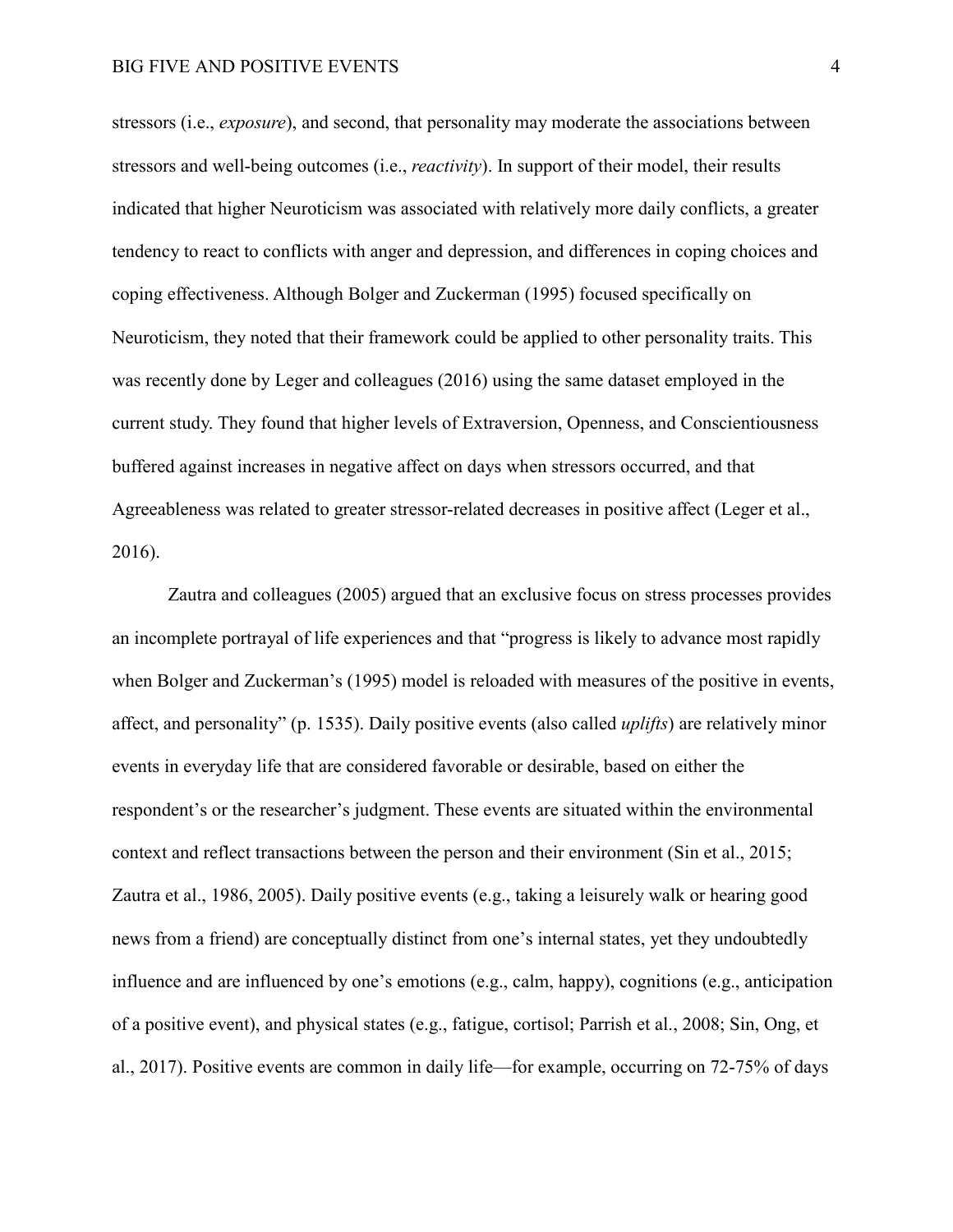in daily diary studies (Sin & Almeida, 2018)—and usually result in increased positive affect on days when these events occur (Zautra et al., 2005). People who report more frequent daily positive events tend to show favorable health outcomes, such as lower levels of inflammation (Bajaj et al., 2016; Sin et al., 2015), steeper diurnal cortisol profiles (Sin, Ong, et al., 2017), and better sleep (Sin, Almeida, et al., 2017). Importantly, these associations of daily positive events with better health are independent of indices of psychological distress. These events provide unique information about emotional processes and daily life that are not captured by stressors (Zautra et al., 2005).

Because positive events differ in important ways from stressors, Zautra and colleagues suggested key modifications to the framework. Unlike stressors, people typically take active roles in seeking out and creating positive events (Reich & Zautra, 1981, 1984). Thus, the term *engagement* better reflects volition and active engagement in positive events, compared to the term *exposure* which implies that stressors happen without the person intentionally producing those stressors (Zautra et al., 2005). Furthermore, the concept of *reactivity* implies that an individual is provoked by an external stressor, whereas the term *responsiveness* is more appropriate for describing emotional responses to positive events because it captures one's active involvement in acquiring emotional benefits from these events (Zautra et al., 2005). In the current study, event-related affect (i.e., differences in affect on days when positive events occur vs. on days when no positive events occur) is used as a proxy to examine responsiveness (Leger et al., 2016).

#### **Engagement in and affective responsiveness to positive events**

Insights on the link between Extraversion and positive event processes come from different sources including daily life assessments, survey data and lab-based work. With regards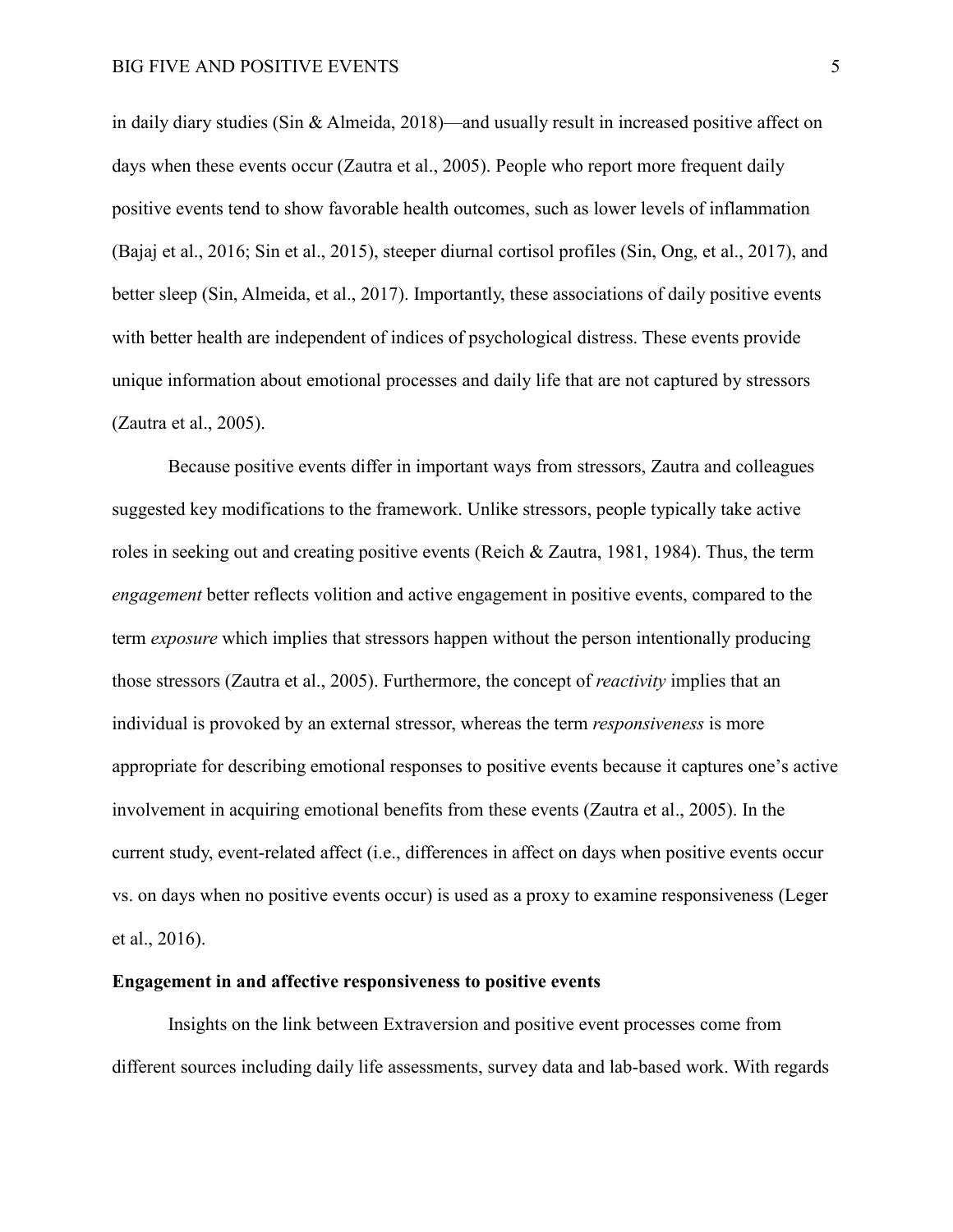to engagement in positive events, survey and daily diary data has shown that people higher in Extraversion experience daily positive events more frequently. This link has been consistently found in various samples, including patients with rheumatoid arthritis (Zautra et al., 2005), police officers (Hart & Wearing, 1995), and a community sample of men (David et al., 1997).

With regards to responsiveness to positive events, lab-based studies have shown that people higher in Extraversion exhibit greater sensitivity to rewarding positive stimuli (Gomez et al., 2000; Gross et al., 1998; Larsen & Ketelaar, 1991; Smillie et al., 2019). Yet, these lab-based findings with controlled stimuli may not extend to naturally-occurring experiences in daily life. Studies employing daily diaries or experience sampling have found that although people higher in Extraversion engage more frequently in social interactions, they do not respond more positively to these social interactions (Diener et al., 1984; Lucas et al., 2008; Srivastava et al., 2008; Zautra et al., 2005). For example, Zautra and colleagues (2005) found that people higher in Extraversion had less of an increase in relationship enjoyment on days when more positive social events occurred than usual, compared to people lower in Extraversion. Thus, past research has connected Extraversion with both greater responsiveness in lab contexts, but also reduced eventrelated relationship enjoyment in daily life. Given these mixed and somewhat contradictory findings, the current research has the potential to clarify the link between Extraversion and positive event-related affect.

Extraversion, Conscientiousness, and Openness have each been conceptualized as a tendency to engage in different kinds of endeavors (Ashton & Lee, 2007), and they load onto higher-order factor called *engagement* or *proactivity* (de Vries et al., 2016). Extraversion represents a tendency to engage in social endeavors, Openness a tendency to engage in idearelated endeavors, and Conscientiousness a tendency to engage in task-related endeavors (Ashton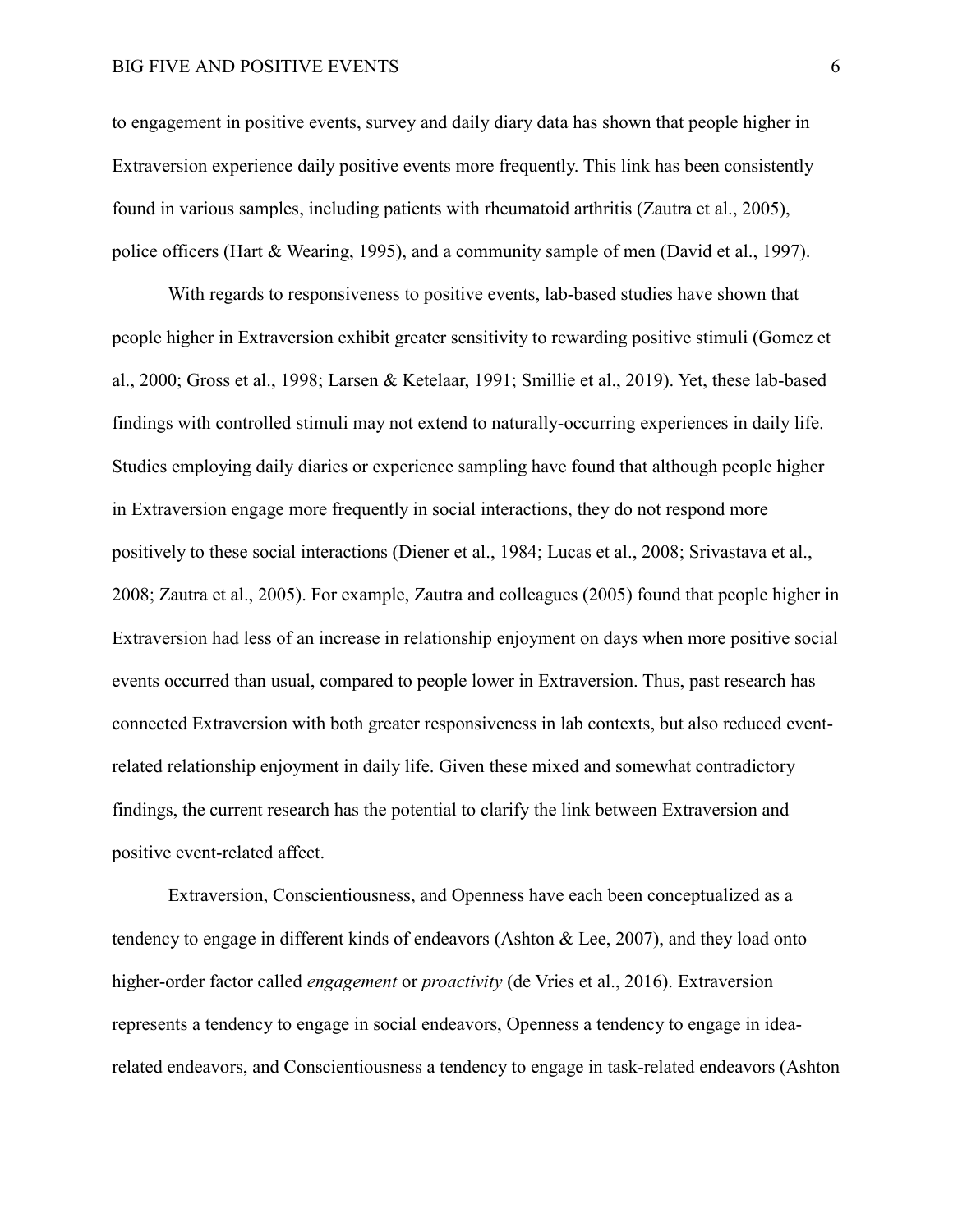& Lee, 2007). These tendencies of actively investing resources into domains of interest may translate to experiencing more positive events. For example, an experience sampling study found that both Conscientiousness and Openness predicted more time spent on creative pursuits (Silvia et al., 2015). Given that these three traits are subsumed under the higher-order factor engagement/proactivity, we expected them to be related to greater engagement in positive events. Pertaining to emotions associated with positive events, it remains an open question for investigation whether and how these traits are linked to people's feelings associated with positive events.

Agreeableness emphasizes cooperation, empathy, and compassion (John & Srivastava, 1999) and is predictive of higher positive affect and better social relationships (DeNeve & Cooper, 1998; Schmutte & Ryff, 1997). The favorable associations of Agreeableness with wellbeing might be explained by people higher in Agreeableness having more satisfying relationships compared to those lower in Agreeableness (Malouff et al., 2010; Tov et al., 2016). We would therefore expect that people higher in Agreeableness will be more likely to feel close to others when having positive social interactions. To our knowledge, there is no existing research that examines Agreeableness, Conscientiousness, or Openness as predictors of daily positive events.

Lastly, Neuroticism is strongly related to greater negative affect and greater exposure and reactivity to daily stressors (Bolger & Zuckerman, 1995; Costa & McCrae, 1980; Rusting & Larsen, 1997; Suls & Martin, 2005). Although research on positive events and Neuroticism is limited, the existing research has produced conflicting results, such that Neuroticism and related constructs have predicted positive, negative, or no associations with positive event-related affect. For example, one previous study found that people higher in Neuroticism had relatively weaker positive affective responses to positive stimuli in a lab setting (Berenbaum & Williams, 1995). A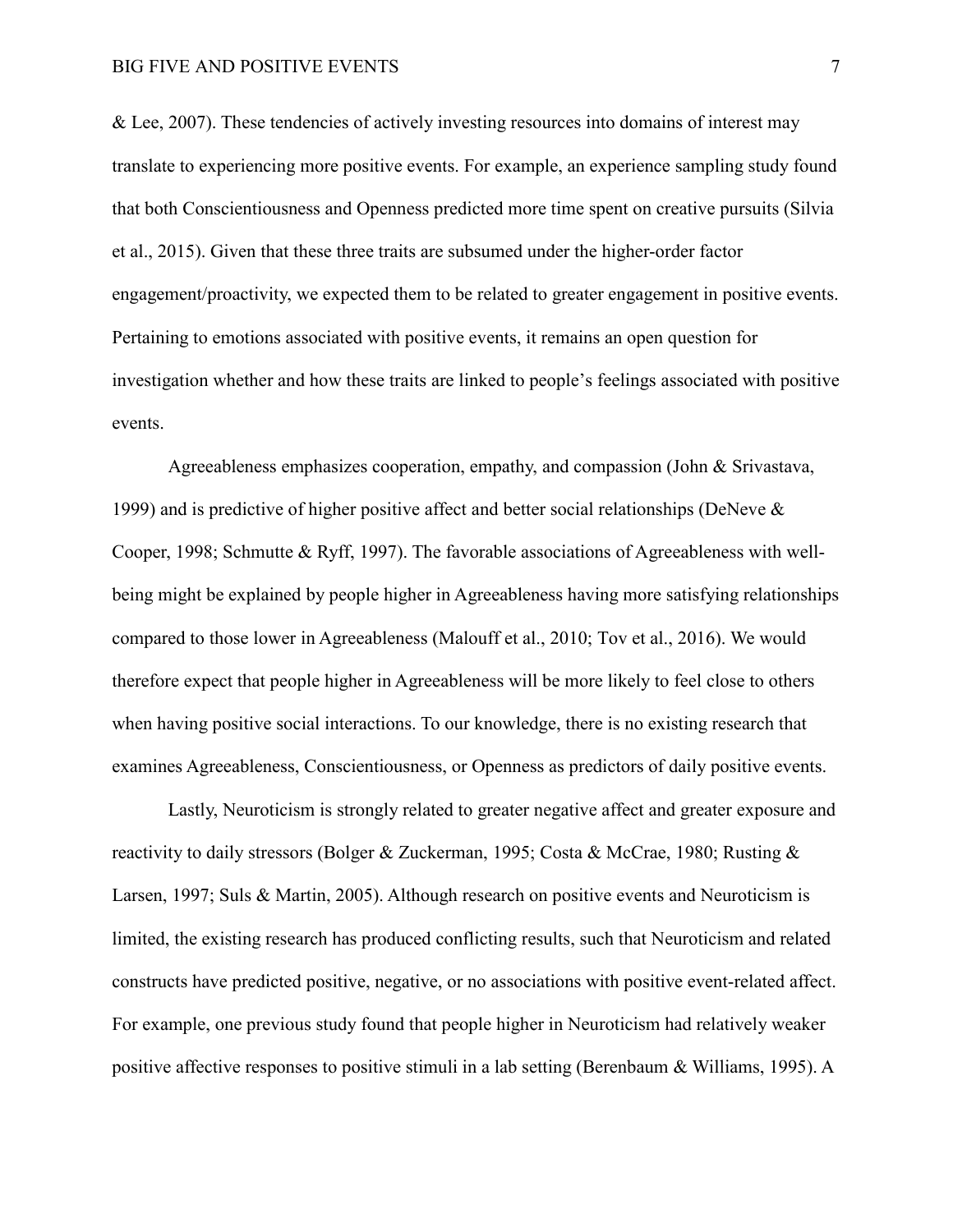more pronounced behavior inhibition system—a construct closely aligned with Neuroticism (Heubeck et al., 1998)—is associated with greater stressor-related negative affect but not to positive event-related affect (Gable et al., 2000). Related to Neuroticism, people with depressive disorders can show a "mood-brightening effect" such that their positive affect increases to a greater extent in response to positive events, compared to people without depression (Bylsma et al., 2011; Heininga et al., 2017; Peeters et al., 2003). Given these mixed findings, this paper can contribute to the literature by illuminating whether high Neuroticism is linked to fewer daily positive events and how Neuroticism relates to affective experiences associated with positive events.

## **The current study**

Building on Zautra and colleagues (2005), the objective of the current study was to apply their framework to understand the role of Big Five personality traits in naturally-occurring positive events. Using daily diary data from adults across two large national U.S. samples, we pursued three aims. First, we examined associations between the Big Five personality traits and engagement in (i.e., occurrence of) daily positive events. We hypothesized that people higher in Extraversion, Conscientiousness, and Openness would report more days with positive events. By contrast, we did not expect Neuroticism and Agreeableness to be related to positive event engagement, as these traits are not characterized by an agentic component.

Second, we examined associations between the Big Five personality traits and eventrelated affect, as indicated by overall positive and negative affect reported at the end of the day. Past research has shown that people higher in positive personality traits are less perturbed by both negative and positive events (Charles et al., 2013; Grosse Rueschkamp et al., 2020; Gunaydin et al., 2016; Hill et al., 2020). Zautra and colleagues' (2005) study linking higher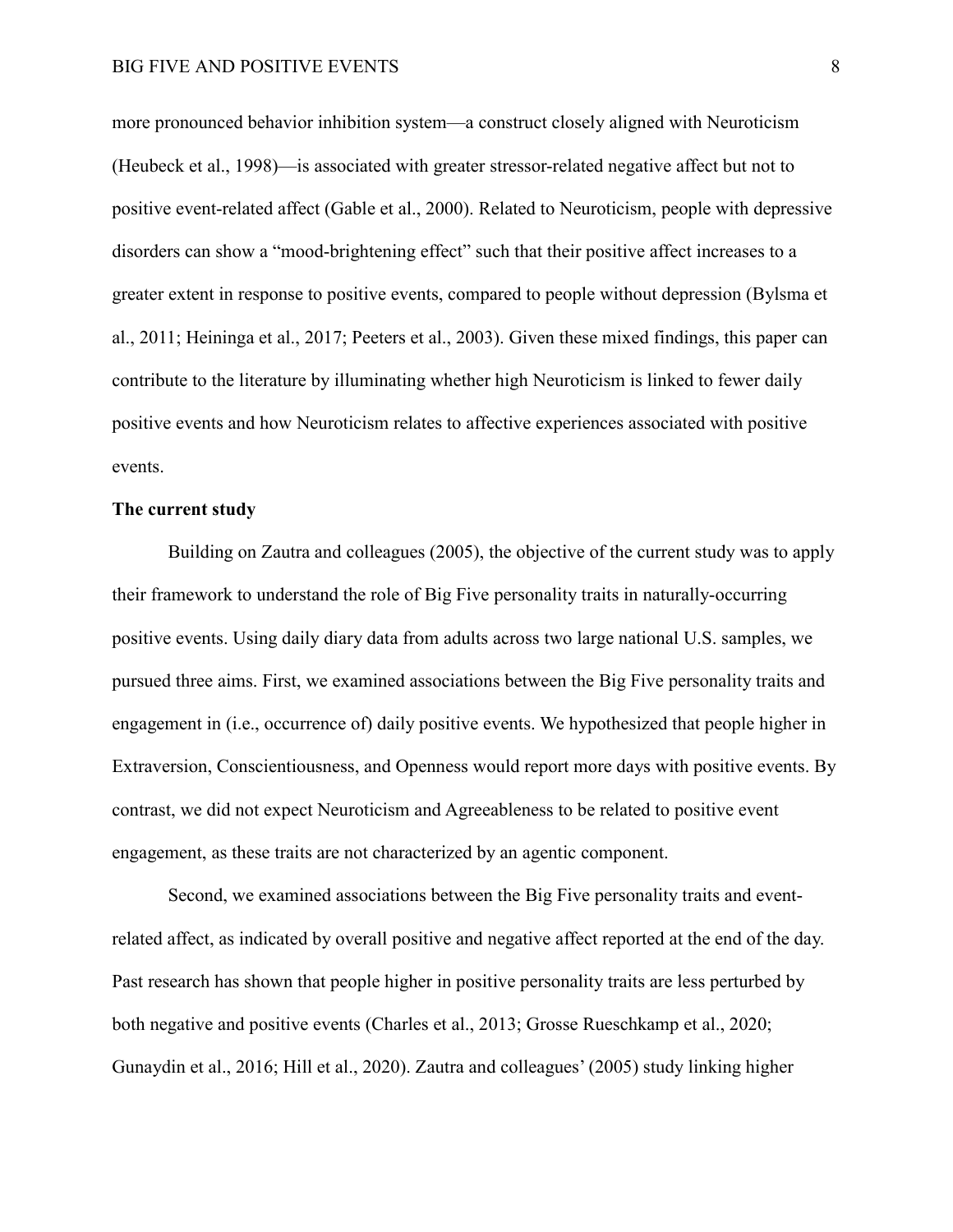Extraversion to smaller increases in event-related relationship enjoyment showed similar results. Based on these studies, we examined whether people with higher Extraversion would show smaller increases in positive affect on days when a positive event occurred (i.e., less positive event-related affect), compared to people lower in Extraversion. We had no a priori hypotheses regarding the role of the other Big Five factors in predicting event-related affect.

Our final aim focused on distinct affective states experienced during the positive events. Emotional experiences during positive events (e.g., *feeling pleasant, calm, proud, surprised, and close to others*) might have subsequent consequences for health and well-being, and are thus worth examining in addition to end-of-day measures of affect. Because this research question is novel and exploratory, we did not have specific predictions for each of the Big Five traits.

#### **Method**

#### **Participants and design**

The Midlife in the United States Study (MIDUS) is a national U.S. study designed to examine the contributions of psychological and social factors to health across adulthood (Brim, Ryff, & Kessler, 2004). Data was used from two separate samples—specifically, the second wave of MIDUS (MIDUS 2; Ryff et al., 2017) and the MIDUS Refresher Study sample (Ryff, Almeida, Ayanian, Binkley, et al., 2017)—because these were the only MIDUS samples that included assessment of daily positive events. MIDUS 2 consisted of 5,555 participants aged 35- 85 years old, and the Refresher Sample consisted of 3,577 adults aged 25-75 years old. After being recruited for the main MIDUS study, participants completed a self-administered questionnaire that included questions about demographics and personality.

A random subset of MIDUS participants was subsequently recruited for a daily diary substudy called the National Study of Daily Experiences (NSDE). NSDE 2 (Ryff & Almeida,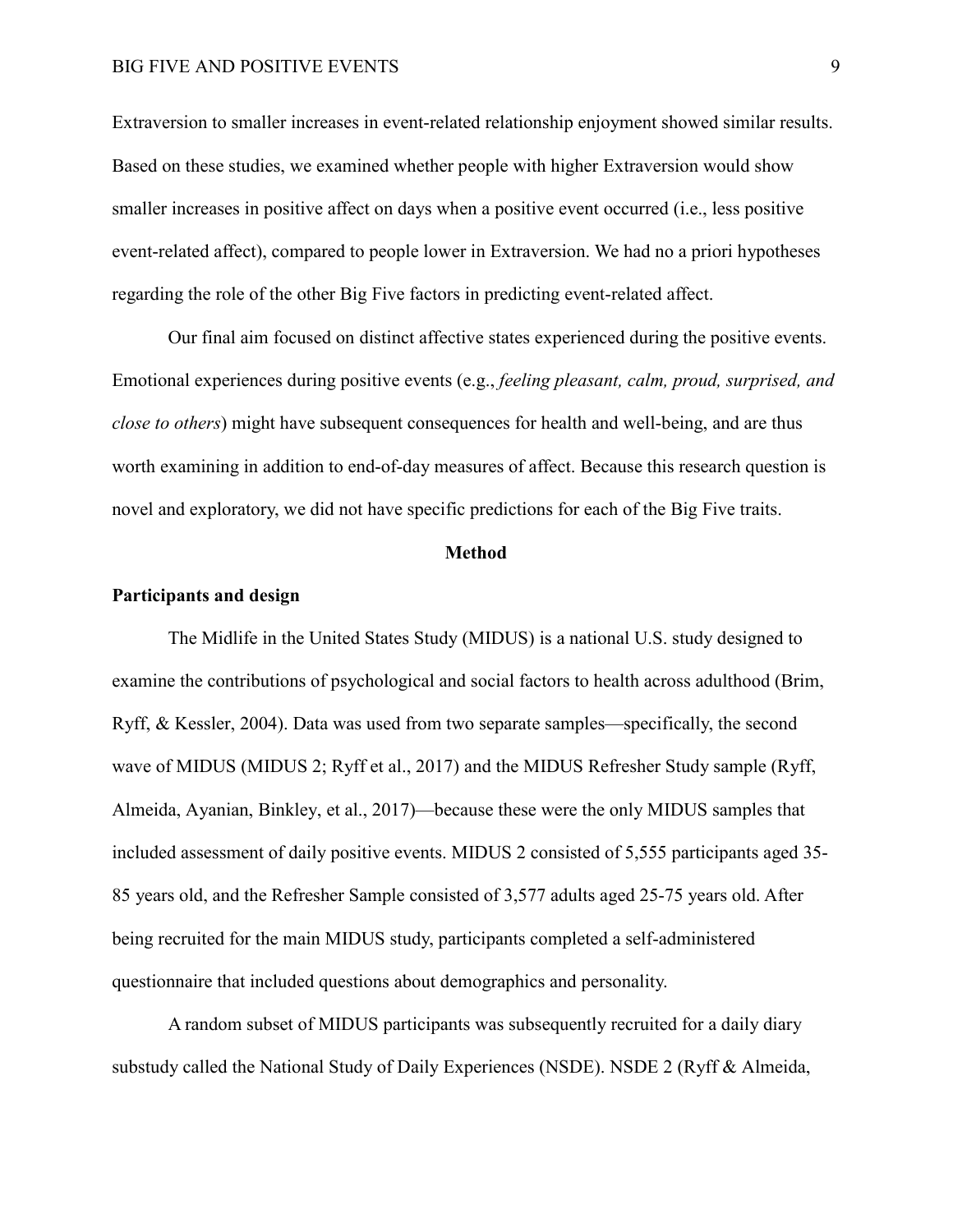2017) consisted of 2,022 participants for Wave 2 (data collected between 2004 and 2009) and 782 participants for NSDE Refresher (Ryff & Almeida, 2020; data collected between 2012 and 2014). NSDE consisted of brief semi-structured telephone interviews for 8 consecutive evenings (Almeida et al., 2002). Across both samples, participants completed an average of 7.81 of 8 possible daily interviews, and the daily diary data were collected an average of 1.63 years after the personality assessment in the baseline questionnaire. One hundred three participants were excluded for missing values on key variables in the NSDE 2 sample, and 4 in the Refresher sample resulting in analytic sample sizes of  $N = 1919$  and  $N = 778$  respectively. In addition, 18 participants in the Refresher sample did not report any positive event during the entire study period and thus were excluded from the analyses on subjective experiences felt during positive events. The study procedures were approved by research ethics boards at all study sites, and all participants provided informed consent.

#### **Measures**

**Big Five Personality Factors.** The Midlife Development Inventory Personality Scale was used to assess the Big Five personality factors (Lachman & Weaver, 1997). Three items were used to assess each factor: Extraversion (*outgoing, friendly, lively*), Agreeableness (*helpful, warm, caring*), Conscientiousness (*organized, responsible, hardworking*), Neuroticism (*moody, worrying, nervous*), and Openness to Experience (*creative, intelligent, imaginative*). Participants were asked to rate how well each of these adjectives described them, using a scale from 1 (*a lot*) to 4 (*not at all*). Items were reverse-scored and averaged, such that higher values indicated a higher manifestation of a given personality trait. Internal consistencies based on McDonald's  $\omega$ (Hayes & Coutts, 2020) were satisfactory (see Table 1).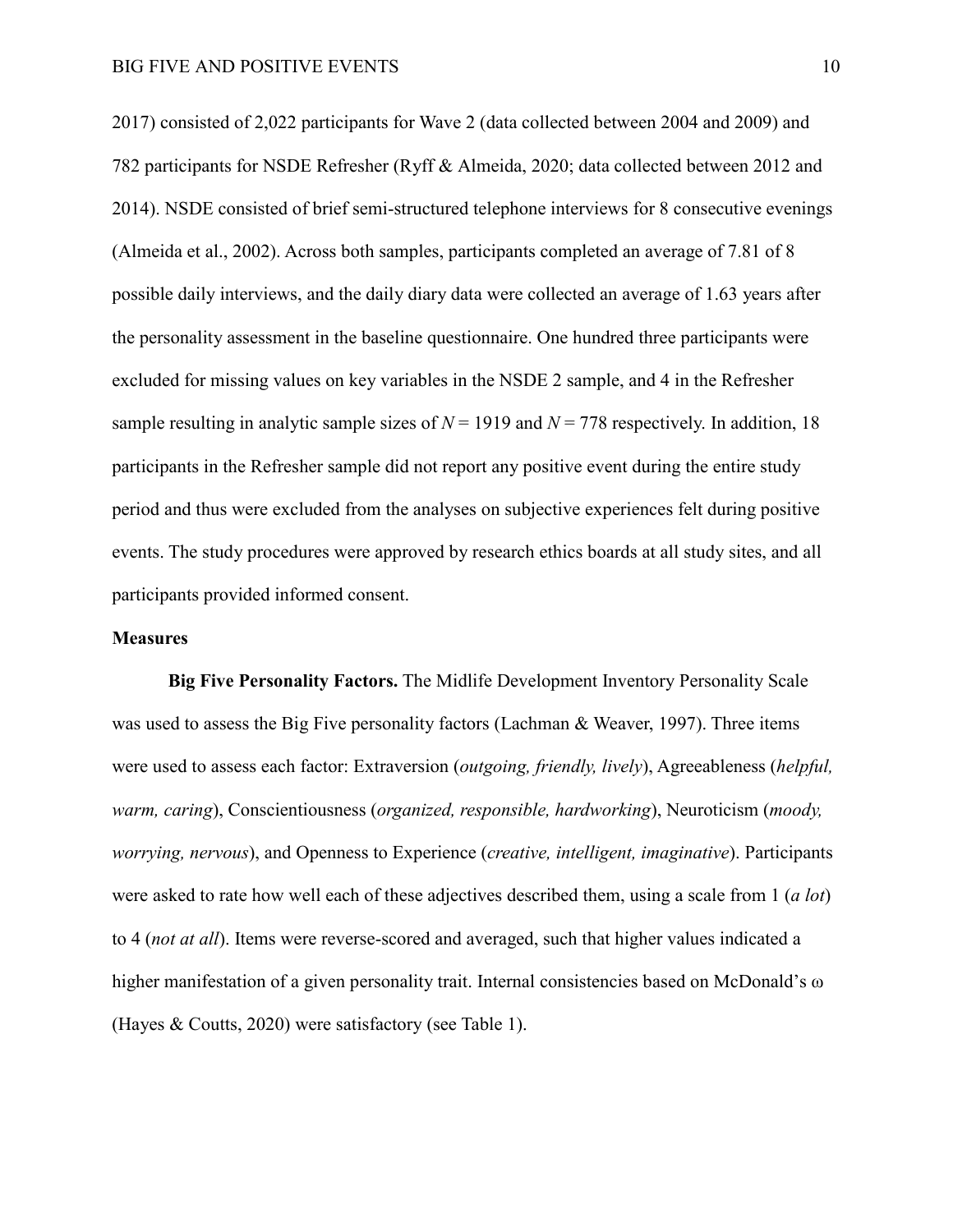**Daily positive events.** During telephone interviews for eight consecutive evenings,

participants were asked whether each of these types of positive events had occurred that day: (1) *positive social interaction (e.g., sharing a laugh, having a good conversation); (2) positive event at work, school, or volunteer position; (3) positive event at home; (4) positive network event (i.e., positive event that occurred for a close friend or family member); and (5) any other positive event* (Sin & Almeida, 2018). The NSDE Refresher Study also asked about positive nature events (i.e., *time spent enjoying or viewing nature*), but we did not include it in our analyses because this item was not asked in the NSDE 2 sample. In both samples, either none or only one positive event was reported on an average of 74% of interview days. Furthermore, past research does not support the idea that more positive events translate to additional linear increases in health or well-being benefits; rather, lack of positive events across days appears more consequential for health (Sin et al., 2015; Sin, Ong, et al., 2017). Thus, we created a dichotomous variable for *Positive Event Day*, such that days with at least one positive event were coded 1 and days without positive events were coded 0.

In the Refresher Study only, participants were asked to rate their subjective emotional experiences during each reported positive event. In particular, participants were asked how *pleasant, surprised, calm, proud*, and *close to others* they felt during the positive event, using a 0-3 rating scale  $(3 = \text{very}, 2 = \text{somewhat}, 1 = \text{not very}, 0 = \text{not at all})$ . The correlations among the specific emotions during positive events are provided in Supplementary Table S1. The correlations ranged from .02 to .41 between-persons and from -.05 to .26 within-persons. Withinpersons, emotions during positive events were only modestly correlated with same-day positive affect  $(r's = -0.03$  to  $.08$ ) and were either uncorrelated or inversely correlated with same-day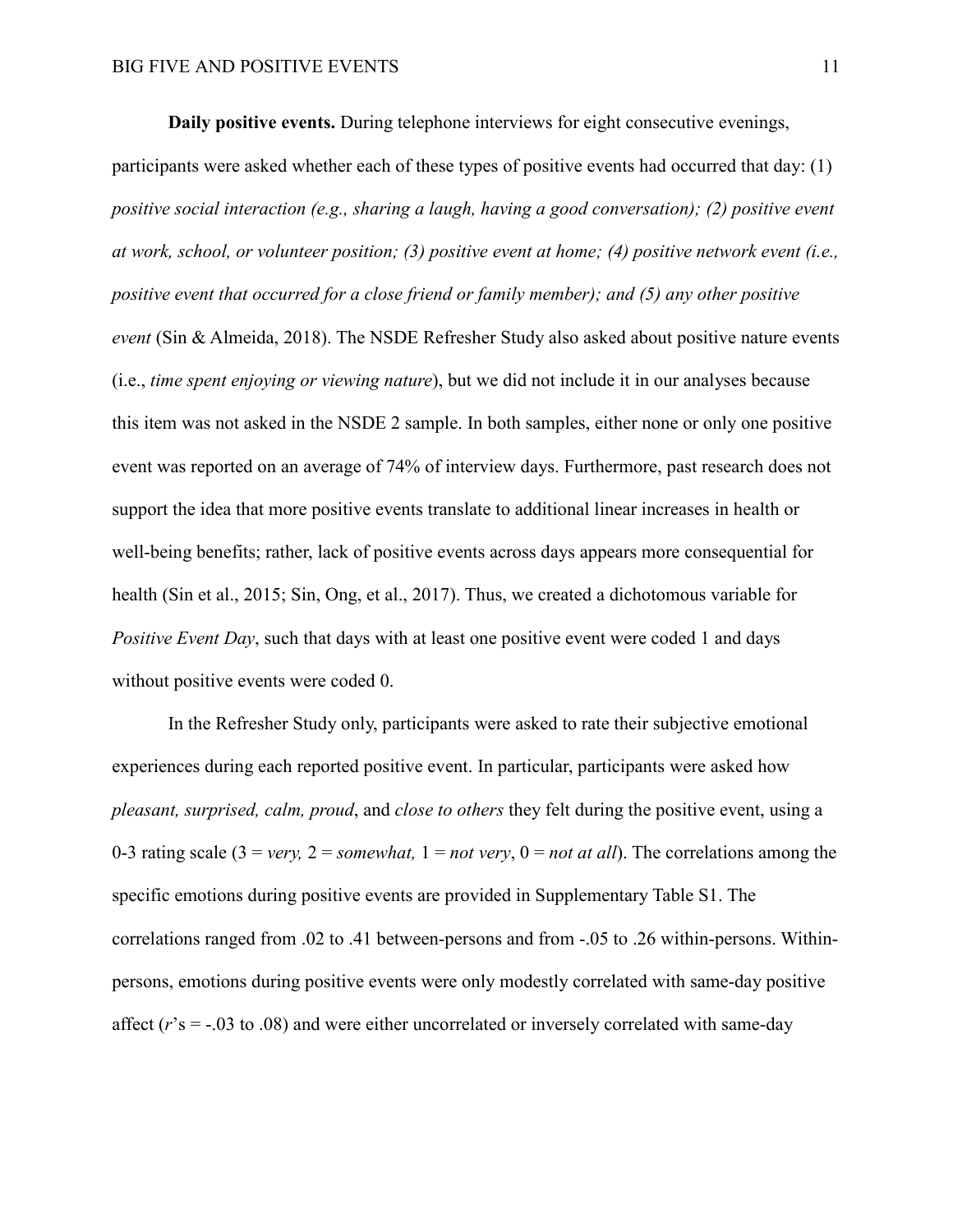negative affect  $(r's = -0.05 \text{ to } 0.01)$ . We therefore analyzed each item separately and did not combine them into a single composite.

**Daily affect.** Daily positive and negative affect were assessed using scales developed for MIDUS (Kessler et al., 2002; Mroczek & Kolarz, 1998). Positive affect was assessed using a set of 13 items (*in good spirits, cheerful, extremely happy, calm and peaceful, satisfied, full of life, close to others, like you belong, enthusiastic, attentive, proud, active, confident*), and negative affect was assessed with 14 items *(restless or fidgety, nervous, worthless, so sad nothing could cheer you up, everything was an effort, hopeless, lonely, afraid, jittery, irritable, ashamed, upset, angry, frustrated*). Participants indicated the frequency with which they had experienced these emotions during the day, using a rating scale from 0 (*none of the time*) to 4 (*all of the time*). The reliability for Negative and Positive Affect were satisfactory (within-person = .77, betweenperson = .97; Reliability for Positive Affect: within-person = .86, between-person = .99; Scott et al.,  $2018^{\circ}$  $2018^{\circ}$  $2018^{\circ}$ ).

## **Data Analyses**

The datasets and study materials are publicly available through the Inter-university Consortium for Political and Social Research website.[2](#page-11-1) Code used for preparing and analyzing the data can be found on the Open Science Framework (Klaiber et al., 2021). Analyses were performed in R using the lmerTest package (Kuznetsova et al., 2017).

Parallel sets of analyses were performed in the NSDE 2 sample and Refresher sample. However, for analyses of subjective experiences during positive events, we only used data from the Refresher Study because NSDE 2 did not collect data on these items. We used multilevel

<span id="page-11-0"></span><sup>&</sup>lt;sup>1</sup> Within-person reliability  $(R_c)$  describes how reliable a measure is for detecting systematic changes in a measure from day to day, whereas between-person reliability  $(R_{k}f)$  describes the reliability of personlevel averages (Cranford et al., 2006).

<span id="page-11-1"></span><sup>2</sup> <https://www.icpsr.umich.edu/icpsrweb/ICPSR/series/203>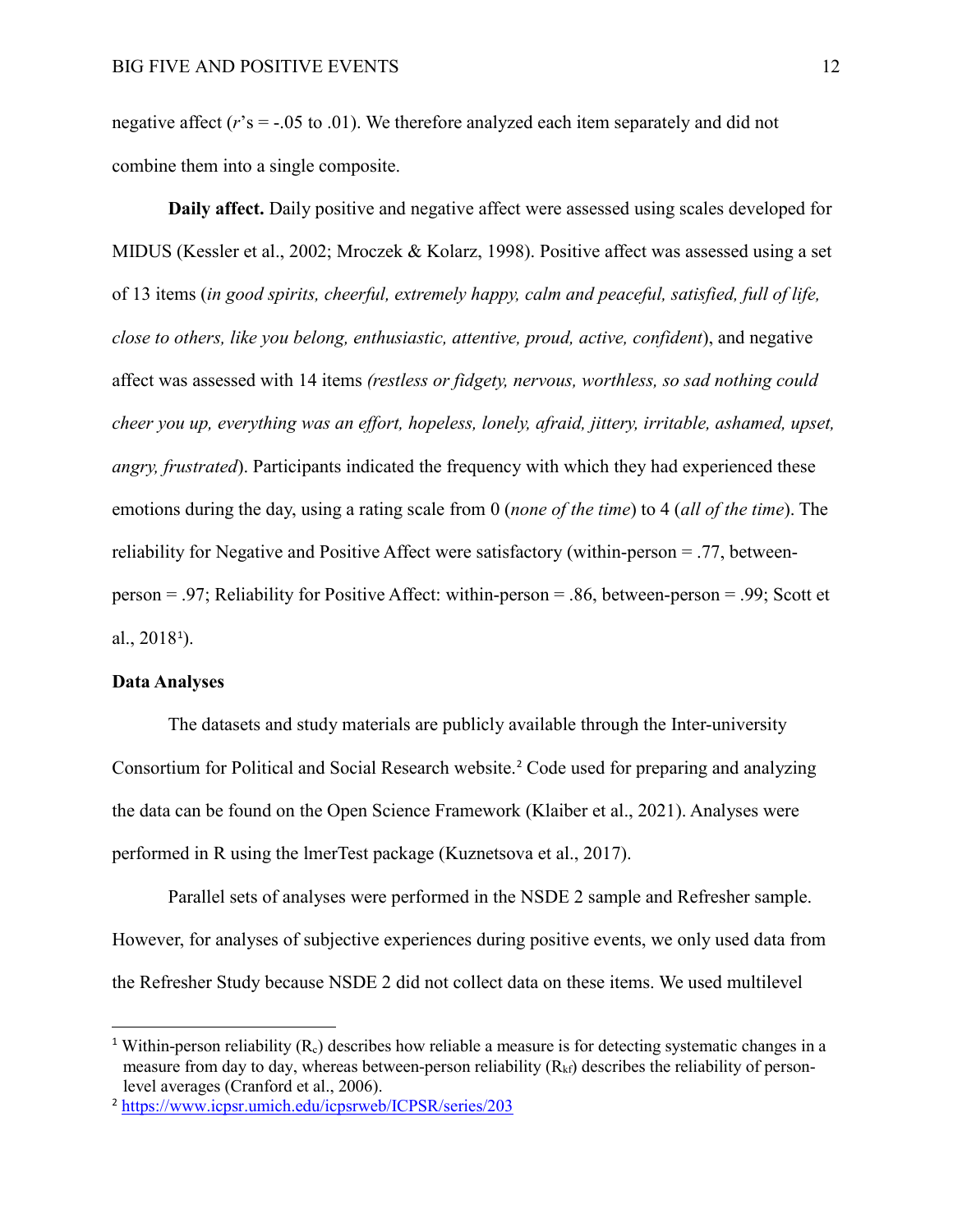regression models due to the nested structure of the data. First, to examine individual differences in positive event occurrence, we ran a 2-level logistic regression model (Level 1: days, Level 2: participants) using the Big Five factors as predictors of the probability of experiencing a positive event that day (vs. no positive event).

Level 1: 
$$
logit(P_{pos.event-day})_{ij} = \beta_{0j} + e_{ij}
$$
;

Level 2:  $\beta_{0i} = \gamma_{00} + \gamma_{01} * Extraversion + \gamma_{02} * Agreeableness + \gamma_{03} *$ Conscientiousness +  $\gamma_{04}$  \* Neuroticism +  $\gamma_{05}$  \* Openness +  $\gamma_{0i}$  \* covariates<sub>i</sub> +  $u_{0j}$ 

Second, we evaluated whether the Big Five factors are associated with event-related daily affect. Specifically, we ran 2-level models (Level 1: days, Level 2: participants) that included interaction terms between personality traits (Level 2) and positive event occurrence (Level 1) as predictors of daily positive and negative affect. In these models, a random effect for the within-person positive event day[3](#page-12-0) was included to allow participants to vary from one another in the associations between positive event occurrence and same-day affect.

Level 1: positive affect<sub>ij</sub> =  $\beta_{0i} + \beta_{1i} *$  pos. event. day(wp) +  $e_{ij}$ ;

Level 2:  $\beta_{0j} = \gamma_{00} + \gamma_{01} * Extraversion + \gamma_{02} * Agreenbeness + \gamma_{03} *$ 

Conscientiousness +  $\gamma_{04} *$  Neuroticism +  $\gamma_{05} *$  Openness +  $\gamma_{06} *$  pos. event. day(bp) +

 $\gamma_{0i} * Covariates_i + u_{0i}$ 

 $\beta_{1i} = \gamma_{10} + \gamma_{11} * Extraversion + \gamma_{12} * Agreeableness + \gamma_{13} *$ 

Conscientiousness +  $\gamma_{14}$  \* Neuroticism +  $\gamma_{15}$  \* Openness +  $u_{1i}$ 

<span id="page-12-0"></span> $3 w p =$  within-person (daily variable centered on the person-mean),  $bp =$  between-person (personmean variable centered on the grand-mean)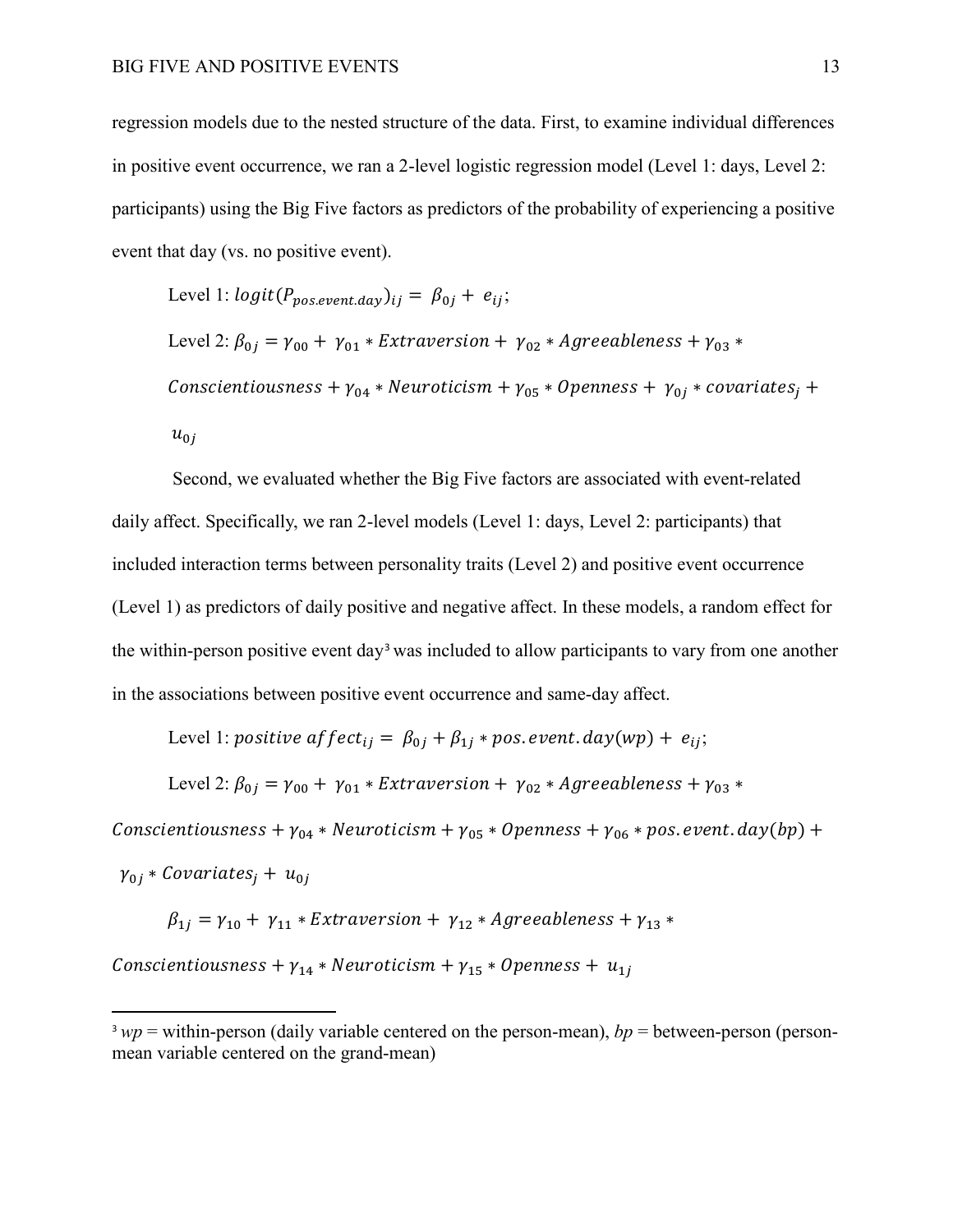Third, we ran 3-level models (Level 1: positive events, Level 2: days, Level 3: participants) to evaluate the Big Five factors as predictors of each of the five subjective experiences during positive events.

Level 1: subjective. experience<sub>tik</sub> =  $\pi_{0jk} + e_{ijk}$ ;

Level 2:  $\pi_{0ik} = \beta_{00k} + r_{0ik}$ ;

Level 3:  $\beta_{00k} = \gamma_{000} + \gamma_{001} * Extraversion + \gamma_{002} * Agreeableness + \gamma_{003} *$  $\cos$  Conscientiousness +  $\gamma_{004} * \text{Neuroticism} + \gamma_{005} * \text{Openness} + \gamma_{00k} * \text{Covariates}_{k} +$  $u_{00k}$ 

In all models, higher-level continuous variables were grand-mean centered, and Level 1 variables were person-mean centered to disaggregate the event-, day-, and person-levels of analysis. All of the Big Five traits were standardized and simultaneously entered into the models to account for shared variance among the traits. Because there are sociodemographic differences in the frequency of daily positive events (Sin & Almeida, 2018), the analyses covaried for age, gender, and education level (*high school graduate or lower [reference]*, *some college*, or *college graduate*).

#### **Results**

### **Descriptive statistics and correlations**

The NSDE 2 sample was 58% women, 85% white, and 69% of participants had at least some college education. These demographics were fairly similar for the Refresher sample (55% women, 85% white, and 80% with some college education). Table 1 presents descriptive statistics, intraclass correlations, and within- and between-person correlations for the primary variables in the study. On average, participants reported positive events on 65-72% of days. The Big Five personality traits (except Neuroticism, which showed reversed patterns) were correlated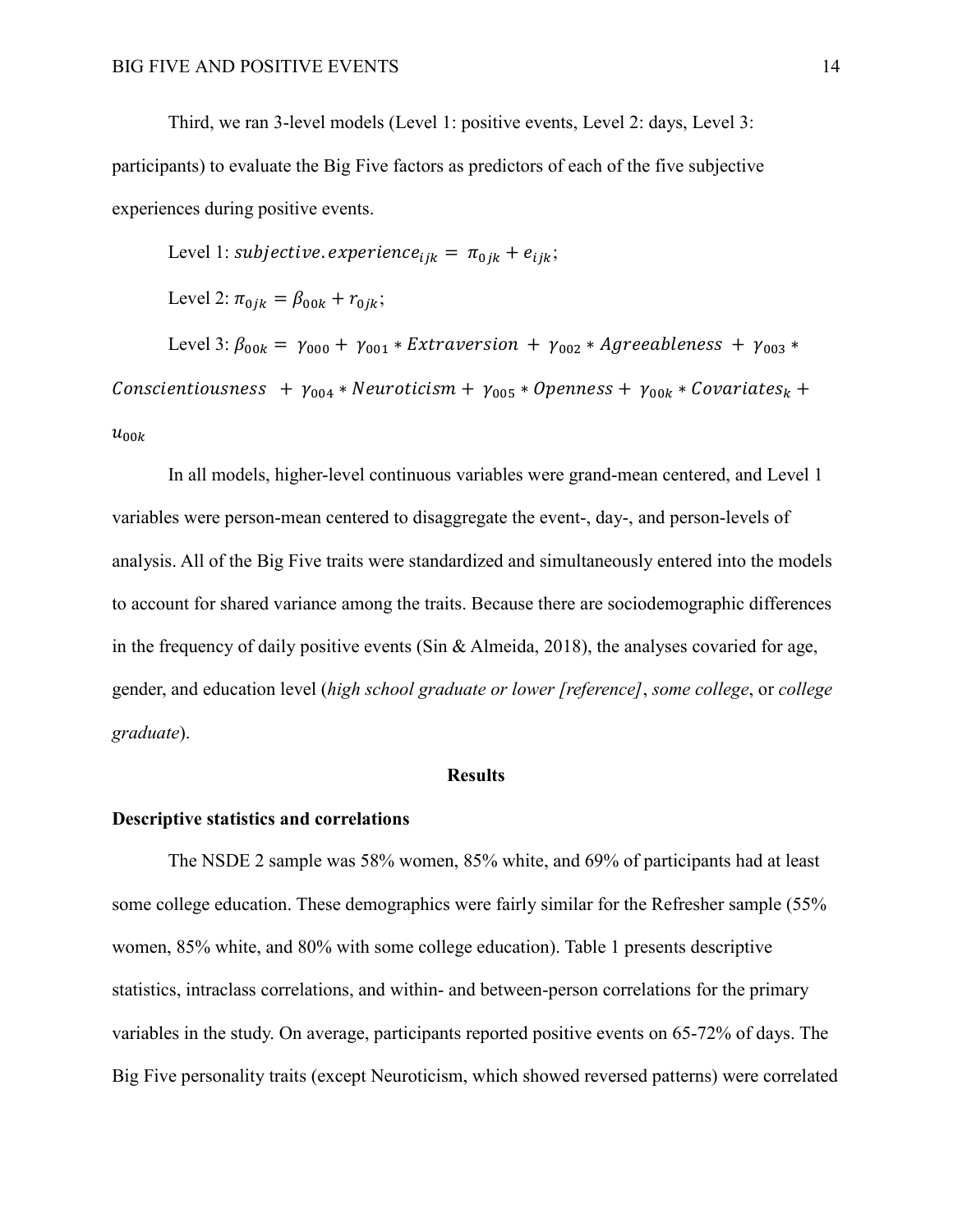with higher daily positive affect, lower negative affect, and more frequent positive event days. However, there were substantial inter-correlations among Extraversion, Agreeableness, and Openness. Thus, it was important to control for the shared variance among the Big Five factors.

## **Positive event occurrence**

In the NSDE 2 sample, Extraversion and Openness uniquely predicted a greater likelihood of positive event days, controlling for the other Big Five factors and sociodemographic covariates (Table 2). The model suggests that a difference of 1 *SD* in Extraversion was related to 1.15 times higher odds of experiencing a positive event on a given day, while a difference of 1 *SD* in Openness was related to 1.21 times higher odds of experiencing a positive event on a given day. These results for Extraversion, but not Openness, were also evident in the Refresher Study (Table 2). Neuroticism, Conscientiousness, and Agreeableness were not associated with positive event occurrence. Furthermore, in the NSDE 2 sample, women, older age, and higher educational attainment predicted more frequent positive event days, whereas education was the only demographic covariate associated with positive event occurrence in the Refresher sample.

The supplemental materials (Tables S1-S5) include logistic regression models predicting daily positive event occurrence separately for each type of positive event. In the NSDE 2 sample, both Extraversion and Openness (but only Extraversion in the Refresher sample) were significant predictors of positive event occurrence in the majority of event-type specific models. In the NSDE 2 sample only, Agreeableness predicted more positive network events and Conscientiousness fewer "other" positive events. Cautious interpretation of these effects are warranted as they only emerged for one event type in one of the samples.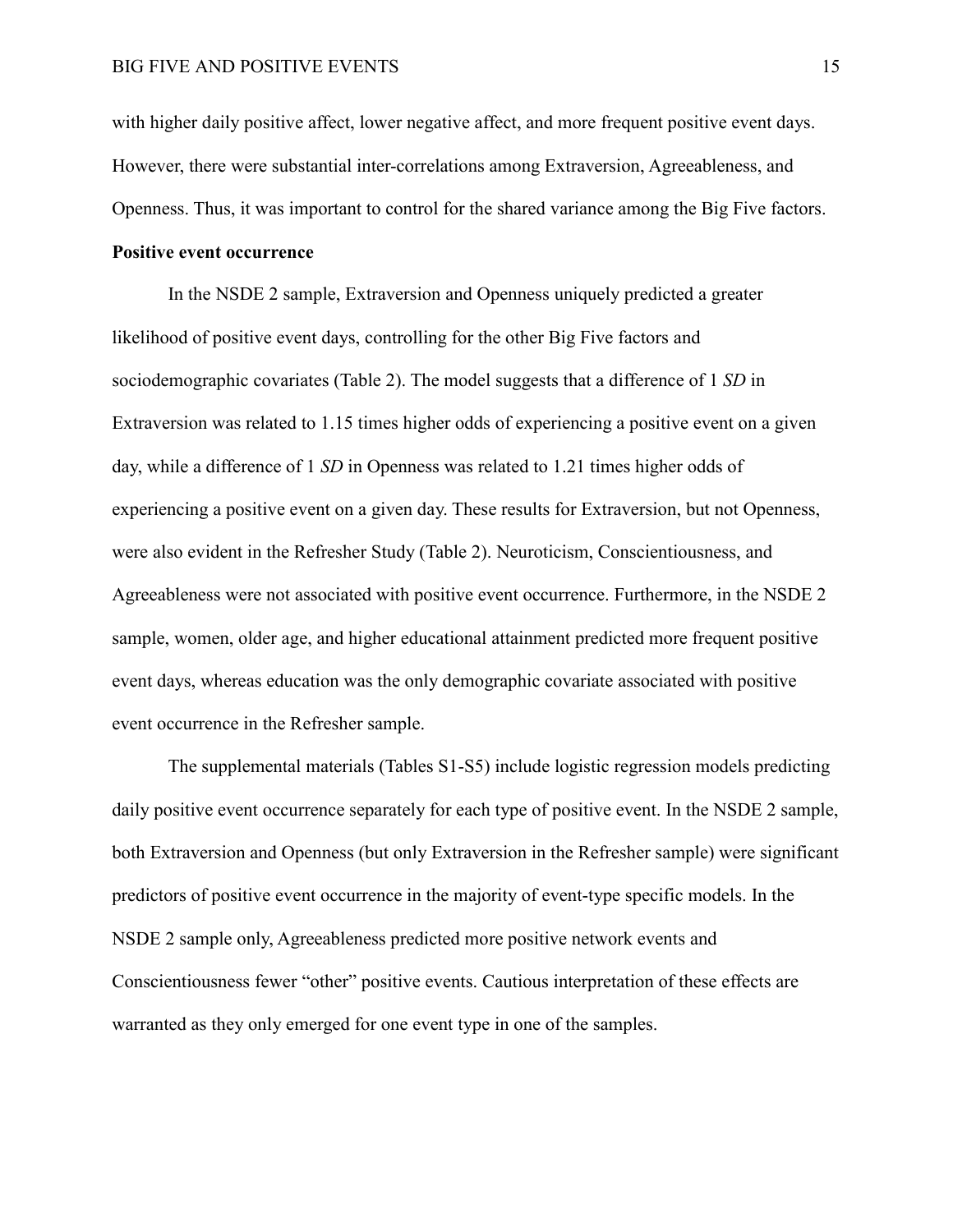## **Event-related affect: Daily positive and negative affect**

In the two samples, both positive and negative affect were higher on positive event days, compared to days with no positive events (Table 3).

**NSDE 2**. In the NSDE 2 sample, Neuroticism moderated the associations between positive event occurrence and same-day positive affect (Table 3). As depicted in Figure 1, simple slope analyses revealed that the difference in positive affect between a positive event day and a non-positive event day was .06 units in people lower in Neuroticism (1 *SD* below mean, *p*  < .001), whereas the difference was .10 units in people higher in Neuroticism (1 *SD* above the mean,  $p < .001$ ). We calculated a pseudo- $R^2$  effect size for the reduction in random slope variance when including the cross-level interaction, based on recommendations by Singer and Willett (2003). The inclusion of the cross-level interaction for Neuroticism by Positive Event Day accounted for 1% of variance in event-related positive affect, controlling for other personality traits and covariates. Agreeableness, Conscientiousness, and Openness did not predict event-related positive affect, and none of the Big Five factors moderated the associations between positive event occurrence and same-day negative affect.

**Refresher Sample.** In the Refresher Sample, none of the Big Five factors predicted event-related positive affect. Agreeableness was the only personality trait related to greater event-related negative affect (Table 3). People lower in Agreeableness (-1 *SD* from mean) showed no difference in negative affect on days with vs. without positive events (*simple slope* = 0.00,  $p = 1$ ), whereas people higher in Agreeableness (+1 *SD* from mean) had higher negative affect on days when positive events occurred, compared to days without positive events (*simple*   $slope = 0.04, p < .001$ ). Inclusion of this cross-level interaction accounted for 3% of variance in event-related negative affect, controlling for other personality traits and covariates.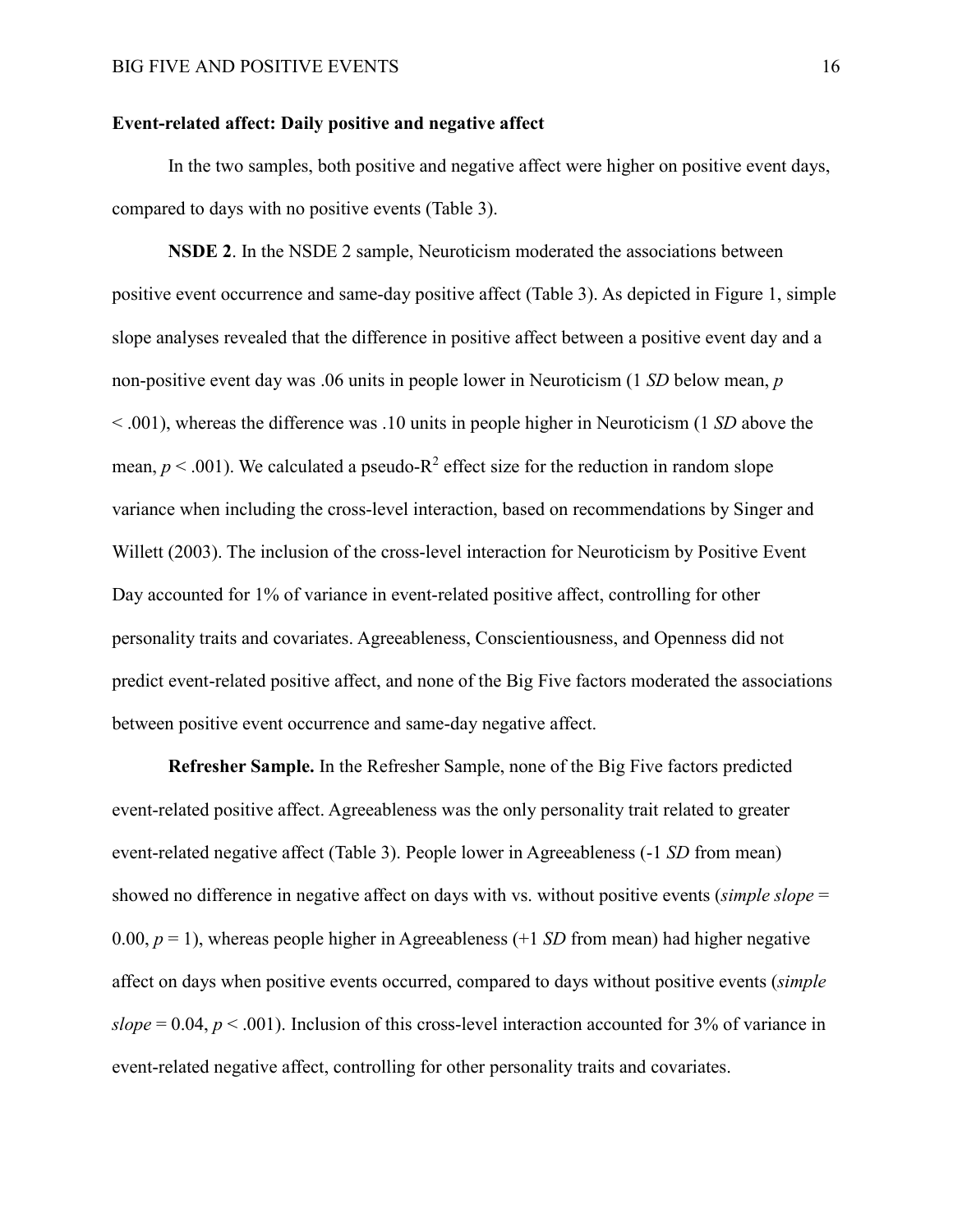### **Emotional experiences associated with positive events**

The final set of analyses were 3-level random intercept models examining distinct emotions experienced during positive events (Table 4). People higher in Agreeableness reported feeling more pleasant during positive events. Higher Agreeableness and lower Neuroticism predicted feeling more calm during positive events. Participants higher in Openness reported feeling more surprised during positive events. More conscientious people reported feeling more close to others during positive events. Higher levels of Extraversion, Agreeableness, and Conscientiousness were all linked to feeling more proud during positive events. In addition, women reported feeling more pleasant and close to others during positive events, compared to men. Older participants felt more calm but less close to others during positive events, compared to younger participants.

We further examined whether Agreeableness was related to feeling pleasant during positive events across the different event types. We found that Agreeableness only predicted feeling pleasant for the "positive social interactions" but was not associated with any other of the other positive event types (see supplementary materials, Table S7).

#### **Discussion**

The current study examines the Big Five personality traits as predictors of the occurrence of daily positive events and affective experiences associated with these events. Using data from two large national U.S. daily diary studies, we found that people higher in Extraversion (in both samples) or Openness (in NSDE 2 sample only) experienced relatively more days with positive events. In NSDE 2, people higher in Neuroticism showed greater increases in positive affect on days when positive events occurred (i.e., event-related positive affect), whereas in the Refresher sample, people higher in Agreeableness had more event-related negative affect. The Big Five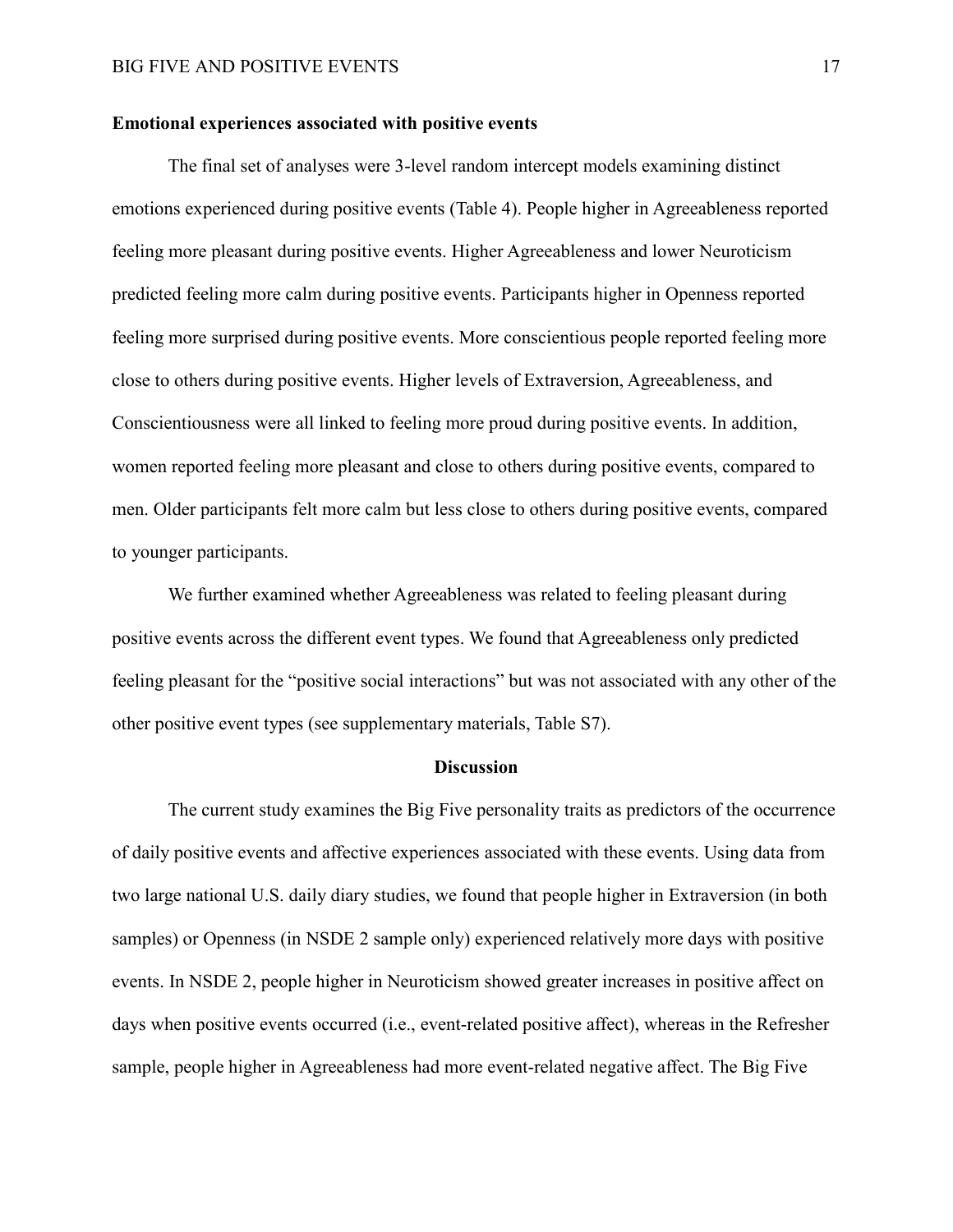factors were each related to different emotional experiences during positive events: Extraversion predicted feeling more proud; Agreeableness was associated with feeling pleasant, calm, and proud; Conscientiousness predicted feeling more close to others; Neuroticism was associated with feeling less calm, and Openness predicted feeling more surprised. To our knowledge, this study is the first to demonstrate that each Big Five personality trait uniquely relates to the subjective experience of naturally-occurring positive events in daily life. Below, we discuss possible explanations for each of the Big Five factors, avenues for further inquiry, and implications of these findings.

## **Extraversion**

Extraversion is characterized by a need for social stimulation (McCrae & Costa, 2008) and is closely linked to the positive affective system (Zautra et al., 2005). The present finding that Extraversion was related to greater positive event engagement in both samples is consistent with previous research (David et al., 1997; Hart & Wearing, 1995; Zautra et al., 2005). These findings can be interpreted in light of recent evidence from a randomized controlled trial linking acting more extraverted to greater daily positive affect (Jacques-Hamilton et al., 2019). Interestingly, acting more extraverted did not lead to more time spent in social interactions and resulted in greater fatigue in people low in Extraversion. These results raise questions of whether extraverted behavior is associated with actively seeking out and creating positive events, or whether people high in the trait Extraversion are more likely to interpret otherwise ordinary events as positive, and/or whether their environments provide them with more opportunities for positive events.

Contrary to our hypotheses, Extraversion did not predict differences in positive affect on days with vs. without positive events. Although unexpected given the experimental evidence on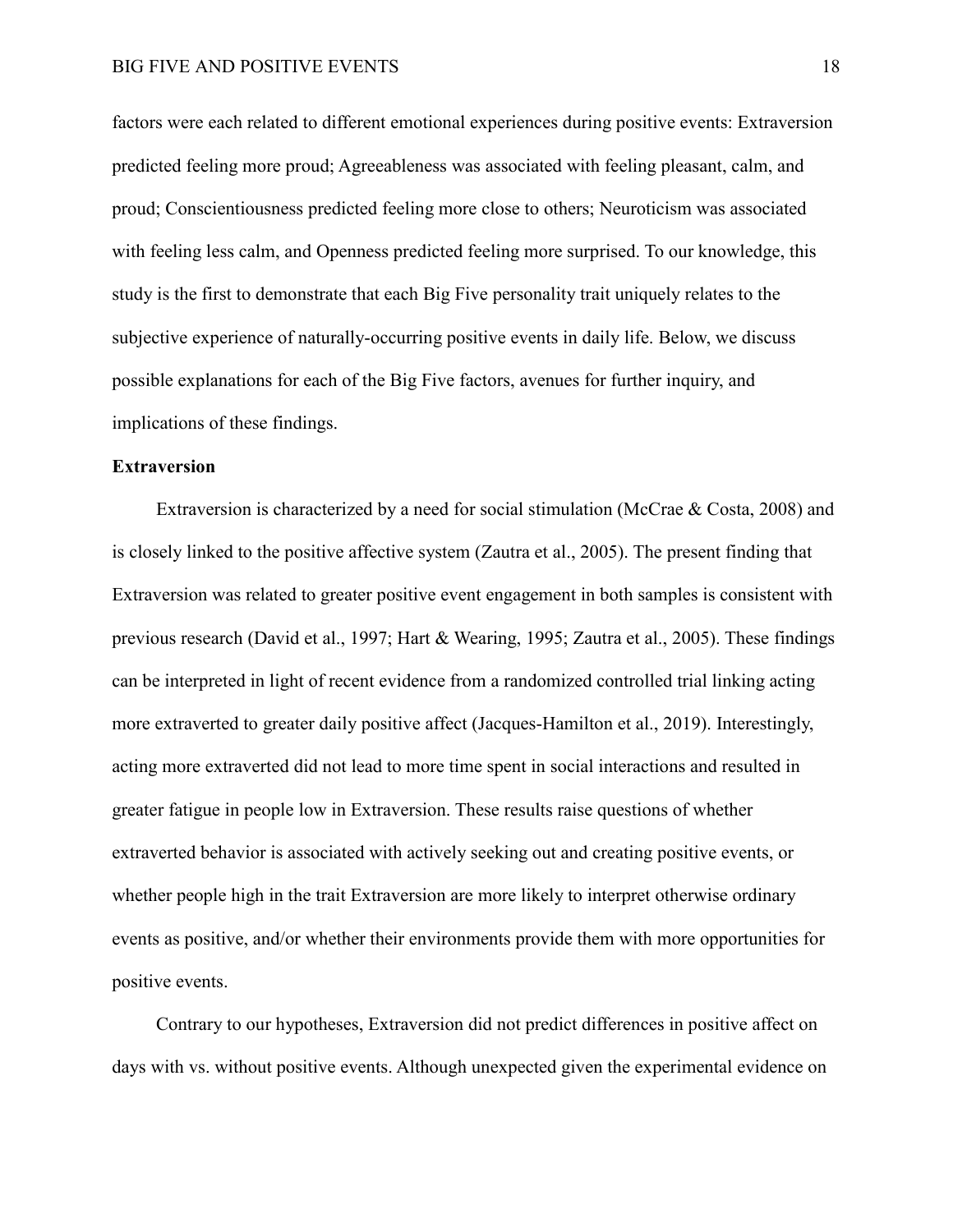Extraversion and reward sensitivity, this result was consistent with Zautra and colleagues' (2005) finding that Extraversion did not moderate the relationship between positive event occurrence and same-day positive affect. This null result across both our samples does not align with the affective reactivity hypothesis, which posits that people higher in Extraversion react more positively to positive stimuli and that these responses accumulate over time to contribute to higher well-being (Lucas & Fujita, 2000). Support for this hypothesis comes primarily from laboratory-based studies (Gomez et al., 2000; Gross et al., 1998; Larsen & Ketelaar, 1991). A number of studies, however, have also failed to replicate Extraversion as a predictor of pleasant affective reactivity to positive stimuli (Lucas & Baird, 2004; Smillie et al., 2012, 2013). Rather, Extraversion may be related to higher arousal and activation in response to positive stimuli, instead of higher positively-valenced emotions. Further, although experimental paradigms benefit from greater control and standardized stimuli, these methods may not fully capture the active shaping and self-selection of one's environments in the context of daily life. Future research on Extraversion and positive experiences could directly examine the correspondence between lab-based affective reactivity and event-related affect in daily life, as well as disentangle arousal versus valence components of emotions associated with positive events.

With regard to event-specific emotional states assessed in the Refresher sample, we found that higher Extraversion predicted feeling more proud during positive events. One potential explanation may be that people higher in Extraversion tend to be more assertive, which may contribute to taking more active social roles (Wilt & Revelle, 2016). Indeed, agency is one of the key facets of Extraversion and is linked to feelings of pride and to taking an active approach to the formation of social roles (Depue & Morrone-Strupinsky, 2005).

#### **Agreeableness**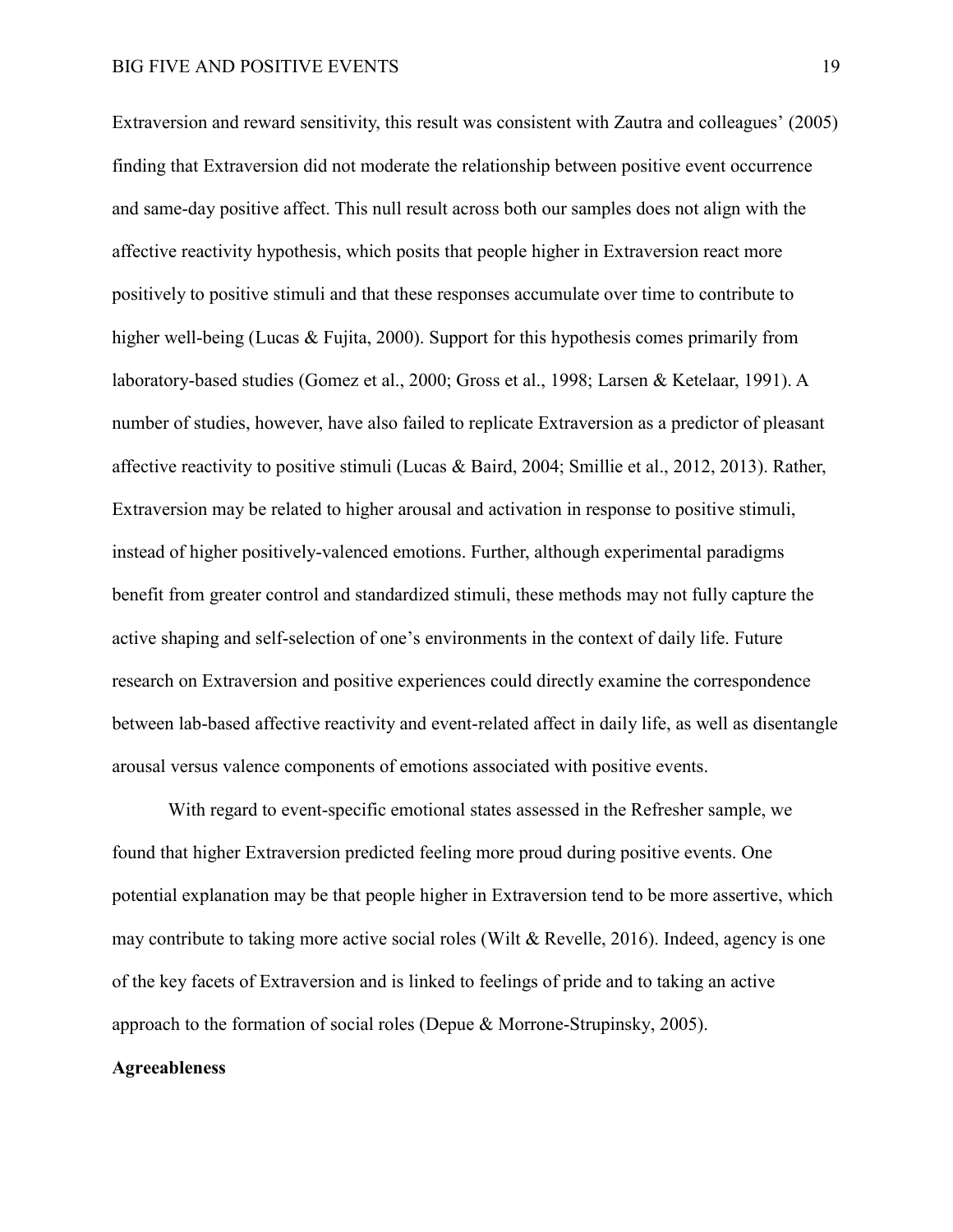People higher in Agreeableness have been shown to prefer more harmonious social interactions and tend to avoid conflicts (Tobin & Gadke, 2015). Agreeableness was not related to the likelihood of experiencing positive events in either sample. However, in the Refresher sample only, higher Agreeableness predicted *higher* negative affect on positive event days vs. on days without positive events. This finding should be interpreted with caution due to its small effect size and its lack of replication across both samples. Past research has shown that daily positive events could evoke mixed emotions (e.g., an unsolicited gift that elicits feelings of indebtedness; Reich & Zautra, 1981). It is possible that people higher in Agreeableness had more ambivalent thoughts and emotions during positive events, such as concern about others' enjoyment. Given that people higher in Agreeableness prefer harmonious social interactions, they might be more sensitive to possibly ambivalent characteristics of positive social interactions, which may contribute to elevated negative affect. In addition, the Altruism and Modesty facets of Agreeableness (McCrae & Costa Jr., 2008) could foster minor feelings of guilt when positive things happen to people high in Agreeableness.

Agreeableness predicted more feelings of pleasant, calm, and pride during positive events. Increased feelings of pride might be explained by the link between Agreeableness and the authentic prosocial facet of pride (vs. the narcissistic hubristic facet of pride; Tracy & Robins, 2007), as one of the type of positive events that were assessed were positive network events (i.e. something positive happened to a close friend or family member). It could be that people high in Agreeableness take more pride when close others achieve something positive. In regard to greater feelings of pleasantness, people higher in Agreeableness might be more likely to have pleasant social interactions. This is supported by follow-up analyses showing that Agreeableness only predicted feelings of pleasure for positive social interactions but not for the other types of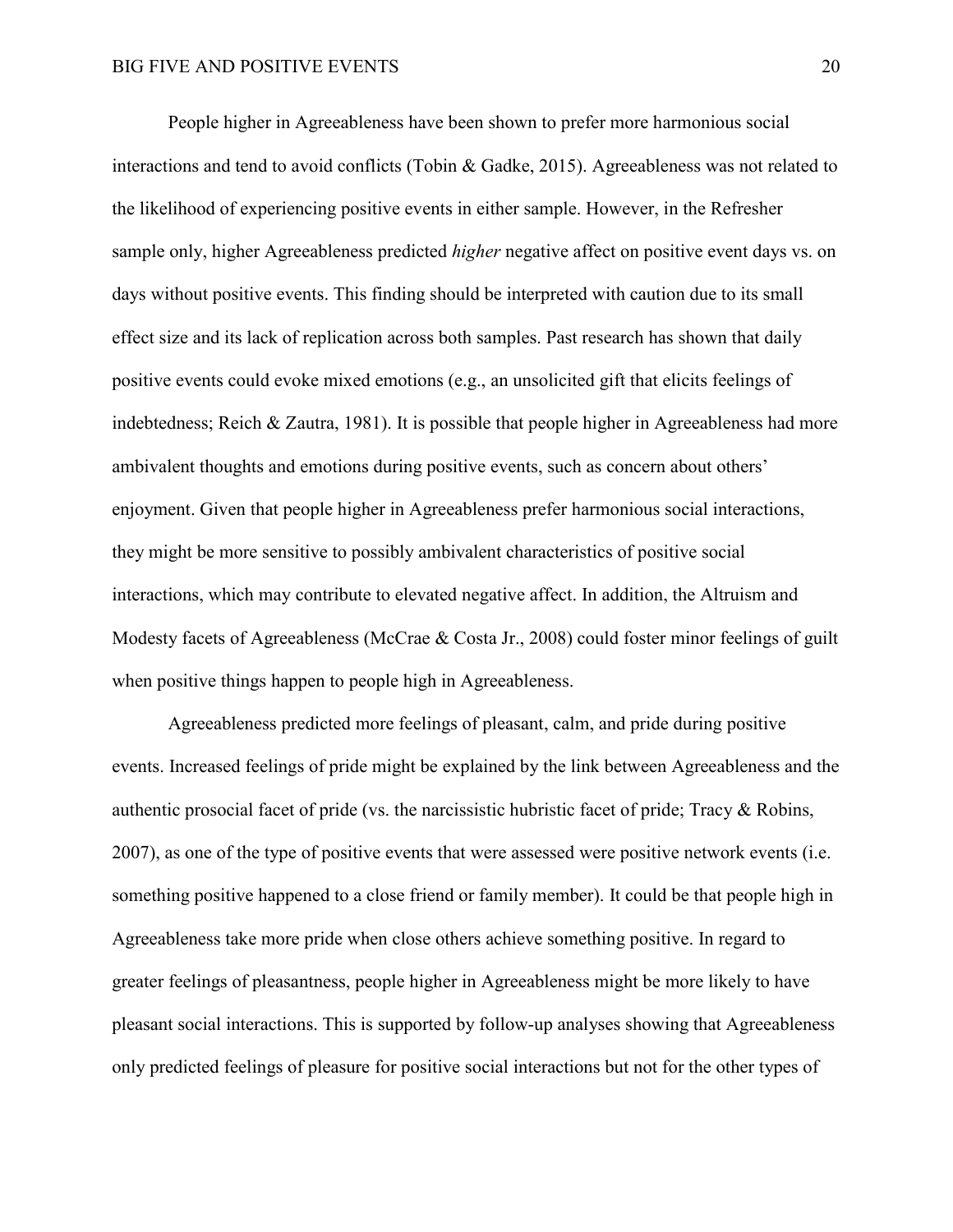positive events. However, it remains unclear how much of these findings reflect personalityrelated patterns of responsiveness (i.e., people lower vs. higher in Agreeableness responding differently to the same types of situations) or characteristics of the external event (i.e., people lower vs. higher in Agreeableness engaging in events that differed in their pleasantness, calmness, and pride).

### **Conscientiousness**

Contrary to our hypothesis, Conscientiousness was not related to greater engagement in positive events. Perhaps task-related pursuits—a defining factor of high Conscientiousness—are not consistently positively-valenced. For example, a task-related endeavor such as regularly cleaning the house or completing a tax return might not be appraised as positive, even by people higher in Conscientiousness. Although Conscientiousness did not predict greater engagement in positive events, people higher in Conscientiousness nevertheless reported feeling close to others and more proud during these events. It might seem surprising that Conscientiousness was associated with feeling closer to others, because theoretical accounts of Conscientiousness usually do not include a social component but rather focus on self-discipline and order (John & Srivastava, 1999). Empirical research, however, has linked Conscientiousness to greater relationship quality in couples (Holland & Roisman, 2008) and lower divorce rates (Kurdek, 1998), possibly due to greater self-discipline in relationships. In addition, people higher in Conscientiousness may be more proud if their self-discipline enables them to have positive experiences in the pursuit of their goals (Jackson et al., 1996). Importantly, Conscientiousness did not moderate the relationship between positive event occurrence and same-day positive and negative affect. Because Conscientiousness predicted specific emotional states during positive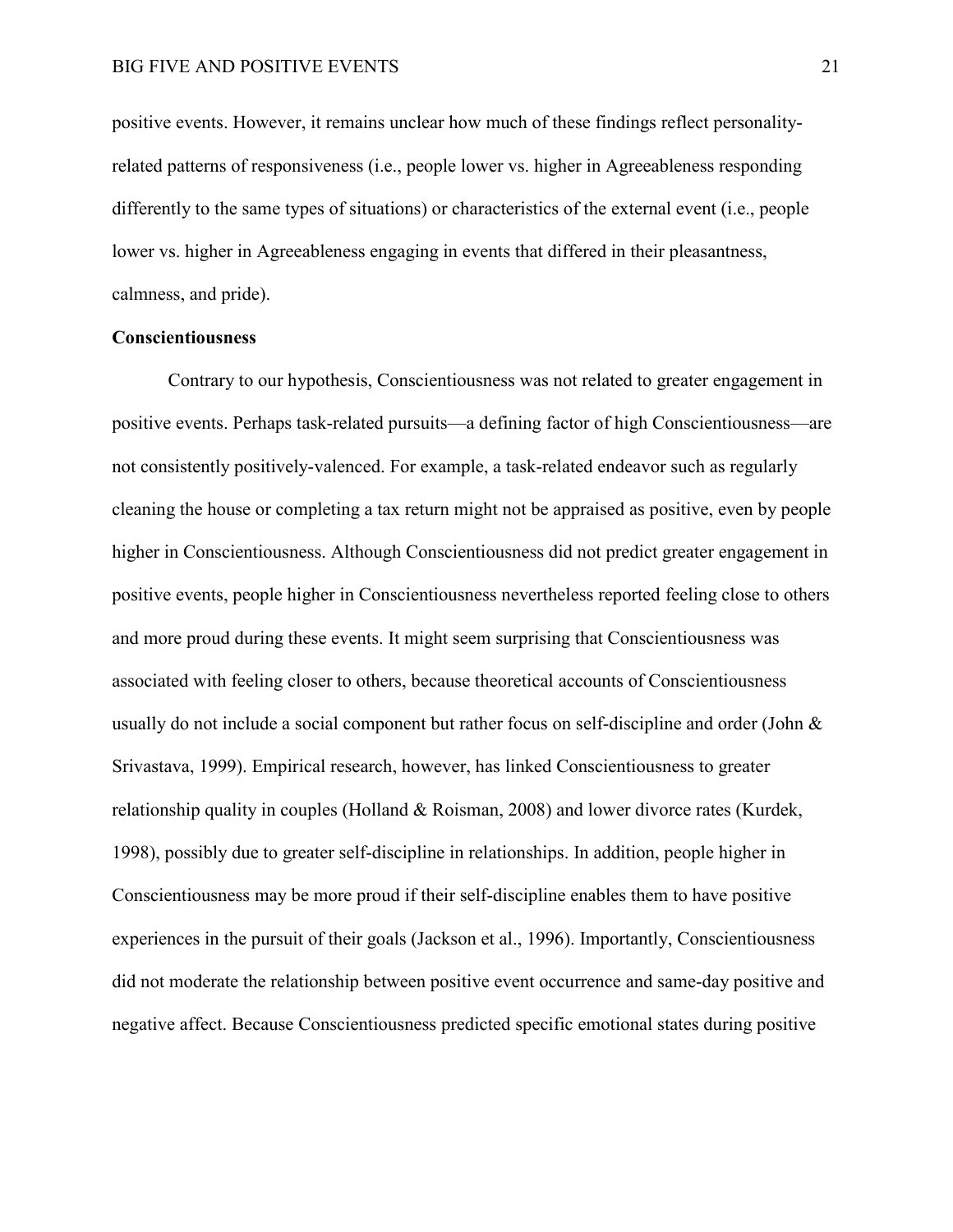events but not the likelihood of experiencing these events nor event-related daily affect, this underscores the value of assessing emotions within their natural contexts.

## **Neuroticism**

Consistent with Zautra and colleagues (2005), our findings showed that people higher in Neuroticism did not lack positive events, and they even had greater increases in positive affect on positive event days in the NSDE 2 sample. These findings are in line with previous evidence that Neuroticism predicts fluctuations in affect related to daily stressors (Leger et al., 2016; Suls & Martin, 2005), as well as research suggesting that people with poorer psychological well-being show more pronounced increases in positive affect in response to positive events (Grosse Rueschkamp et al., 2020; Heininga, Van Roekel, Ahles, Oldehinkel, & Mezulis, 2017; Nezlek & Gable, 2001). However, it is worth noting in the NSDE 2 sample that even on days with positive events, people with higher Neuroticism did not reach the typically higher levels of daily positive affect observed among people lower in Neuroticism. This present effect needs to be interpreted with caution, as we only observed it in one sample. In addition, greater event-related positive affect among those higher in Neuroticism might be a function of lower positive affect levels on average. People low in Neuroticism might have more "room" on the positive affect scale to differentiate between days with and without positive events. A further caveat is that the effect size for the cross-level interaction was small. Nonetheless, given that positive events occur frequently (e.g., on 65 - 72% of days) and these processes unfold on a daily basis, the small effects might accumulate and have clinically-significant implications in the long-term for health and well-being.

## **Openness**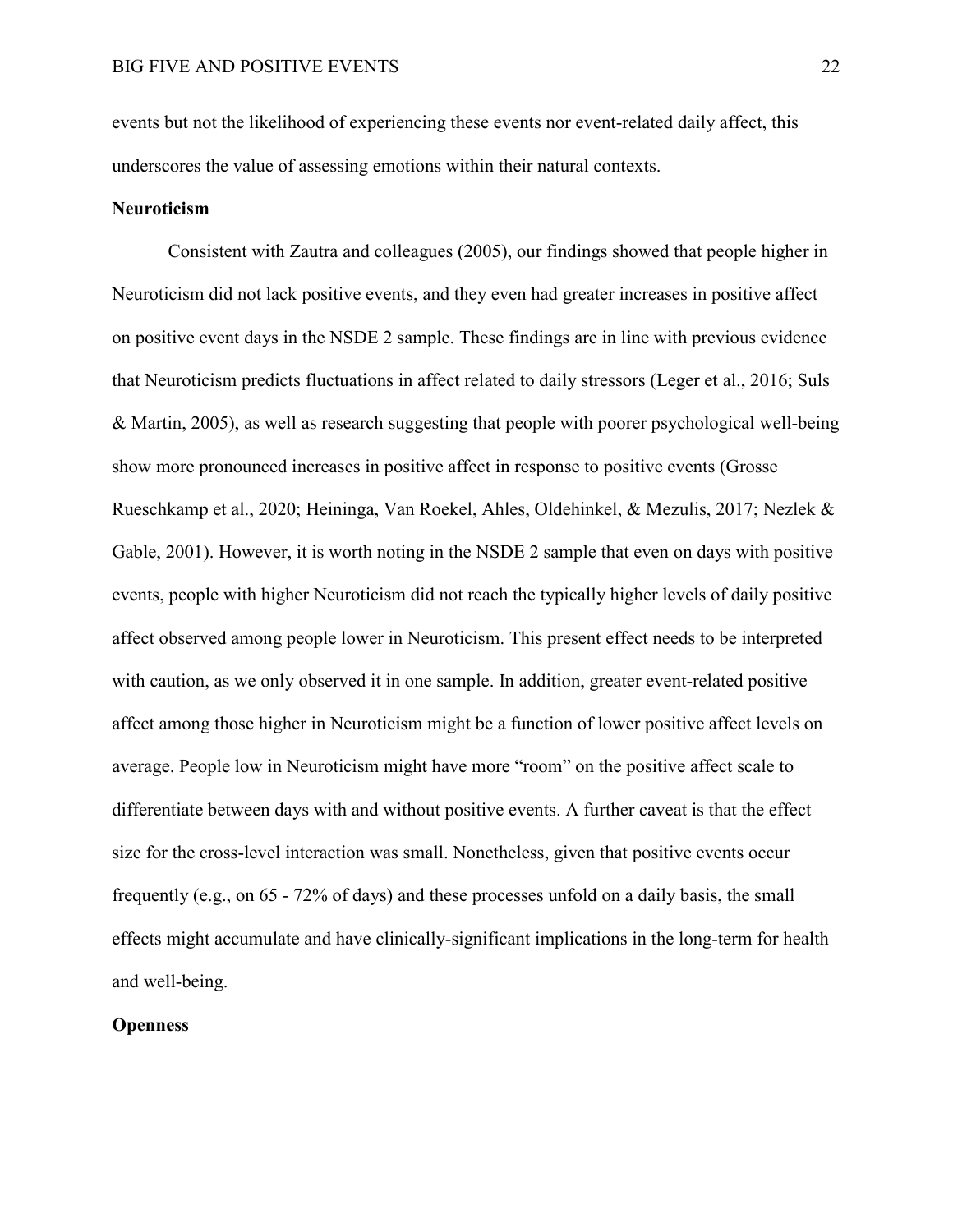Openness to experience is a trait characterized by a drive to explore and seek out novel experiences (McCrae & Costa., 2008). We found that in NSDE 2 Openness was related to greater positive event occurrence and this effect emerged consistently across most subtypes of positive events that were examined. The results from this sample suggests that people high in Openness to experience are also high in Openness to *positive* experiences. Seeking out and engaging with novel ideas in day-to-day life, a key aspect of Openness, might result in more pleasant and enjoyable events across different life domains. In addition, given the conceptualization of Openness as a trait of inquisitiveness, and unconventionality (Lee  $\&$  Ashton, 2006), people high in Openness might take different and novel approaches to their daily life situations. Speculatively, this thinking "outside the box" might result in daily life situation having more favorable characteristics and these situations might be more likely to evolve into positive events. Although there are good conceptual reasons to assume Openness to be related to more frequent positive events, these results need to be interpreted with caution, as in the Refresher Sample Openness only predicted greater occurrence of "other" miscellaneous type of events.

In addition to experiencing more positive event days, people higher in Openness reported more feelings of surprise during these events. This finding is consistent with previous research indicating that people higher in Openness are more sensitive to novelty (which is conceptually linked to feelings of surprise; Fayn et al., 2015, 2017; Silvia et al., 2009, 2015). However, based on our data, we cannot fully rule out the explanation that people higher in Openness are more likely to engage in novel positive events that are surprising or if people higher in Openness are prone to responding to positive situations with higher-arousal positive emotions such as surprise. It seems likely that both processes form a person x situation interaction: People high in Openness might seek out novel positive situations, but might also be more emotionally sensitive to novel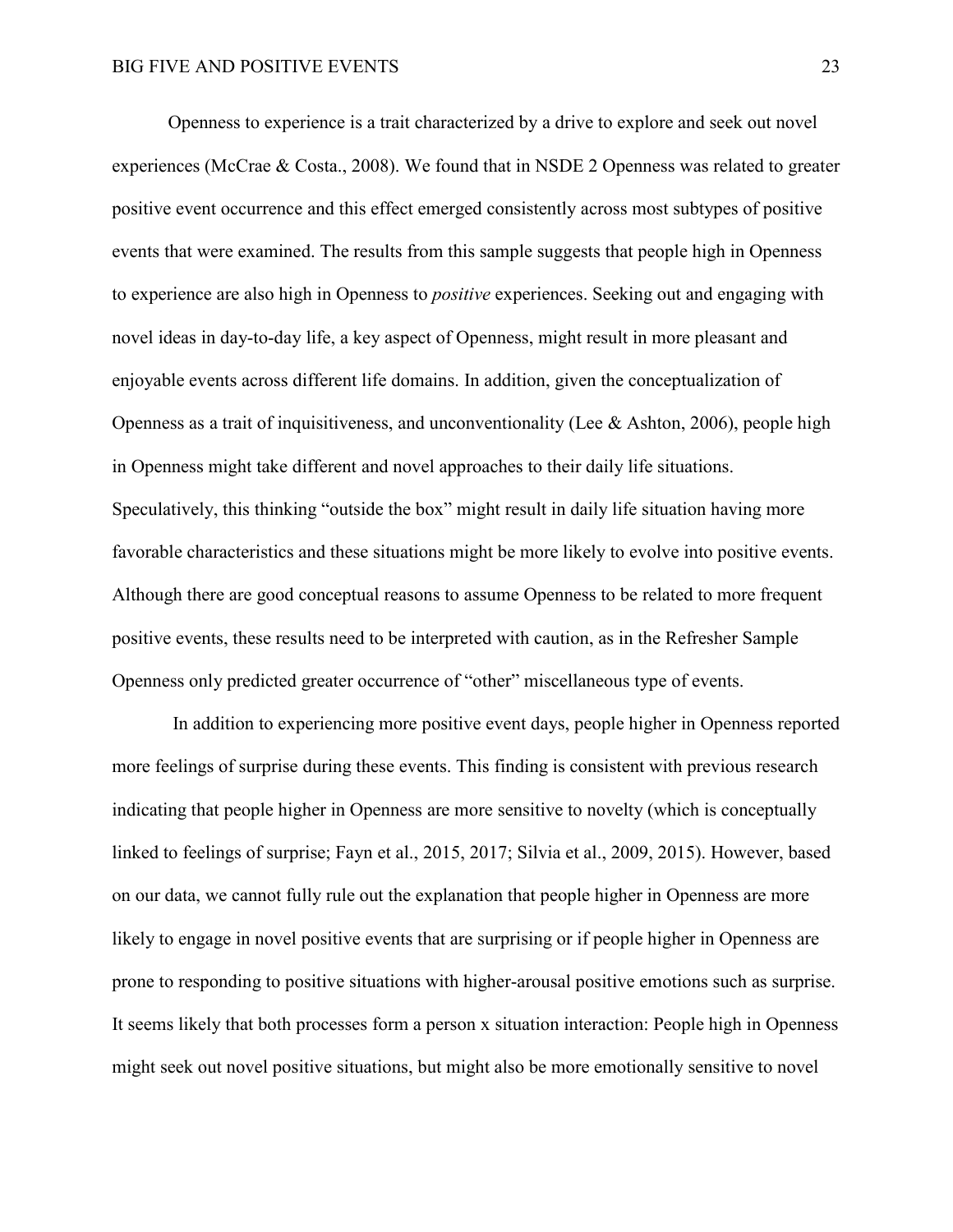aspects of their positive events. Future research examining positive event characteristics in more detail is needed to further examine the relations between positive event experience and characteristics in people high in Openness.

### **Limitations and Strengths**

The present study has notable strengths as well as some limitations. Regarding limitations, our measure of the Big Five contained only four to seven items for each factor. Thus, we were unable to analyze data on a facet level. In addition, because we had limited information about the characteristics of the reported positive events, we could not rule out the possibility that personality was primarily associated with external characteristics of the events (e.g., engaging in events that were calm, surprising, and so on) rather than emotional responses to or subjective experiences during the events. Future research could shed light on this question, for example, by examining cognitions and behaviors associated with the events (e.g., desirability, importance, self-agency, and control over positive events; Reich & Zautra, 1981).

Another limitation is that we relied on event-related affect as a proxy for inferring emotional responsiveness to positive events. As we are interested in naturally-occurring positive events in daily life, this study did not involve experimental manipulation of positive event occurrence to establish causality. Nonetheless, research on event-related affect can provide valuable insights about the role of personality traits in daily life experiences (Leger et al., 2016; Mroczek et al., 2015). Future daily life research using multiple assessments per day will be instrumental in establishing a temporal order between positive event occurrence and resulting affect.

Furthermore, our end-of-day reports might have been susceptible to recall biases, compared to repeated momentary assessments conducted closer in time to the actual event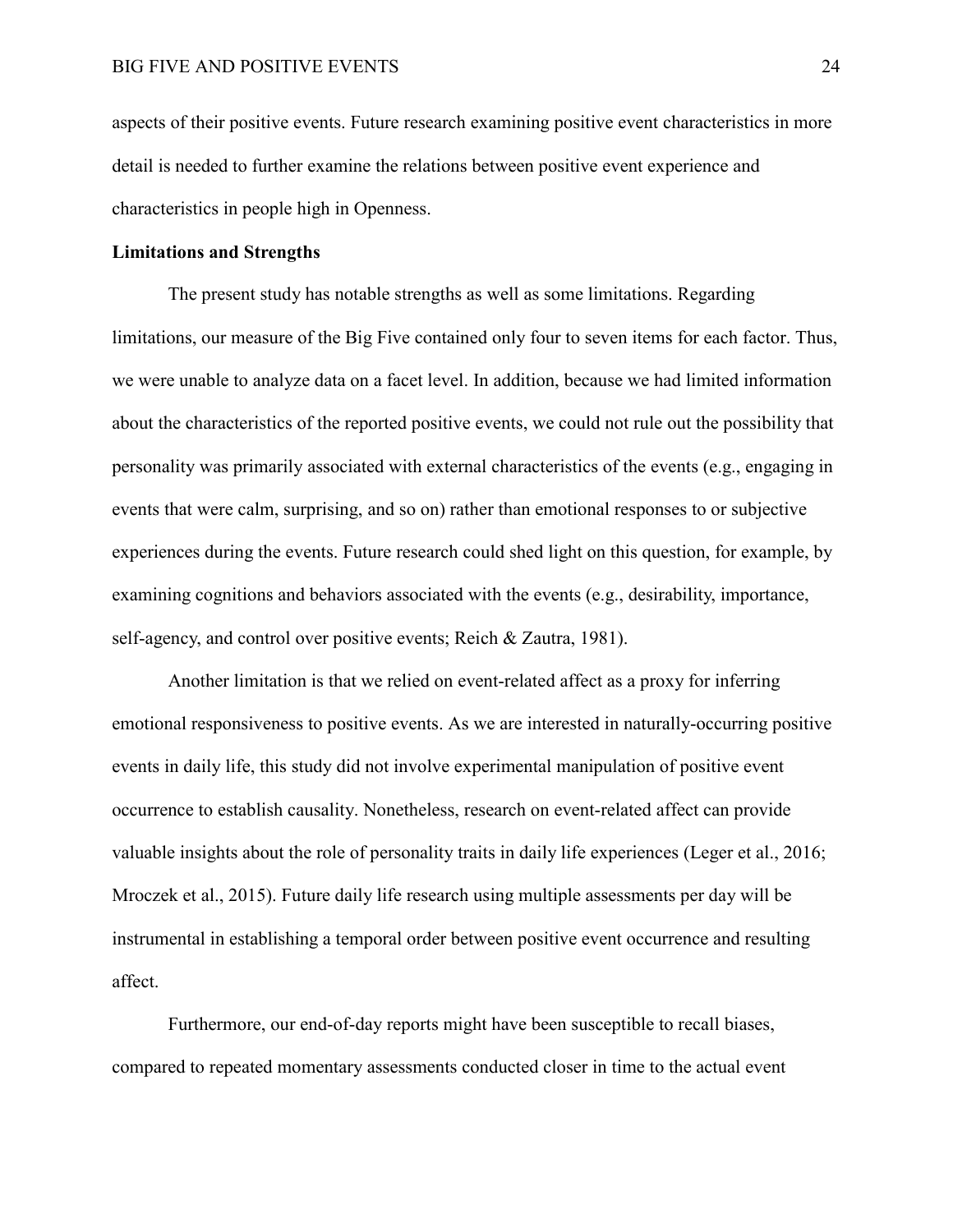occurrence. Relatedly, when examining reports of emotions during positive events, we could not control for how people felt during times when they had no positive events. Thus, we were not able to examine whether the emotions reported in relation to positive events are unique to positive events or are more generally related to the Big Five personality traits. Interestingly, the correlations between emotional states during positive events and daily affect were small, suggesting that these event-specific emotions were distinct from a person's overall daily affect.

In terms of strengths, the present study employed a naturalistic study design and used two large national samples of adults across a wide age range, which contributes to the generalizability of our findings. Positive events were reported during semi-structured telephone interviews that allowed participants to judge their daily events as positive, rather than responding to a checklist of minor events that the researchers had determined were positive (Zautra et al., 1986). This assessment method ensured that we captured positive events that were relevant and idiosyncratically positive for each individual. This approach complements existing research using event checklists or standardized positive stimuli in controlled lab environments. Lastly, our study is the first to examine a set of distinct emotions during positive events.

### **Conclusion**

In the 25 years since Bolger and Zuckerman (1995) published their person x situation framework, research has flourished on the ways in which personality and individual differences contribute to how people navigate their daily lives, particularly in the realm of stress and coping. We sought to extend Zautra and colleagues' (2005) pioneering work on daily positive events by "reloading" it with the Big Five factors and with additional measures of emotional states during positive events. In doing so, our current study is the first to provide evidence that each of the Big Five personality traits is associated with different positive event processes including the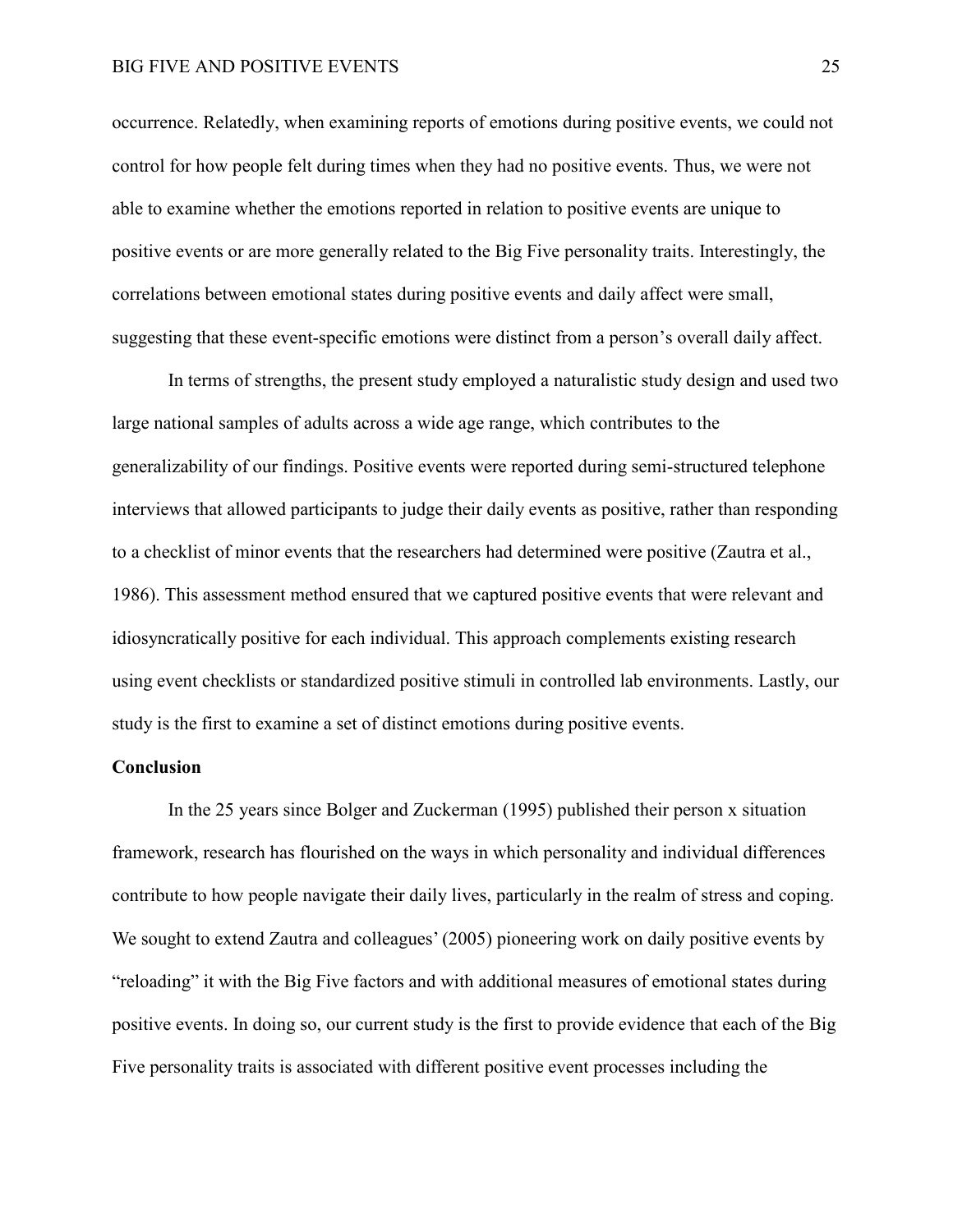likelihood of event occurrence, event-related fluctuations in daily affect, and specific emotions during positive events. These findings add to an understanding of the richness of personenvironment transactions in everyday life, which go beyond the information found in assessments of stressors and negative affect.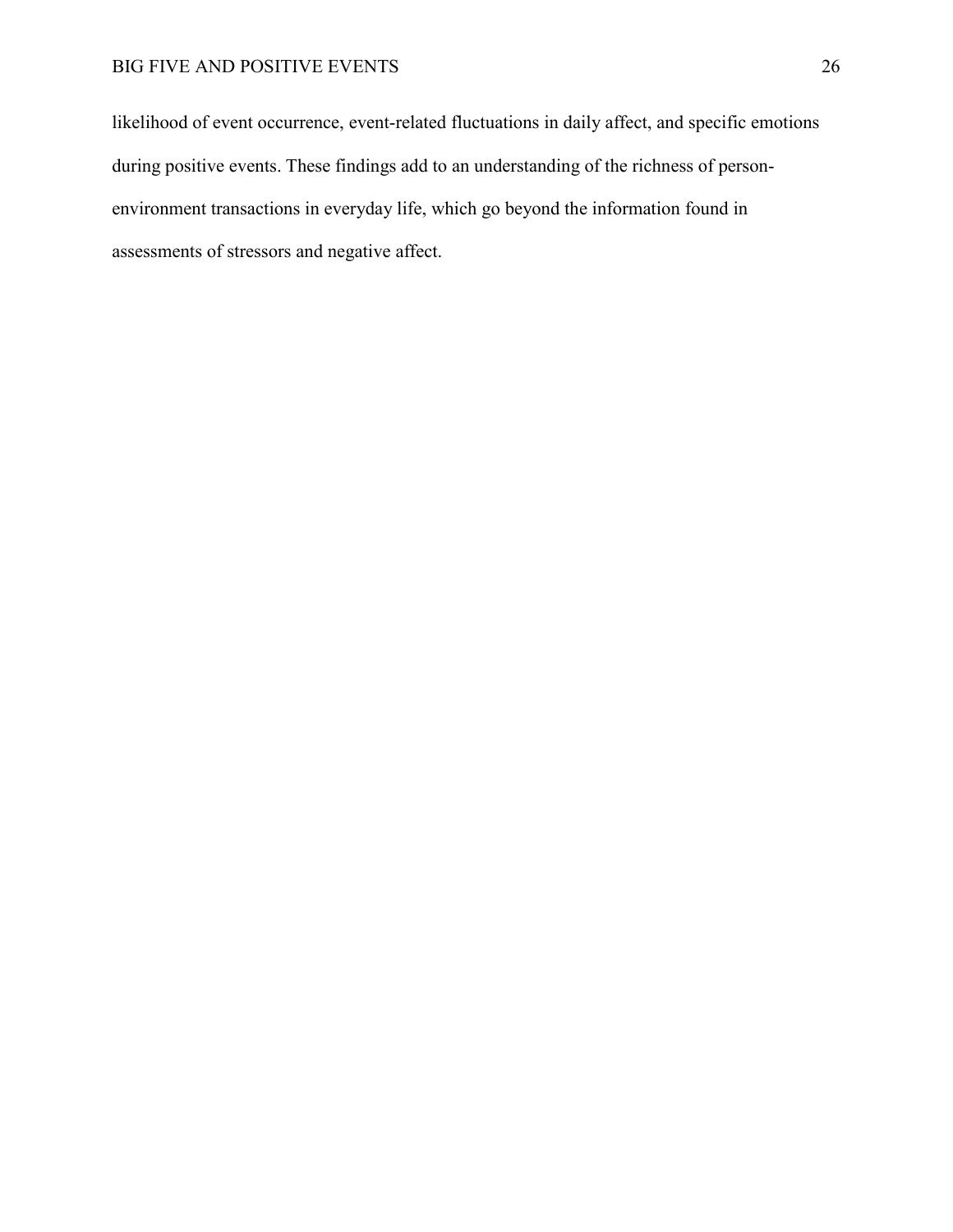### References

- Almeida, D. M., Wethington, E., & Kessler, R. C. (2002). The Daily Inventory of Stressful Events: An Interview-Based Approach for Measuring Daily Stressors. *Assessment*, *9*(1), 41–55. https://doi.org/10.1177/1073191102091006
- Ashton, M. C., & Lee, K. (2007). Empirical, theoretical, and practical advantages of the HEXACO model of personality structure. *Personality and Social Psychology Review*, *11*(2), 150–166. https://doi.org/10.1177%2F1088868306294907
- Bolger, N., & Zuckerman, A. (1995). A framework for studying personality in the stress process. *Journal of Personality and Social Psychology*, *69*(5), 890–902. https://doi.org/10.1037/0022-3514.69.5.890
- Bylsma, L. M., Taylor-Clift, A., & Rottenberg, J. (2011). Emotional reactivity to daily events in major and minor depression. *Journal of Abnormal Psychology*, *120*(1), 155–167. https://doi.org/10.1037/a0021662
- Charles, S. T., Piazza, J. R., Mogle, J., Sliwinski, M. J., & Almeida, D. M. (2013). The Wearand-Tear of Daily Stressors on Mental Health. *Psychological Science*, *24*(5), 733–741. https://doi.org/10.1177/0956797612462222
- Costa, P. T., & McCrae, R. R. (1980). Somatic complaints in males as a function of age and neuroticism: A longitudinal analysis. *Journal of Behavioral Medicine*, *3*(3), 245–257. https://doi.org/10.1007/BF00845050
- Cranford, J. A., Shrout, P. E., Iida, M., Rafaeli, E., Yip, T., & Bolger, N. (2006). A Procedure for Evaluating Sensitivity to Within-Person Change: Can Mood Measures in Diary Studies Detect Change Reliably? *Personality & Social Psychology Bulletin*, *32*(7), 917–929. https://doi.org/10.1177/0146167206287721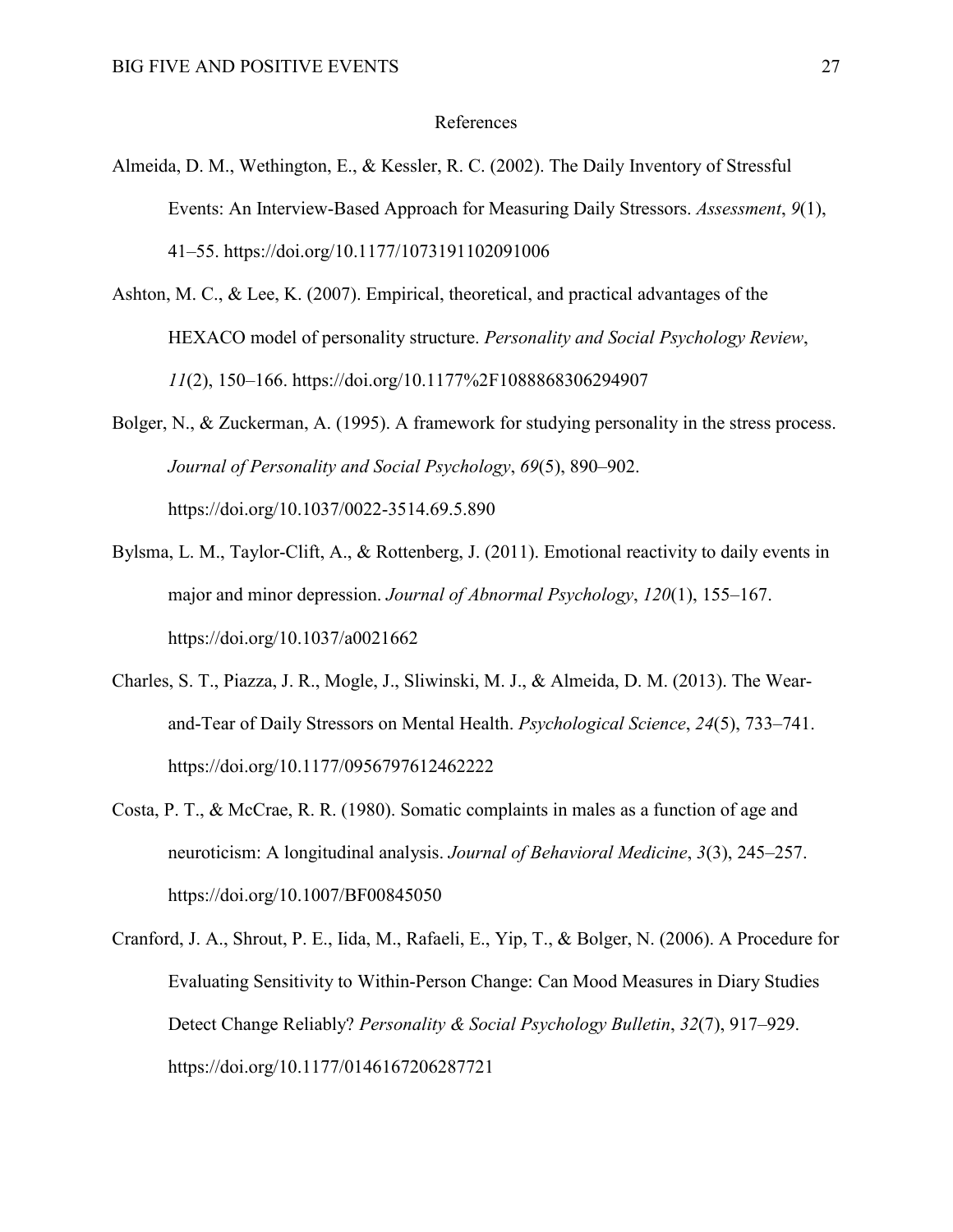- David, J. P., Green, P. J., Martin, R., & Suls, J. (1997). Differential roles of neuroticism, extraversion, and event desirability for mood in daily life: An integrative model of topdown and bottom-up influences. *Journal of Personality and Social Psychology*, *73*(1), 149–159. https://doi.org/10.1037/0022-3514.73.1.149
- de Vries, R. E., Wawoe, K. W., & Holtrop, D. (2016). What Is Engagement? Proactivity as the Missing Link in the HEXACO Model of Personality. *Journal of Personality*, *84*(2), 178– 193. https://doi.org/10.1111/jopy.12150
- DeNeve, K. M., & Cooper, H. (1998). The happy personality: A meta-analysis of 137 personality traits and subjective well-being. *Psychological Bulletin*, *124*(2), 197–229. https://doi.org/10.1037/0033-2909.124.2.197.
- Diener, E., Larsen, R. J., & Emmons, R. A. (1984). Person  $\times$  Situation interactions: Choice of situations and congruence response models. *Journal of Personality and Social Psychology*, *47*(3), 580–592. https://doi.org/10.1037/0022-3514.47.3.580
- Fayn, K., MacCann, C., Tiliopoulos, N., & Silvia, P. J. (2015). Aesthetic Emotions and Aesthetic People: Openness Predicts Sensitivity to Novelty in the Experiences of Interest and Pleasure. *Frontiers in Psychology*, *6*. https://doi.org/10.3389/fpsyg.2015.01877
- Fayn, K., Silvia, P. J., MacCann, C., & Tiliopoulos, N. (2017). Interested in Different Things or in Different Ways? *Journal of Individual Differences*, *38*(4), 265–273. https://doi.org/10.1027/1614-0001/a000243
- Friedman, H. S., & Kern, M. L. (2014). Personality, Well-Being, and Health. *Annual Review of Psychology*, *65*(1), 719–742. https://doi.org/10.1146/annurev-psych-010213-115123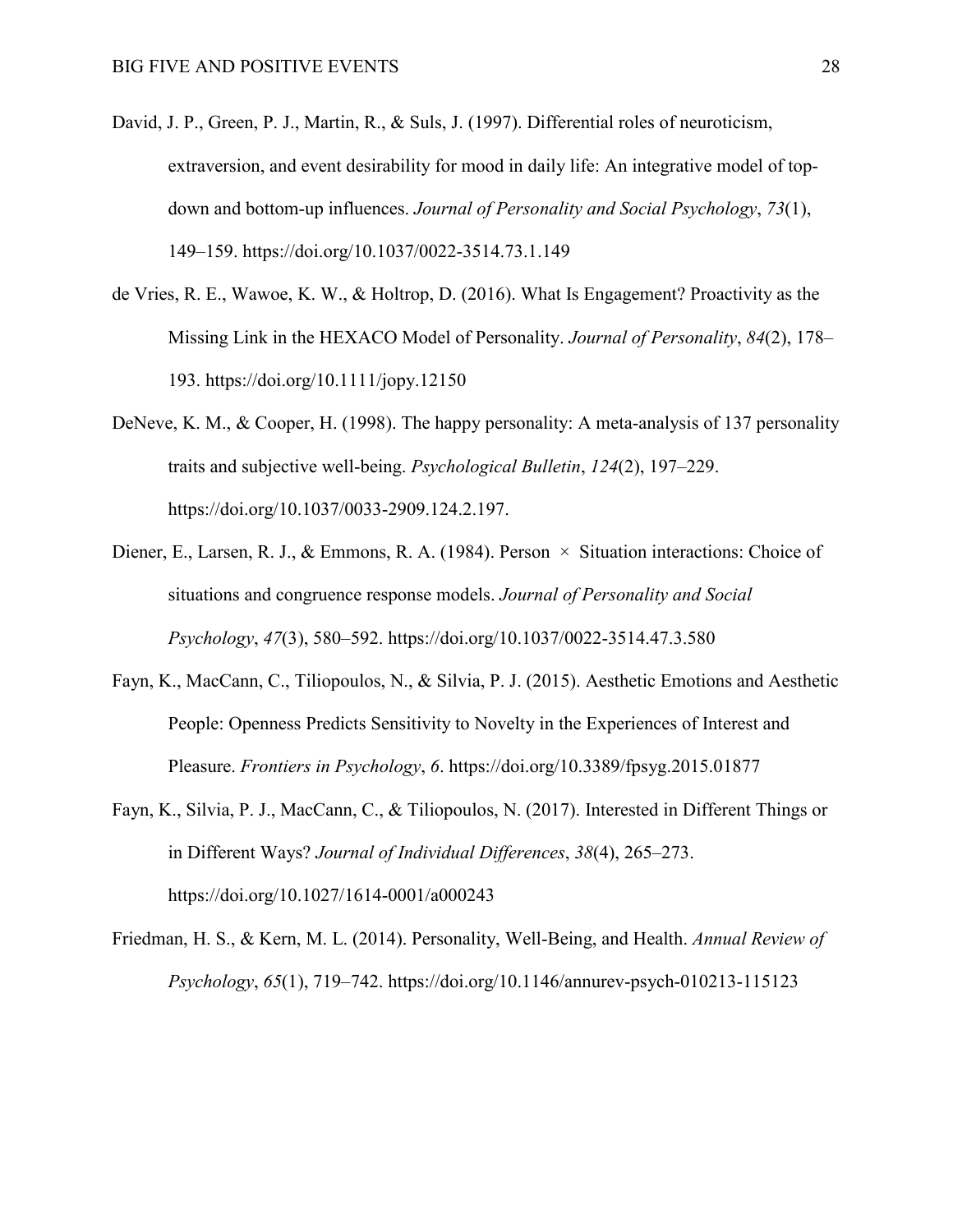- Gable, S. L., Reis, H. T., & Elliot, A. J. (2000). Behavioral activation and inhibition in everyday life. *Journal of Personality and Social Psychology*, *78*(6), 1135–1149. https://doi.org/10.1037/0022-3514.78.6.1135
- Gomez, R., Cooper, A., & Gomez, A. (2000). Susceptibility to positive and negative mood states: Test of Eysenck's, Gray's and Newman's theories. *Personality and Individual Differences*, *29*(2), 351–365. https://doi.org/10.1016/S0191-8869(99)00198-1
- Gross, J. J., Sutton, S. K., & Ketelaar, T. (1998). Relations between Affect and Personality: Support for the Affect-Level and Affective-Reactivity Views. *Personality and Social Psychology Bulletin*, *24*(3), 279–288. https://doi.org/10.1177/0146167298243005
- Grosse Rueschkamp, J. M., Kuppens, P., Riediger, M., Blanke, E. S., & Brose, A. (2020). Higher well-being is related to reduced affective reactivity to positive events in daily life. *Emotion*, *20*(3), 376–390. https://doi.org/10.1037/emo0000557
- Gunaydin, G., Selcuk, E., & Ong, A. D. (2016). Trait Reappraisal Predicts Affective Reactivity to Daily Positive and Negative Events. *Frontiers in Psychology*, *7*, Article 1000. https://doi.org/10.3389/fpsyg.2016.01000
- Hart, P. M., & Wearing, A. J. (1995). Police stress and well-being: Integrating personality, coping and daily work experiences. *Journal of Occupational & Organizational Psychology*, *68*(2), 133–156. https://doi.org/10.1111/j.2044-8325.1995.tb00578.x
- Hayes, A. F., & Coutts, J. J. (2020). Use Omega Rather than Cronbach's Alpha for Estimating Reliability. But…. *Communication Methods and Measures*, *14*(1), 1–24. https://doi.org/10.1080/19312458.2020.1718629
- Heininga, V. E., Van Roekel, E., Ahles, J. J., Oldehinkel, A. J., & Mezulis, A. H. (2017). Positive affective functioning in anhedonic individuals' daily life: Anything but flat and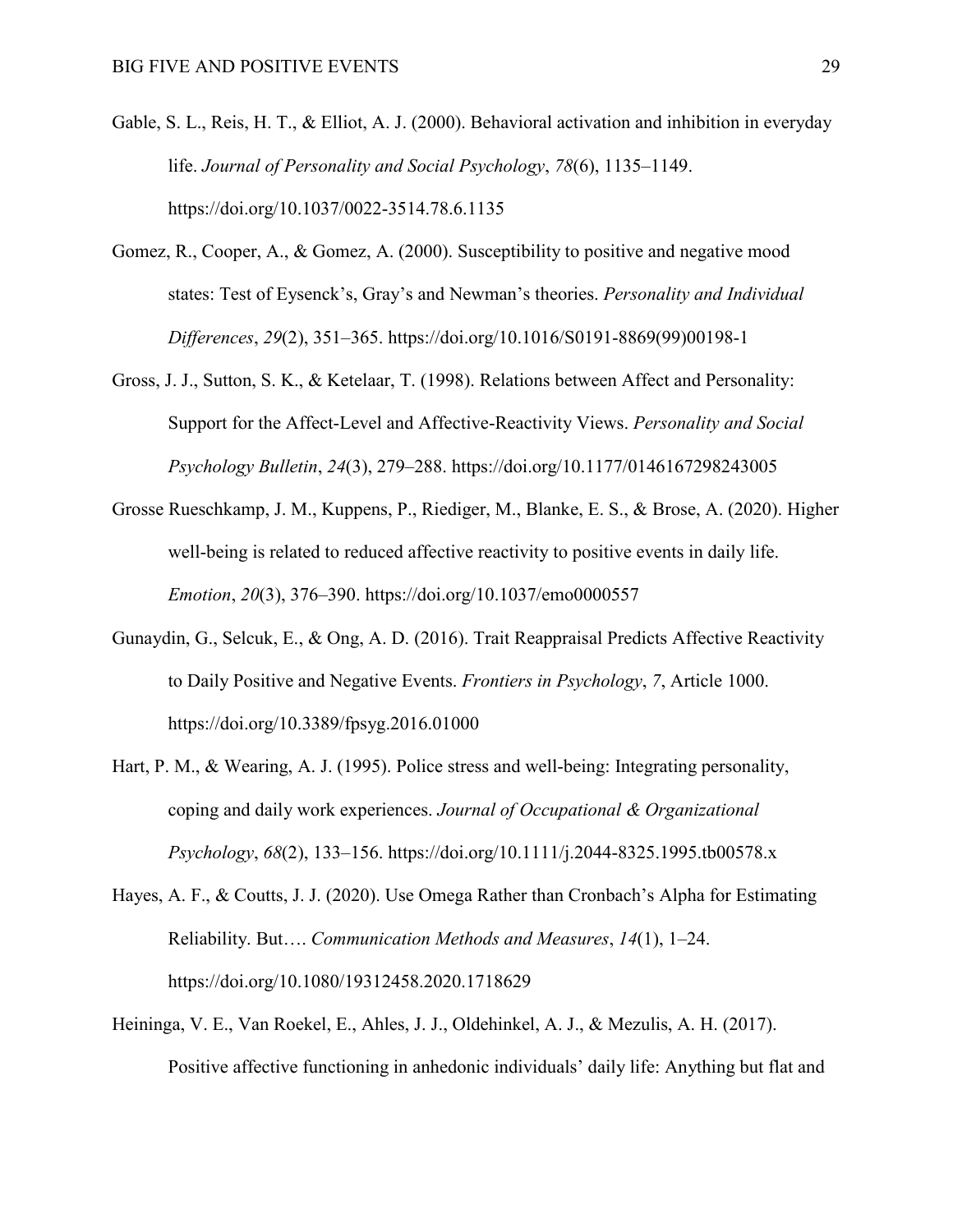blunted. *Journal of Affective Disorders*, *218*, 437–445.

https://doi.org/10.1016/j.jad.2017.04.029

- Heubeck, B. G., Wilkinson, R. B., & Cologon, J. (1998). A second look at Carver and White's (1994) BIS/BAS scales. *Personality and Individual Differences*, *25*(4), 785–800. https://doi.org/10.1016/S0191-8869(98)00124-X
- Hill, P. L., Sin, N. L., Almeida, D. M., & Burrow, A. L. (2020). Sense of purpose predicts daily positive events and attenuates their influence on positive affect. *Emotion*. https://doi.org/10.1037/emo0000776
- Jacques-Hamilton, R., Sun, J., & Smillie, L. D. (2019). Costs and benefits of acting extraverted: A randomized controlled trial. *Journal of Experimental Psychology: General*, *148*(9), 1538–1556. https://doi.org/10.1037/xge0000516
- John, O. P., & Srivastava, S. (1999). The Big Five trait taxonomy: History, measurement, and theoretical perspectives. In L. A. Pervin & O. P. John (Eds.), *Handbook of Personality: Theory and Research* (Vol. 2, pp. 102–138). Guilford Press.
- Kashdan, T. B., & Steger, M. F. (2006). Expanding the topography of social anxiety—An experience-sampling assessment of positive emotions, positive events, and emotion suppression. *Psychological Science*, *17*(2), 120–128. https://doi.org/10.1111/j.1467- 9280.2006.01674.x
- Kessler, R. C., Andrews, G., Colpe, L. J., Hiripi, E., Mroczek, D. K., Normand, S.-L., Walters, E. E., & Zaslavsky, A. M. (2002). Short screening scales to monitor population prevalences and trends in non-specific psychological distress. *Psychological Medicine*, *32*(6), 959–976. https://doi.org/10.1017/s0033291702006074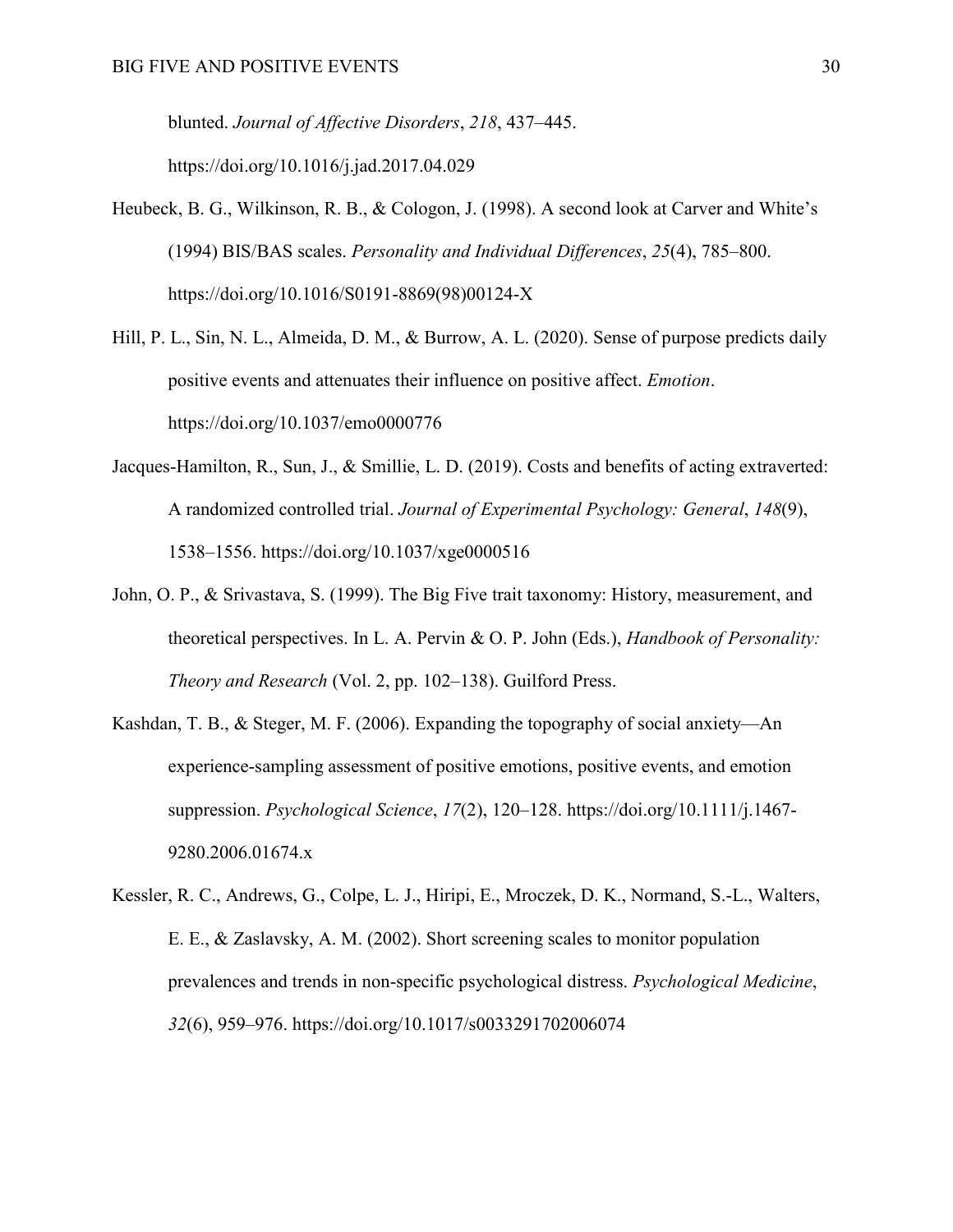- Klaiber, P., Wen, J. H., Ong, A. D., Almeida, D. M., & Sin, N. L. (2021). *Personality differences in the occurrence and affective correlates of daily positive events—R Code*. https://doi.org/10.17605/OSF.IO/Y8DAH
- Kuznetsova, A., Brockhoff, P. B., & Christensen, R. H. B. (2017). lmerTest package: Tests in linear mixed effects models. *Journal of Statistical Software*, *82*(13), 1–26. https://doi.org/10.18637/jss.v082.i13
- Lachman, M. E., & Weaver, S. L. (1997). The Midlife Development Inventory (MIDI) personality scales: Scale construction and scoring. *Waltham, MA: Brandeis University*, 1–9.
- Larsen, R. J., & Ketelaar, T. (1991). Personality and susceptibility to positive and negative emotional states. *Journal of Personality and Social Psychology*, *61*(1), 132–140. https://doi.org/10.1037/0022-3514.61.1.132
- Lee, K., & Ashton, M. C. (2006). Further assessment of the HEXACO Personality Inventory: Two new facet scales and an observer report form. *Psychological Assessment*, *18*(2), 182–191. https://doi.org/10.1037/1040-3590.18.2.182
- Leger, K. A., Charles, S. T., Turiano, N. A., & Almeida, D. M. (2016). Personality and Stressor-Related Affect. *Journal of Personality and Social Psychology*, *111*(6), 917–928. https://doi.org/10.1037/pspp0000083
- Lucas, R. E., & Baird, B. M. (2004). Extraversion and Emotional Reactivity. *Journal of Personality and Social Psychology*, *86*(3), 473–485. https://doi.org/10.1037/0022- 3514.86.3.473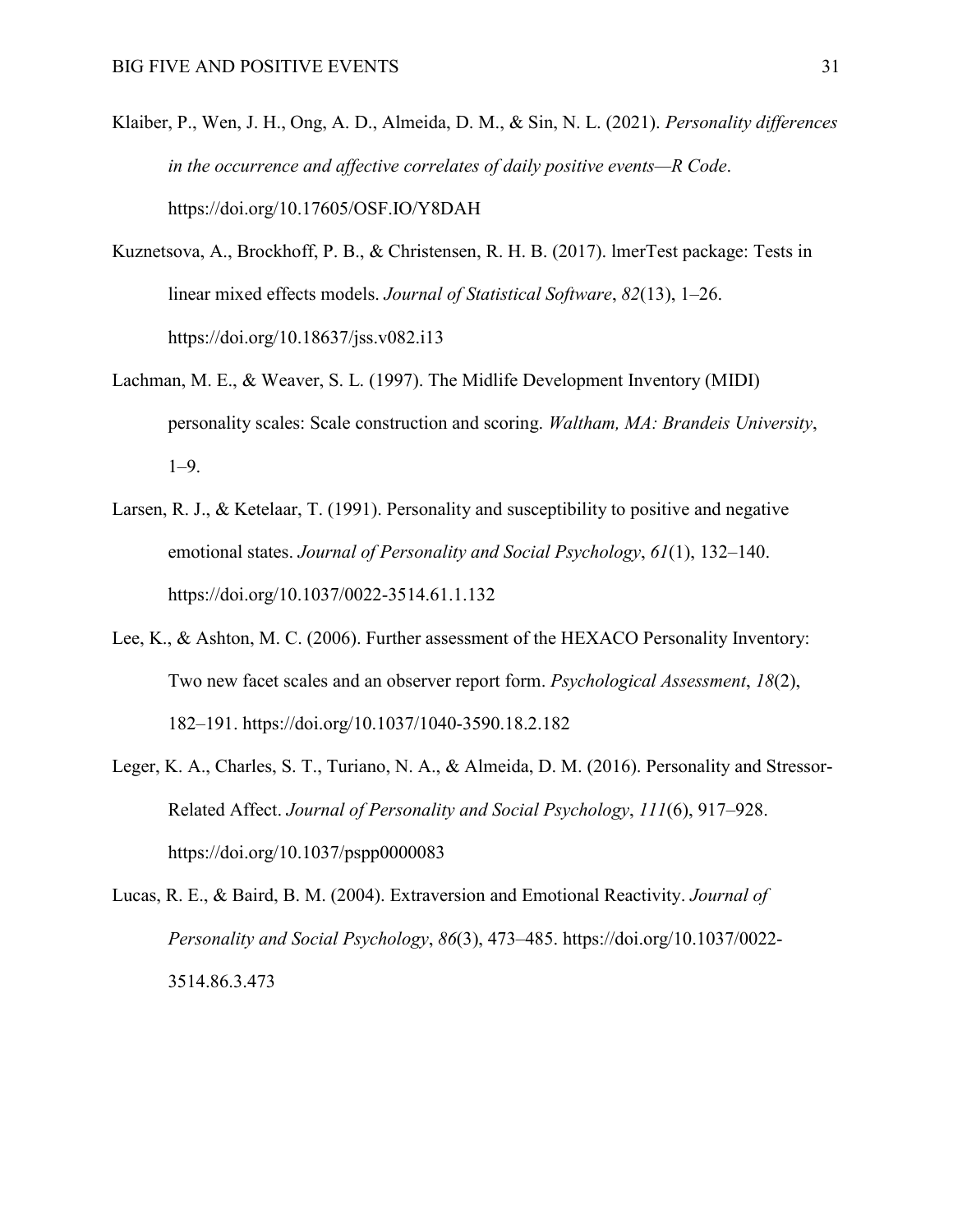- Lucas, R. E., & Fujita, F. (2000). Factors influencing the relation between extraversion and pleasant affect. *Journal of Personality and Social Psychology*, *79*(6), 1039–1056. https://doi.org/10.1037/0022-3514.79.6.1039
- Lucas, R. E., Le, K., & Dyrenforth, P. S. (2008). Explaining the Extraversion/Positive Affect Relation: Sociability Cannot Account for Extraverts' Greater Happiness. *Journal of Personality*, *76*(3), 385–414. https://doi.org/10.1111/j.1467-6494.2008.00490.x
- Malouff, J. M., Thorsteinsson, E. B., Schutte, N. S., Bhullar, N., & Rooke, S. E. (2010). The Five-Factor Model of personality and relationship satisfaction of intimate partners: A meta-analysis. *Journal of Research in Personality*, *44*(1), 124–127. https://doi.org/10.1016/j.jrp.2009.09.004
- McCrae, R. R., & Costa Jr., P. T. (2008). The five-factor theory of personality. In *Handbook of Personality: Theory and Research* (3rd ed., pp. 159–181). The Guilford Press.
- Mroczek, D. K., & Kolarz, C. M. (1998). The effect of age on positive and negative affect: A developmental perspective on happiness. *Journal of Personality and Social Psychology*, *75*(5), 1333–1349. https://doi.org/10.1037//0022-3514.75.5.1333
- Mroczek, D. K., Stawski, R. S., Turiano, N. A., Chan, W., Almeida, D. M., Neupert, S. D., & Spiro, A. (2015). Emotional Reactivity and Mortality: Longitudinal Findings From the VA Normative Aging Study. *The Journals of Gerontology. Series B, Psychological Sciences and Social Sciences*, *70*(3), 398–406. https://doi.org/10.1093/geronb/gbt107
- Parrish, B. P., Zautra, A. J., & Davis, M. C. (2008). The role of positive and negative interpersonal events on daily fatigue in women with fibromyalgia, rheumatoid arthritis, and osteoarthritis. *Health Psychology*, *27*(6), 694–702. https://doi.org/10.1037/0278- 6133.27.6.694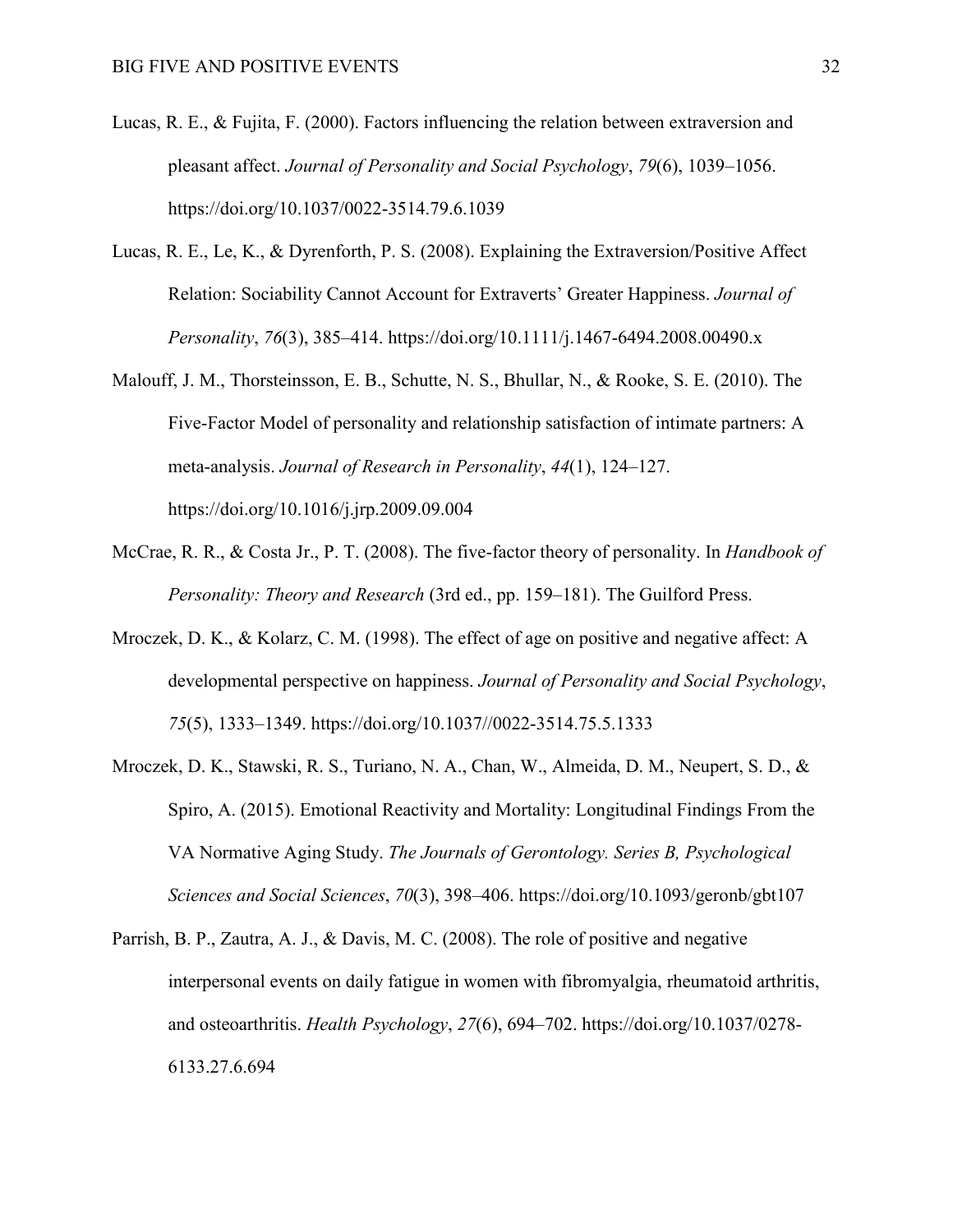- Peeters, F., Nicolson, N. A., Berkhof, J., Delespaul, P., & deVries, M. (2003). Effects of daily events on mood states in major depressive disorder. *Journal of Abnormal Psychology*, *112*(2), 203–211. https://doi.org/10.1037/0021-843X.112.2.203
- Piazza, J. R., Charles, S. T., Sliwinski, M. J., Mogle, J., & Almeida, D. M. (2013). Affective reactivity to daily stressors and long-term risk of reporting a chronic physical health condition. Annals of Behavioral Medicine: A Publication of the Society of Behavioral *Medicine*, *45*(1), 110–120. https://doi.org/10.1007/s12160-012-9423-0
- Reich, J. W., & Zautra, A. (1981). Life Events and Personal Causation: Some Relationships With Satisfaction and Distress. *Journal of Personality and Social Psychology*, *41*(5), 1002– 1012. https://doi.org/10.1037//0022-3514.41.5.1002
- Reich, J. W., & Zautra, A. J. (1984). Daily event causation: An approach to elderly life quality. *Journal of Community Psychology*, *12*(4), 312–322. https://doi.org/10.1002/1520- 6629(198410)12:4<312::AID-JCOP2290120404>3.0.CO;2-B
- Rusting, C. L., & Larsen, R. J. (1997). Extraversion, neuroticism, and susceptibility to positive and negative affect: A test of two theoretical models. *Personality and Individual Differences*, *22*(5), 607–612. https://doi.org/10.1016/S0191-8869(96)00246-2
- Ryff, C., Almeida, D., Ayanian, J., Binkley, N., Carr, D. S., Coe, C., Davidson, R., Grzywacz, J., Karlamangla, A., Krueger, R., Lachman, M., Love, G., Mailick, M., Mroczek, D., Radler, B., Seeman, T., Sloan, R., Thomas, D., Weinstein, M., & Williams, D. (2017). *Midlife in the United States (MIDUS Refresher), 2011-2014*. Inter-university Consortium for Political and Social Research [distributor]. https://doi.org/10.3886/ICPSR36532.v3
- Ryff, C., Almeida, D. M., Ayanian, J., Carr, D. S., Cleary, P. D., Coe, C., Davidson, R., Krueger, R. F., Lachman, M. E., Marks, N. F., Mroczek, D. K., Seeman, T., Seltzer, M. M., Singer,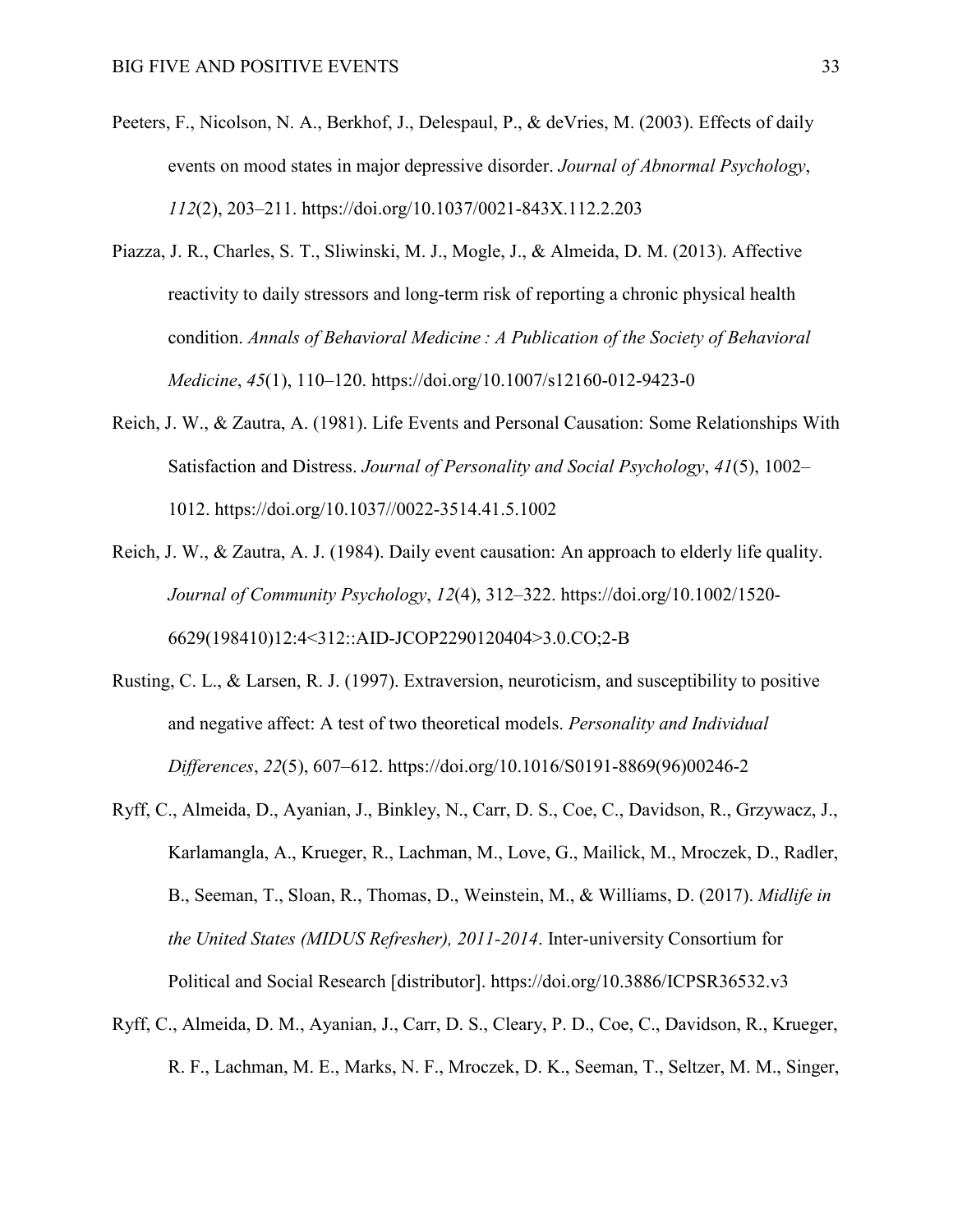B. H., Sloan, R. P., Tun, P. A., Weinstein, M., & Williams, D. (2017). *Midlife in the United States (MIDUS 2), 2004-2006*. Inter-university Consortium for Political and Social Research [distributor]. https://doi.org/10.3886/ICPSR04652.v7

- Ryff, C. D., & Almeida, D. (2020). *Midlife in the United States (MIDUS Refresher): Daily Diary Project, 2012-2014*. Inter-university Consortium for Political and Social Research [distributor]. https://doi.org/10.3886/ICPSR37083.v2
- Ryff, C. D., & Almeida, D. M. (2017). *Midlife in the United States (MIDUS 2): Daily Stress Project, 2004-2009*. Inter-university Consortium for Political and Social Research [distributor]. https://doi.org/10.3886/ICPSR26841.v2
- Schmutte, P. S., & Ryff, C. D. (1997). Personality and well-being: Reexamining methods and meanings. *Journal of Personality and Social Psychology*, *73*(3), 549–559. https://doi.org/10.1037//0022-3514.73.3.549
- Scott, S. B., Sliwinski, M. J., Zawadzki, M., Stawski, R. S., Kim, J., Marcusson-Clavertz, D., Lanza, S. T., Conroy, D. E., Buxton, O., Almeida, D. M., & Smyth, J. M. (2018). A Coordinated Analysis of Variance in Affect in Daily Life. *Assessment*, *27*(8), 1638–1698. https://doi.org/10.1177/1073191118799460
- Silvia, P. J., Fayn, K., Nusbaum, E. C., & Beaty, R. E. (2015). Openness to experience and awe in response to nature and music: Personality and profound aesthetic experiences. *Psychology of Aesthetics, Creativity, and the Arts*, *9*(4), 376–384. https://doi.org/10.1037/aca0000028
- Silvia, P. J., Henson, R. A., & Templin, J. L. (2009). Are the sources of interest the same for everyone? Using multilevel mixture models to explore individual differences in appraisal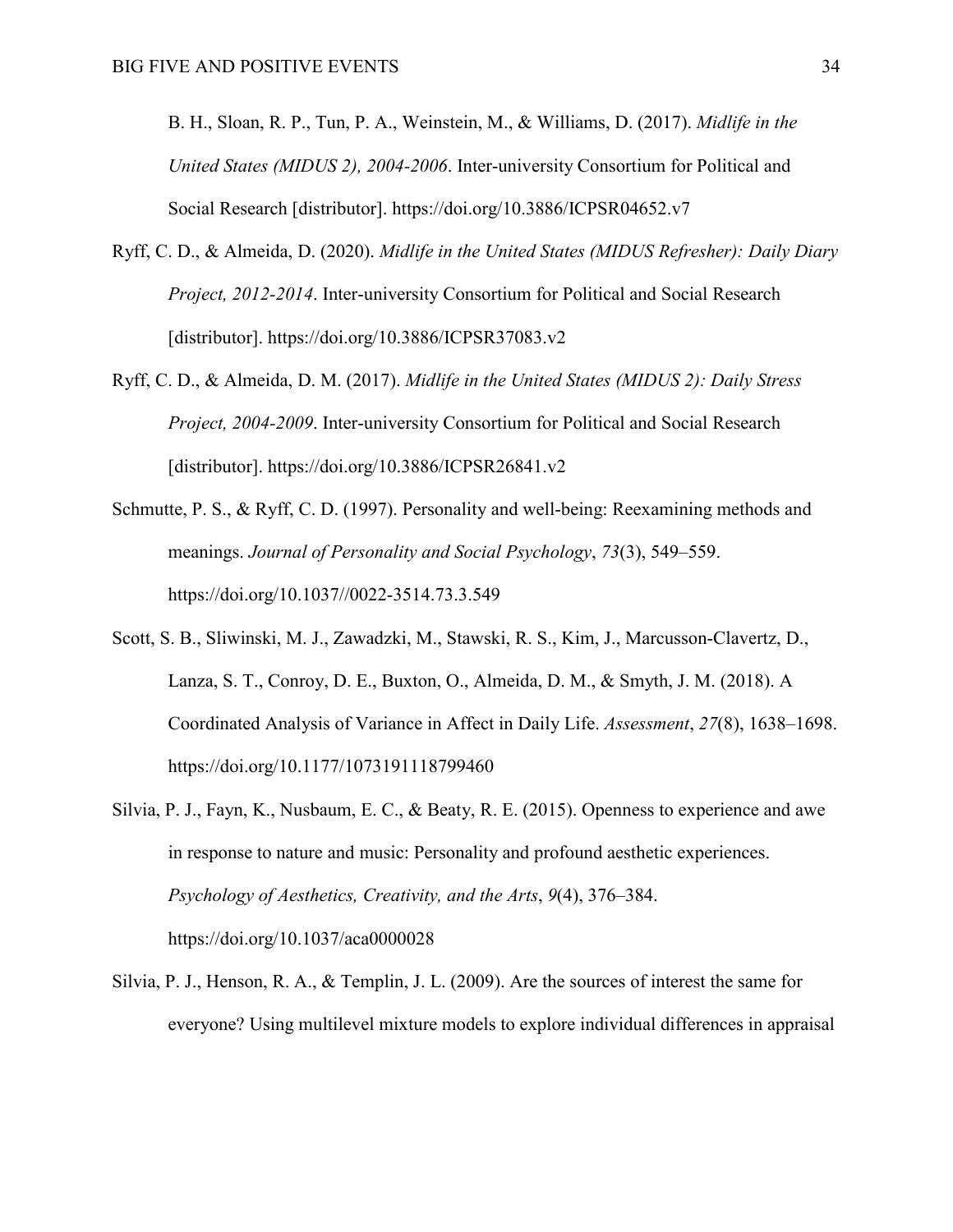structures. *Cognition and Emotion*, *23*(7), 1389–1406.

https://doi.org/10.1080/02699930902850528

- Sin, N. L., & Almeida, D. M. (2018). Daily Positive Experiences and Health: Biobehavioral Pathways and Resilience to Daily Stress. In C. D. Ryff & R. F. Krueger (Eds.), *The Oxford Handbook of Integrative Health Science* (pp. 154–172). Oxford University Press. https://doi.org/10.1093/oxfordhb/9780190676384.013.10
- Sin, N. L., Almeida, D. M., Crain, T. L., Kossek, E. E., Berkman, L. F., & Buxton, O. M. (2017). Bidirectional, Temporal Associations of Sleep with Positive Events, Affect, and Stressors in Daily Life Across a Week. *Annals of Behavioral Medicine*, *51*(3), 402–415. https://doi.org/10.1007/s12160-016-9864-y
- Sin, N. L., Graham-Engeland, J. E., & Almeida, D. M. (2015). Daily positive events and inflammation: Findings from the National Study of Daily Experiences. *Brain, Behavior, and Immunity*, *43*, 130–138. https://doi.org/10.1016/j.bbi.2014.07.015
- Sin, N. L., Ong, A. D., Stawski, R. S., & Almeida, D. M. (2017). Daily positive events and diurnal cortisol rhythms: Examination of between-person differences and within-person variation. *Psychoneuroendocrinology*, *83*, 91–100. https://doi.org/10.1016/j.psyneuen.2017.06.001
- Singer, J. D., & Willett, J. B. (2003). *Applied longitudinal data analysis: Modeling change and event occurrence*. Oxford university press.
- Smillie, L. D., Cooper, A. J., Wilt, J., & Revelle, W. (2012). Do extraverts get more bang for the buck? Refining the affective-reactivity hypothesis of extraversion. *Journal of Personality and Social Psychology*, *103*(2), 306–326. https://doi.org/10.1037/a0028372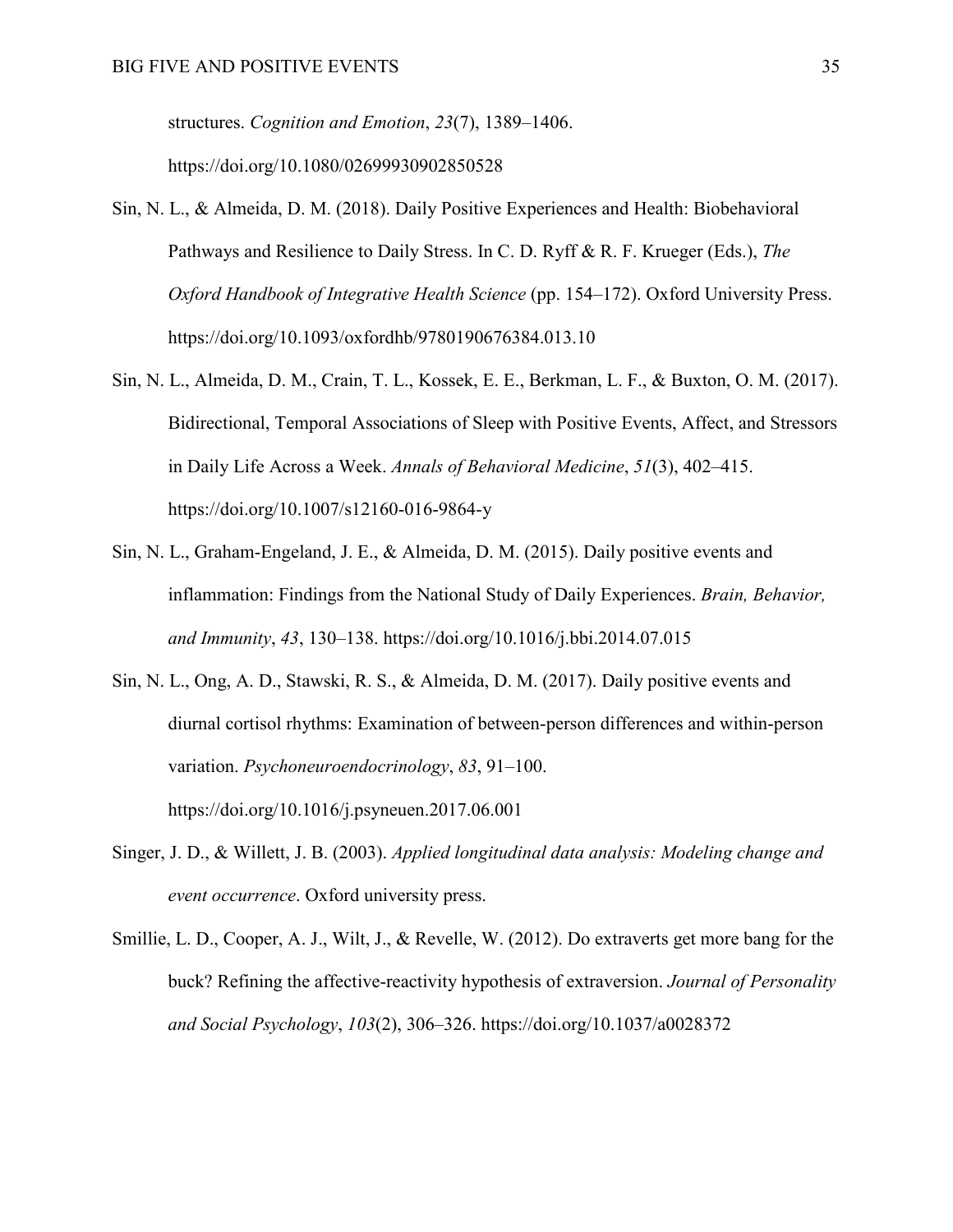- Smillie, L. D., Geaney, J. T., Wilt, J., Cooper, A. J., & Revelle, W. (2013). Aspects of extraversion are unrelated to pleasant affective-reactivity: Further examination of the affective-reactivity hypothesis. *Journal of Research in Personality*, *47*(5), 580–587. https://doi.org/10.1016/j.jrp.2013.04.008
- Smillie, L. D., Jach, H. K., Hughes, D. M., Wacker, J., Cooper, A. J., & Pickering, A. D. (2019). Extraversion and reward-processing: Consolidating evidence from an electroencephalographic index of reward-prediction-error. *Biological Psychology*, *146*, 107735. https://doi.org/10.1016/j.biopsycho.2019.107735
- Srivastava, S., Angelo, K. M., & Vallereux, S. R. (2008). Extraversion and positive affect: A day reconstruction study of person–environment transactions. *Journal of Research in Personality*, *42*(6), 1613–1618. https://doi.org/10.1016/j.jrp.2008.05.002
- Suls, J., & Martin, R. (2005). The Daily Life of the Garden-Variety Neurotic: Reactivity, Stressor Exposure, Mood Spillover, and Maladaptive Coping. *Journal of Personality*, *73*(6), 1485–1510. https://doi.org/10.1111/j.1467-6494.2005.00356.x
- Tov, W., Nai, Z. L., & Lee, H. W. (2016). Extraversion and Agreeableness: Divergent Routes to Daily Satisfaction With Social Relationships. *Journal of Personality*, *84*(1), 121–134. https://doi.org/10.1111/jopy.12146
- Zautra, A. J., Affleck, G. G., Tennen, H., Reich, J. W., & Davis, M. C. (2005). Dynamic approaches to emotions and stress in everyday life: Bolger and Zuckerman reloaded with positive as well as negative affects. *Journal of Personality*, *73*(6), 1511–1538. https://doi.org/10.1111/j.0022-3506.2005.00357.x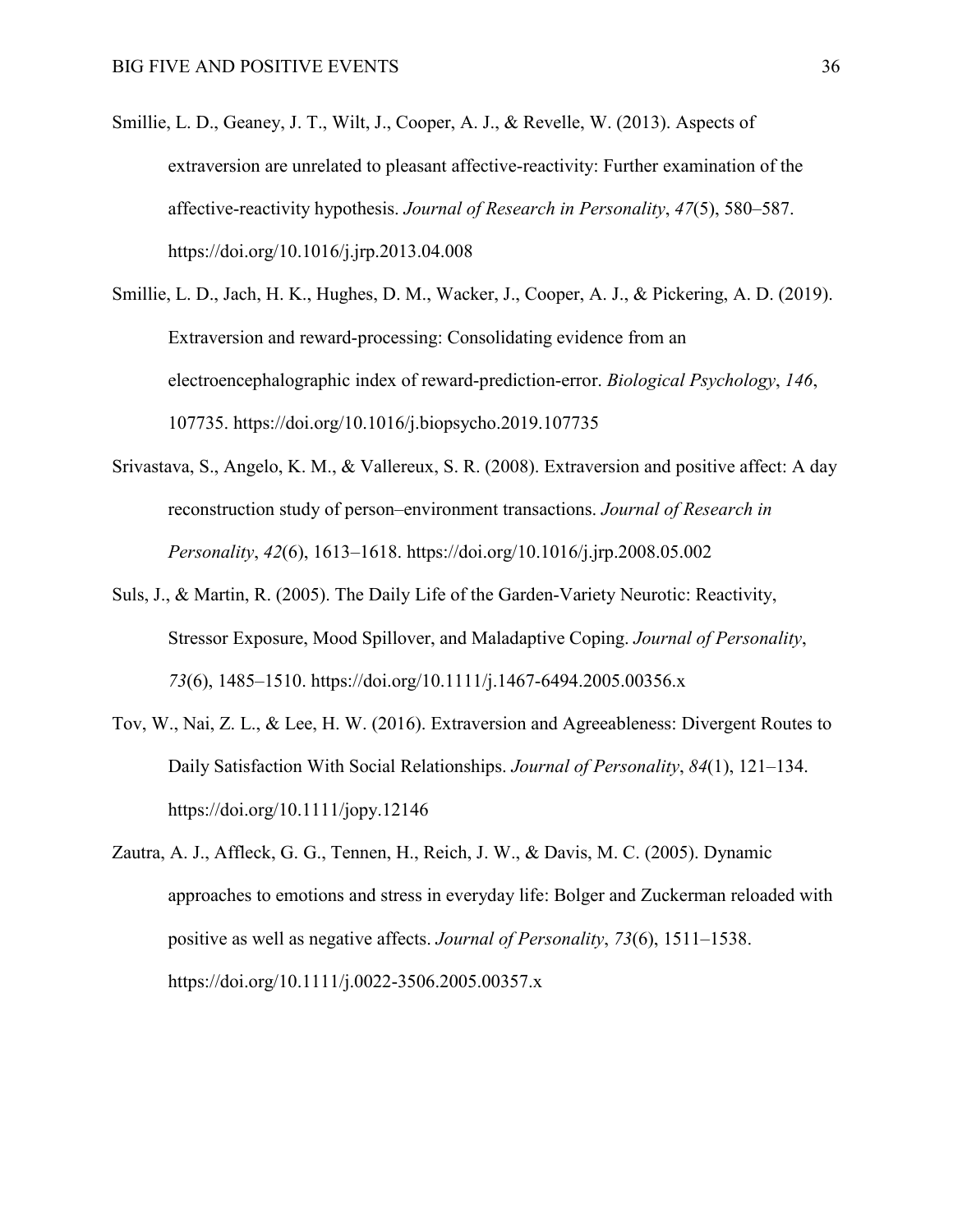## **Table 1**

*Means, standard deviations, intraclass correlations, and within- and between-person correlations among personality, affect, and positive events* 

| Variable                 | M    | SD   | $\omega$ | <b>Positive</b><br>event day | PA        | NA        | $\bf{E}$     | $\mathbf{A}$ | $\mathbf C$  | N            | $\mathbf 0$  |
|--------------------------|------|------|----------|------------------------------|-----------|-----------|--------------|--------------|--------------|--------------|--------------|
| 1. Positive event day    |      |      |          |                              |           |           |              |              |              |              |              |
| NSDE <sub>2</sub>        | 0.71 | 0.27 |          | .25                          | $.12***$  | $-.03$    | $.14***$     | $.09***$     | $.08***$     | $-10***$     | $.20***$     |
| Refresher                | 0.62 | 0.28 |          | .22                          | $.10**$   | $.07*$    | $.20***$     | $.16***$     | $.07*$       | $-.04$       | $.17***$     |
| 2. Positive affect (PA)  |      |      |          |                              |           |           |              |              |              |              |              |
| NSDE <sub>2</sub>        | 2.72 | 0.71 |          | $.08***$                     | .75       | $-.55***$ | .38***       | $.24***$     | $.27***$     | $-18***$     | $.20***$     |
| Refresher                | 2.53 | 0.75 |          | $.12***$                     | .76       | $-.51***$ | .38***       | $.23***$     | $.30***$     | $-.36***$    | $.18***$     |
| 3. Negative affect (NA)  |      |      |          |                              |           |           |              |              |              |              |              |
| NSDE <sub>2</sub>        | 0.21 | 0.27 |          | $.03**$                      | $-.39***$ | .52       | $-16***$     | $-0.05*$     | $-18***$     | $.37***$     | $-.07**$     |
| Refresher                | 0.23 | 0.29 |          | $.04**$                      | $-43***$  | .55       | $-14***$     | $-.01$       | $-15***$     | $.37***$     | .02          |
| 4. Extraversion (E)      |      |      |          |                              |           |           |              |              |              |              |              |
| NSDE <sub>2</sub>        | 3.14 | 0.57 | .79      |                              |           |           | $\mathbf{1}$ | .49***       | $.28***$     | $-24***$     | $.52***$     |
| Refresher                | 3.06 | 0.60 | .80      |                              |           |           | $\mathbf{1}$ | $.55***$     | $.29***$     | $-22***$     | $.45***$     |
| 5. Agreeableness (A)     |      |      |          |                              |           |           |              |              |              |              |              |
| NSDE <sub>2</sub>        | 3.45 | 0.49 | .80      |                              |           |           |              | $\mathbf{1}$ | $.27***$     | $-15***$     | .33***       |
| Refresher                | 3.36 | 0.53 | .82      |                              |           |           |              | $\mathbf{1}$ | $.32***$     | $-16***$     | $.36***$     |
| 6. Conscientiousness (C) |      |      |          |                              |           |           |              |              |              |              |              |
| NSDE <sub>2</sub>        | 3.38 | 0.45 | .70      |                              |           |           |              |              | $\mathbf{1}$ | $-.20***$    | .33***       |
| Refresher                | 3.35 | 0.50 | .73      |                              |           |           |              |              | $\mathbf{1}$ | $-23***$     | .29***       |
| 7. Neuroticism (N)       |      |      |          |                              |           |           |              |              |              |              |              |
| NSDE <sub>2</sub>        | 2.04 | 0.63 | .77      |                              |           |           |              |              |              | 1            | $-22***$     |
| Refresher                | 2.15 | 0.69 | .78      |                              |           |           |              |              |              | $\mathbf{1}$ | $-24***$     |
| 8. Openness (O)          |      |      |          |                              |           |           |              |              |              |              |              |
| NSDE <sub>2</sub>        | 2.94 | 0.53 | .78      |                              |           |           |              |              |              |              | $\mathbf{1}$ |
| Refresher                | 2.92 | 0.54 | .74      |                              |           |           |              |              |              |              |              |

*Note.* Values above the diagonal are between-person correlation, values below the diagonal within-person correlations, and bolded values on the diagonal are intraclass correlations.  $\omega = McDonalds$  omega as a measure of internal consistency for the baseline measures. NSDE = National Study of Daily Experiences. \*p < .05, \*\*  $p$  < .01, \*\*\* p < .001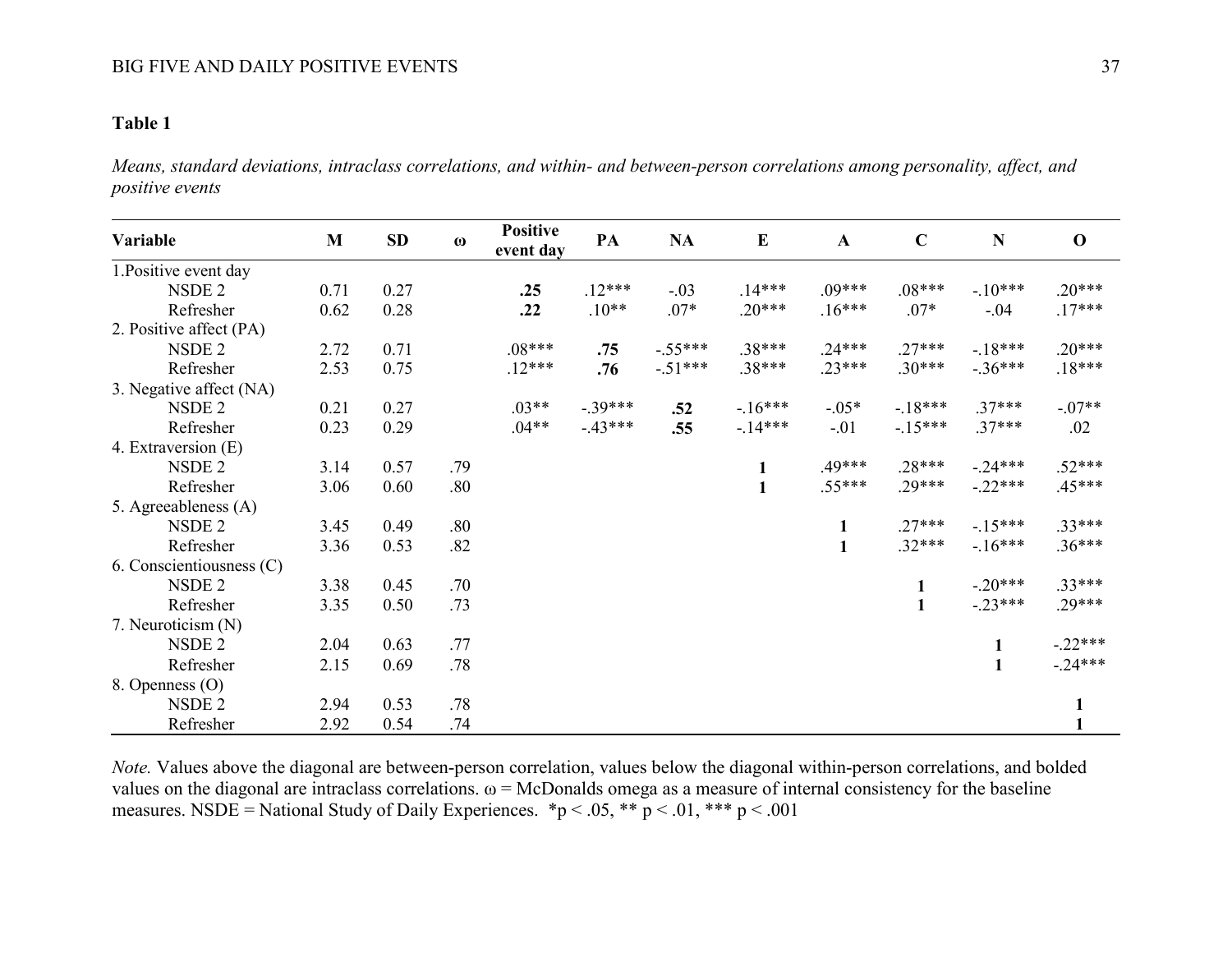# **Table 2**

*Engagement in positive events: Random-intercept logistic multilevel regression results using positive event day as the criterion*

|                             | <b>NSDE 2 Sample</b> |           |           |             | <b>Refresher Sample</b> |           |  |  |
|-----------------------------|----------------------|-----------|-----------|-------------|-------------------------|-----------|--|--|
| <b>Fixed Effects</b>        | b                    | <b>SE</b> | <b>OR</b> | $\mathbf b$ | <b>SE</b>               | <b>OR</b> |  |  |
| Intercept                   | 0.43                 | 0.08      | 1.54      | $-0.03$     | 0.13                    | 0.97      |  |  |
| Extraversion                | $0.14**$             | 0.04      | 1.15      | $0.23***$   | 0.06                    | 1.27      |  |  |
| Agreeableness               | $-0.00$              | 0.04      | 1.00      | 0.10        | 0.06                    | 1.11      |  |  |
| Conscientiousness           | 0.00                 | 0.04      | 1.00      | $-0.03$     | 0.06                    | 0.97      |  |  |
| Neuroticism                 | $-0.02$              | 0.04      | 0.98      | 0.06        | 0.05                    | 1.06      |  |  |
| <b>Openness</b>             | $0.19***$            | 0.04      | 1.21      | 0.07        | 0.06                    | 1.07      |  |  |
| Education: some college     | $0.59***$            | 0.09      | 1.81      | $0.46**$    | 0.14                    | 1.59      |  |  |
| Education: college graduate | $1.06***$            | 0.09      | 2.87      | $0.83***$   | 0.14                    | 2.31      |  |  |
| Gender $(1 = Woman)$        | $0.33***$            | 0.08      | 1.39      | 0.09        | 0.11                    | 1.10      |  |  |
| Age, per 1 year             | $0.02***$            | 0.003     | 1.02      | 0.01        | 0.004                   | 1.01      |  |  |
| <b>Random Effects</b>       | <b>SD</b>            |           |           | <b>SD</b>   |                         |           |  |  |
| Intercept                   | $1.16***$            |           |           | $1.10***$   |                         |           |  |  |

*Note.* Big Five factors were standardized, and age was grand mean-centered. For Education, reference group were participants without any college education. NSDE = National Study of Daily Experiences.  $* p < .05, ** p < .01, ** p < .001$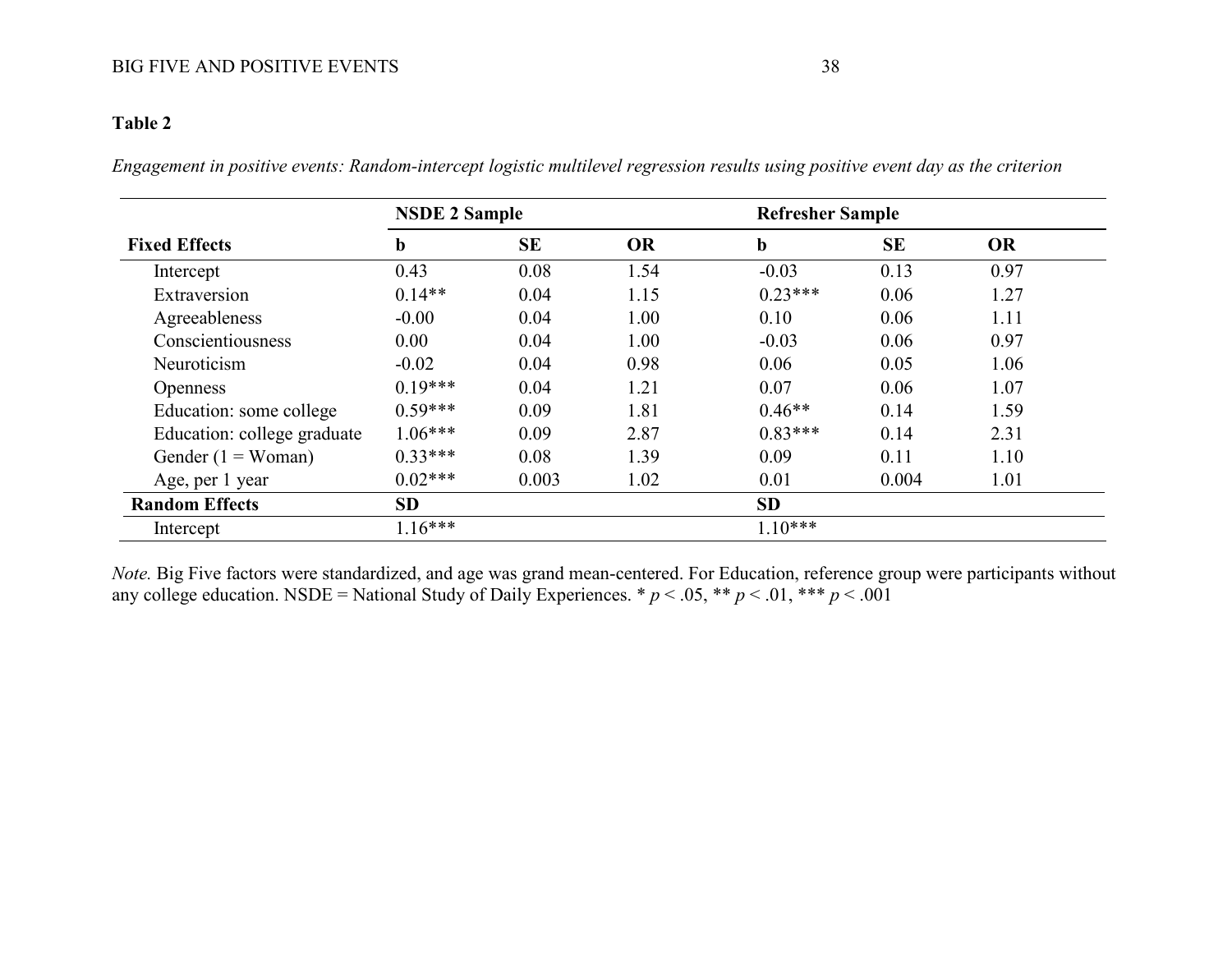# **Table 3**

*Two-level random slope models for the Big Five factors predicting positive event-related daily affect*

|                             |                        | <b>NSDE 2 Sample</b>   | <b>Refresher Sample</b> |                        |  |  |
|-----------------------------|------------------------|------------------------|-------------------------|------------------------|--|--|
|                             | <b>Positive Affect</b> | <b>Negative Affect</b> | <b>Positive Affect</b>  | <b>Negative Affect</b> |  |  |
| Predictor                   | $\mathbf{b}$ (SE)      | $\mathbf{b}$ (SE)      | $\mathbf{b}$ (SE)       | b(SE)                  |  |  |
| <b>Fixed Effects</b>        |                        |                        |                         |                        |  |  |
| Intercept                   | $2.79(0.03)$ ***       | $0.20(0.01)$ ***       | $2.64(0.06)$ ***        | $0.24(0.02)$ ***       |  |  |
| Positive event day (wp)     | $0.08(0.01)$ ***       | $0.01(0.01)^*$         | $0.11(0.02)$ ***        | $0.02(0.01)$ **        |  |  |
| Positive event day (bp)     | $0.16(0.05)$ ***       | 0.02(0.02)             | 0.09(0.09)              | $0.12(0.03)$ ***       |  |  |
| Extraversion (E)            | $0.19(0.02)$ ***       | $-0.03(0.01)$ ***      | $0.22(0.03)$ ***        | $-0.05(0.01)$ ***      |  |  |
| Agreeableness (A)           | 0.01(0.02)             | $0.01(0.01)^*$         | $-0.02(0.03)$           | $0.03(0.01)^*$         |  |  |
| Conscientiousness (C)       | $0.11(0.02)$ ***       | $-0.04(0.01)$ ***      | $0.13(0.03)$ ***        | $-0.03(0.01)$ **       |  |  |
| Neuroticism $(N)$           | $-0.18(0.02)$ ***      | $0.08(0.01)$ ***       | $-0.19(0.02)$ ***       | $0.10(0.01)$ ***       |  |  |
| Openness $(O)$              | $-0.04(0.02)$ *        | $0.03(0.01)$ ***       | $-0.05(0.03)$           | $0.05(0.01)$ ***       |  |  |
| $E$ x pos event day (wp)    | $-0.02(0.01)$          | $-0.01(0.01)$          | $-0.02(0.02)$           | $-0.00(0.01)$          |  |  |
| A x # pos event day (wp)    | 0.01(0.01)             | 0.00(0.01)             | 0.01(0.02)              | $0.02(0.01)^*$         |  |  |
| $C x \# pos$ event day (wp) | $-0.01(0.01)$          | 0.00(0.01)             | $-0.02(0.02)$           | $-0.01(0.01)$          |  |  |
| N x # pos event day (wp)    | $0.02(0.01)^*$         | 0.01(0.01)             | $-0.01(0.02)$           | 0.02(0.01)             |  |  |
| $O x \# pos event day (wp)$ | 0.01(0.01)             | 0.00(0.01)             | 0.01(0.02)              | 0.00(0.01)             |  |  |
| Education: some college     | $-0.02(0.04)$          | $-0.03(0.01)^*$        | $-0.15(0.07)^*$         | 0.02(0.03)             |  |  |
| Education: college graduate | $-0.11(0.04)$ **       | $-0.01(0.01)$          | $-0.11(0.06)$           | $-0.05(0.03)$          |  |  |
| Gender: Women               | $-0.03(0.03)$          | $0.03(0.01)$ **        | $-0.04(0.05)$           | 0.01(0.02)             |  |  |
| Age, per 1 year             | $0.01(0.001)$ ***      | $-0.003(0.0005)$ ***   | $0.01(0.002)$ ***       | $-0.002(0.0007)$ *     |  |  |
| <b>Random Effects</b>       | <b>SD</b>              | SD                     | <b>SD</b>               | SD                     |  |  |
| Intercept                   | 0.59                   | 0.22                   | 0.62                    | 0.23                   |  |  |
| Positive event day (wp)     | 0.17                   | 0.12                   | 0.19                    | 0.09                   |  |  |

*Note.* Big Five factors were standardized and age was grand mean-centered. For Education, reference group were participants without any college experience. NSDE = National Study of Daily Experiences, wp = within-person (Level 1 associations), bp = betweenperson (Level 2 associations); \* *p* < .05, \*\* *p* < .01, \*\*\* *p* < .001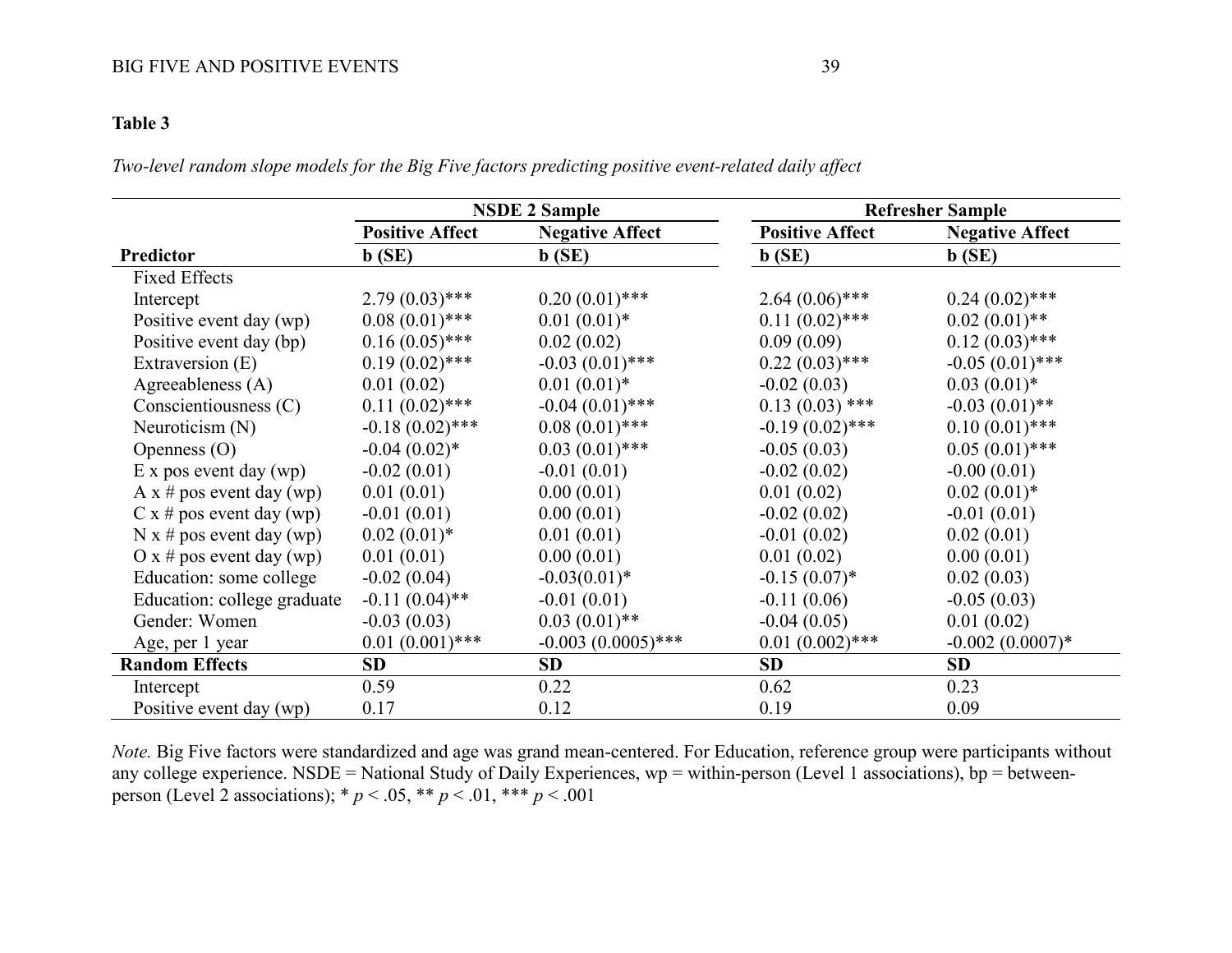# **Table 4**

*Three-level random-intercept model for Big Five factors as predictors of emotions during positive events (Refresher sample only; Npersons = 758-760)*

|                                  | pleasant<br>$N = 760$ |      | calm<br>$N = 760$ |      | surprised<br>$N = 760$ |      | close to others<br>$N = 760$ |      | proud<br>$N = 758$ |      |
|----------------------------------|-----------------------|------|-------------------|------|------------------------|------|------------------------------|------|--------------------|------|
| Predictor                        |                       |      |                   |      |                        |      |                              |      |                    |      |
| <b>Fixed Effects</b>             | $\mathbf{b}$ (SE)     | ES r | b(SE)             | ES r | $\mathbf{b}$ (SE)      | ES r | b(SE)                        | ES r | b(SE)              | ES r |
| Intercept                        | 3.66                  |      | 3.72              |      | 2.13                   |      | 3.29                         |      | 3.03               |      |
|                                  | $(0.03)$ ***          |      | $(0.04)$ ***      |      | $(0.07)$ ***           |      | $(0.05)$ ***                 |      | $(0.07)$ ***       |      |
| Extraversion                     | 0.01                  | .03  | $-0.005$          | .00  | $-0.04$                | .04. | 0.03                         | .06  | 0.08               | .09  |
|                                  | (0.01)                |      | (0.02)            |      | (0.03)                 |      | (0.02)                       |      | $(0.03)*$          |      |
| Agreeableness                    | 0.03                  | .08  | 0.04              | .07  | 0.04                   | .05  | 0.04                         | .06  | 0.07               | .08  |
|                                  | $(0.01)^*$            |      | $(0.02)$ *        |      | (0.03)                 |      | (0.02)                       |      | $(0.03)*$          |      |
| Conscientiousness                | 0.02                  | .06  | 0.02              | .03  | 0.01                   | .01  | 0.05                         | .09  | 0.07               | .08  |
|                                  | (0.01)                |      | (0.01)            |      | (0.03)                 |      | $(0.02)$ **                  |      | $(0.03)*$          |      |
| Neuroticism                      | 0.00                  | .01  | $-0.04$           | .14  | 0.00                   | .01  | $-0.01$                      | .03  | $-0.02$            | .03  |
|                                  | (0.01)                |      | $(0.01)$ ***      |      | (0.03)                 |      | (0.02)                       |      | (0.03)             |      |
|                                  | 0.02                  | .06  | $-0.01$           | .02  | 0.09                   | .10  | 0.01                         | .03  | 0.03               | .03  |
| <b>Openness</b>                  | (0.01)                |      | (0.02)            |      | $(0.03)$ **            |      | (0.02)                       |      | (0.03)             |      |
|                                  | $-0.02$               | .02  | $-0.02$           | .01  | $-0.15$                | .07  | 0.05                         | .04  | 0.02               | .01  |
| Education: some college          | (0.03)                |      | (0.04)            |      | (0.08)                 |      | (0.05)                       |      | (0.08)             |      |
|                                  | $-0.02$               | .03  | 0.01              | .00. | $-0.09$                | .05  | 0.09                         | .07  | $-0.09$            | .04  |
| Education: college graduate      | (0.03)                |      | (0.04)            |      | (0.07)                 |      | (0.05)                       |      | (0.08)             |      |
| Gender: Women                    | 0.10                  | .18  | $-0.01$           | .02  | 0.07                   | .05  | 0.14                         | .15  | 0.02               | .01  |
|                                  | $(0.02)$ ***          |      | (0.03)            |      | (0.05)                 |      | $(0.04)$ ***                 |      | (0.06)             |      |
| Age, per 1 year                  | 0.001                 | .06  | 0.004             | .13  | $-0.004$               | .08  | $-0.003$                     | .08  | $-0.003$           | .05  |
|                                  | (0.0008)              |      | $(0.001)$ ***     |      | (0.002)                |      | $(0.001)*$                   |      | (0.002)            |      |
| <b>Random Effects</b>            |                       |      |                   |      | SD                     |      |                              |      |                    |      |
| Intercept (Level 2: Day)         | 0.09                  |      | 0.17              |      | 0.28                   |      | 0.01                         |      | 0.30               |      |
| Intercept (Level 3: Person) 0.22 |                       |      | 0.27              |      | 0.52                   |      | 0.37                         |      | 0.62               |      |

*Note. b* represents unstandardized regression weights. Big Five factors were standardized and age was grand mean-centered. For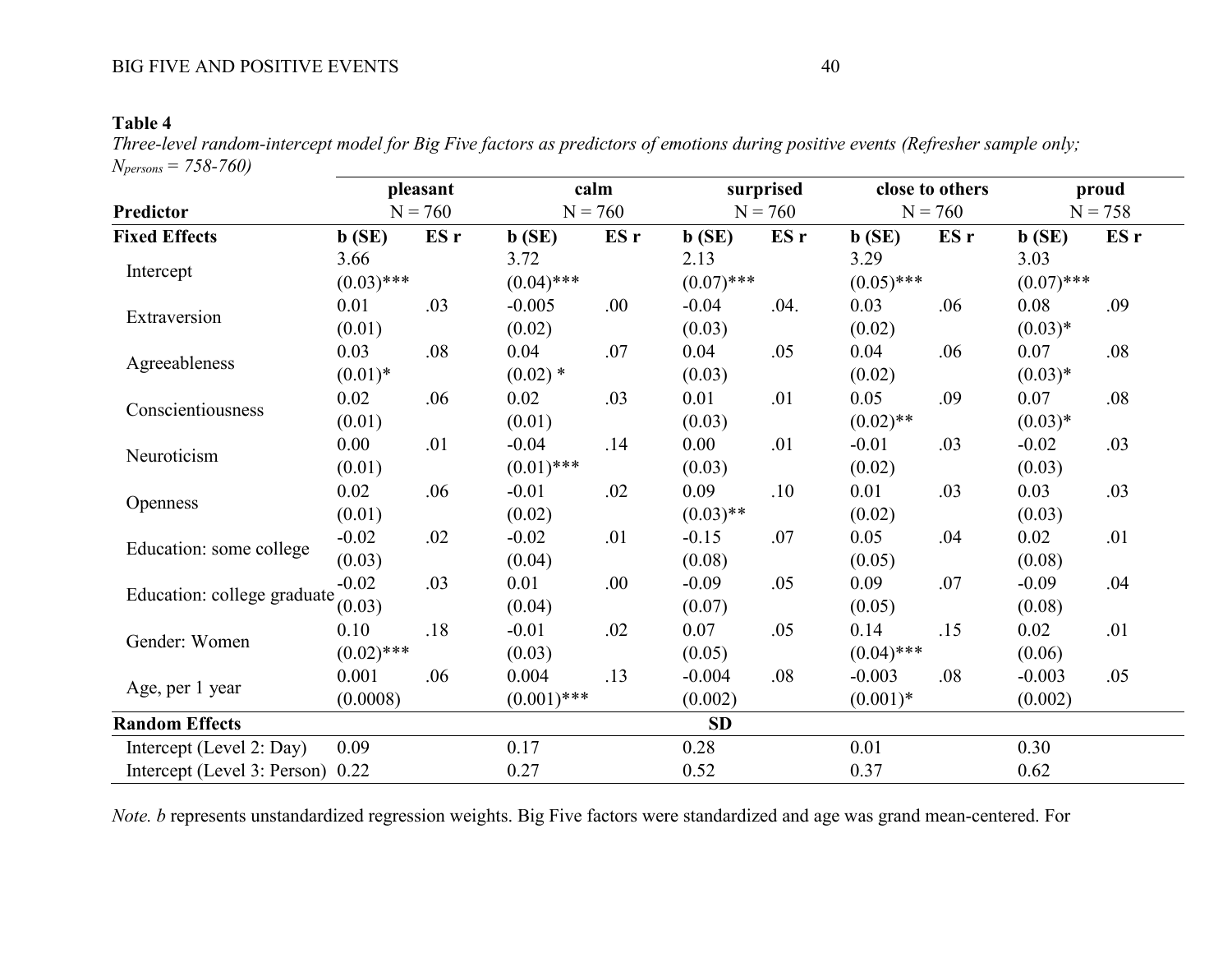Education, reference group were participants without any college education. ES r = Effect size r was calculated by transforming t-tests into correlation coefficients (Kashdan & Steger, 2006),  $\ast p < .05$ ,  $\ast \ast p < .01$ ,  $\ast \ast p < .001$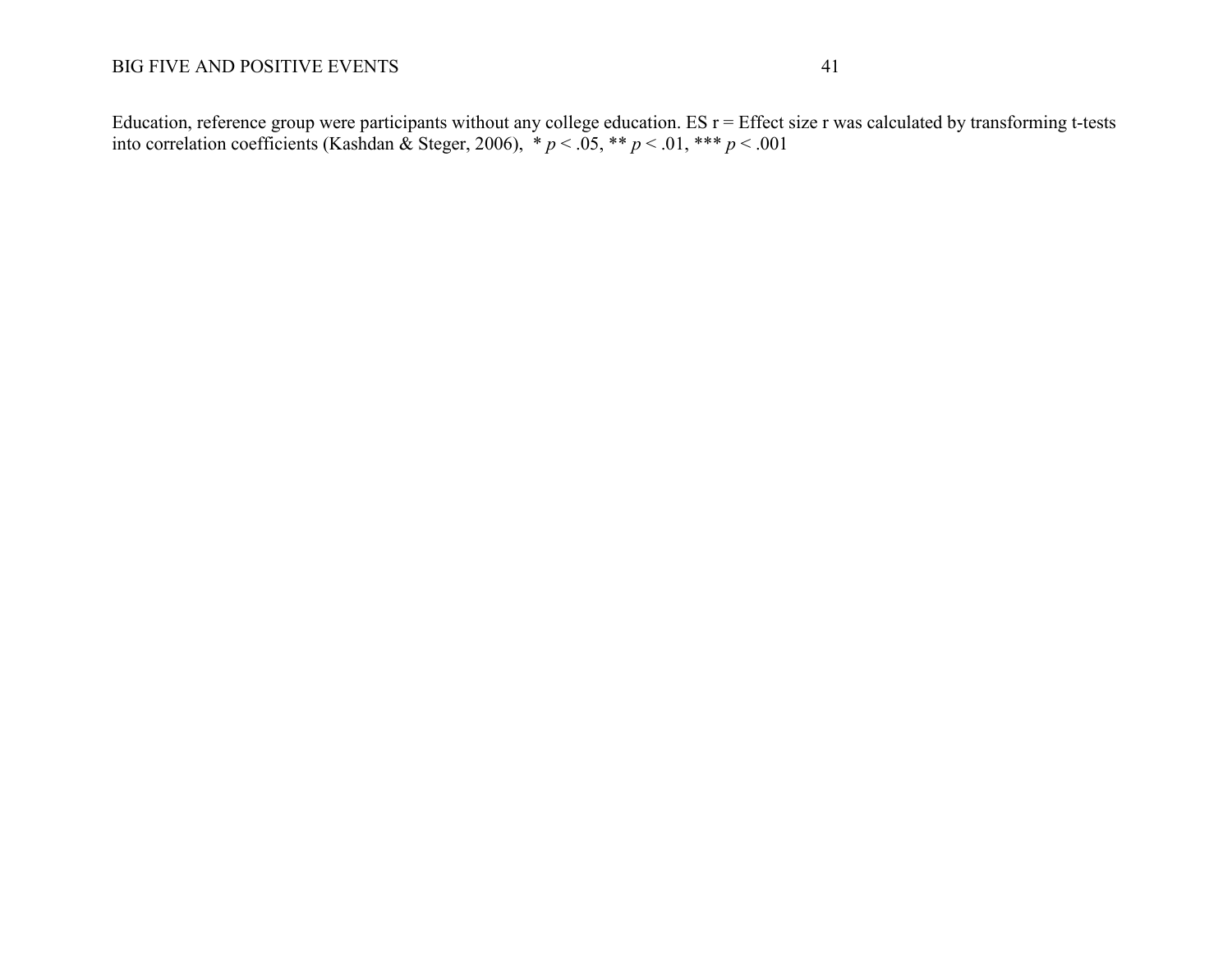# **Figure 1**

*Neuroticism moderated the within-person association between positive event occurrence and positive affect in the NSDE 2 sample*



*Note*. People higher in Neuroticism showed relatively greater increases in positive affect on days when positive events occurred vs. on days without positive events. Simple slopes were estimated at low (-1 *SD* from mean), moderate (mean), and high (+1 *SD* from mean) levels of Neuroticism. The figure depicts the predicted values of positive affect, controlling for all other covariates.